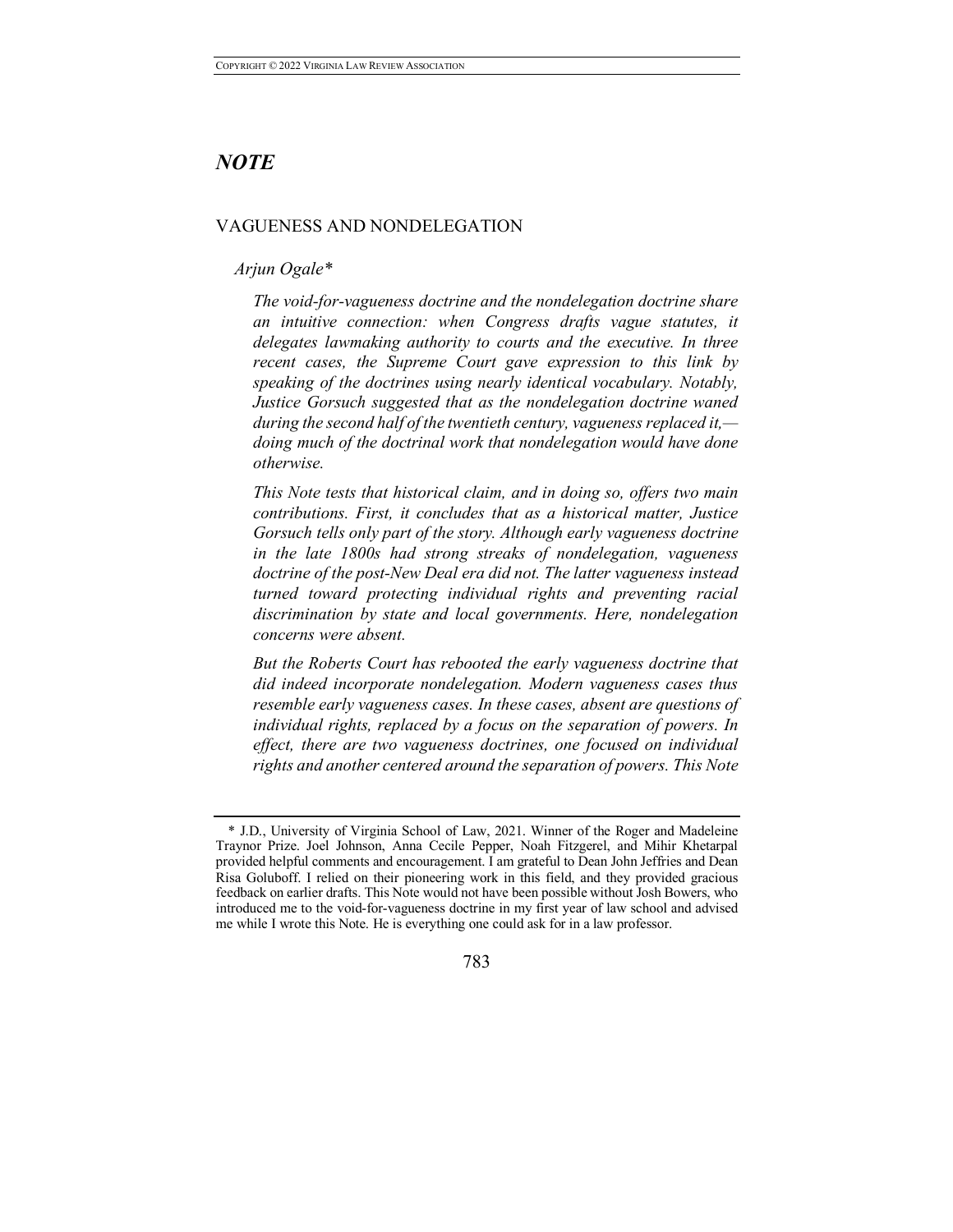*thus offers its second contribution: categorizing the Court's vagueness cases and recognizing the categories for what they are.* 

| <b>INTRODUCTION</b>                                  | 784  |
|------------------------------------------------------|------|
| I. A PRIMER ON VAGUENESS AND NONDELEGATION           | .788 |
|                                                      | .788 |
|                                                      | .789 |
|                                                      |      |
|                                                      |      |
|                                                      |      |
|                                                      |      |
|                                                      |      |
|                                                      |      |
| A. Rights-Based Vagueness: Vagueness and Fundamental |      |
| Rights.                                              | 813  |
| B. Structure-Based Vagueness: Vagueness and          |      |
|                                                      | 814  |
| IV. UNPACKING STRUCTURE-BASED VAGUENESS              | 816  |
|                                                      | 818  |
| 1. Legality                                          | 818  |
|                                                      |      |
|                                                      |      |
|                                                      |      |
| CONCLUSION.                                          | .828 |

*"[O]nce we lift the veil of the void-for-vagueness doctrine, the revelations can be far reaching."*<sup>1</sup>

### **INTRODUCTION**

Suppose Congress enacts a statute that reads as follows: "Any person engaging in morally blameworthy conduct or lacking good moral character shall be punished as provided by this Code." Is this statute unconstitutional? If so, why? Is it because of the void-for-vagueness doctrine, under which vague criminal laws violate the Constitution's due process protections? Or is it because of the nondelegation doctrine, under

<sup>&</sup>lt;sup>1</sup> Risa L. Goluboff, Dispatch from the Supreme Court Archives: Vagrancy, Abortion, and What the Links Between Them Reveal About the History of Fundamental Rights, 62 Stan. L. Rev. 1361, 1387 (2010).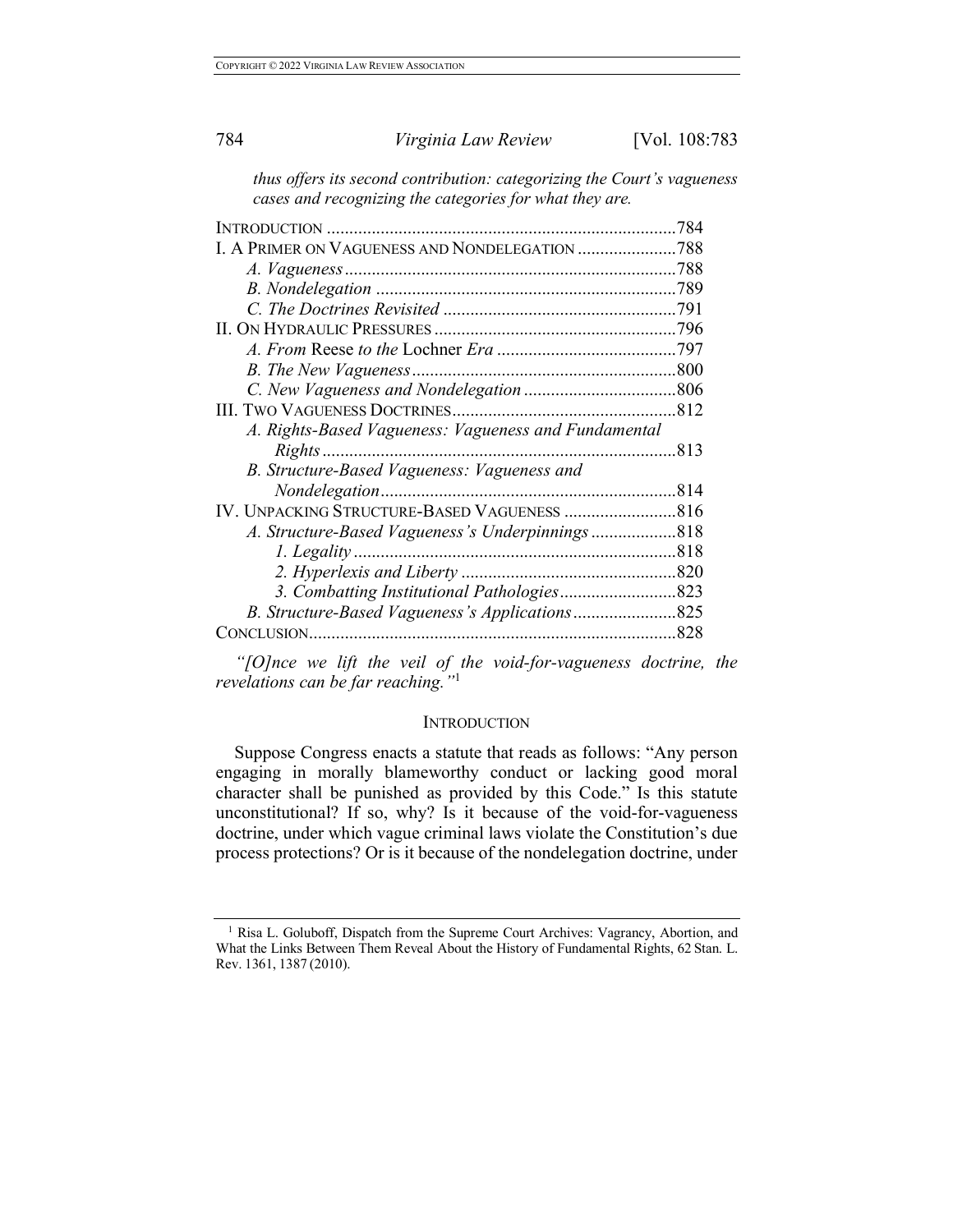which Congress cannot delegate its Article I legislative power to the executive and judicial branches through unintelligible statutes?

Or is it both?

In three recent U.S. Supreme Court cases, decided within a year of each other, these two relatively dormant doctrines—vagueness and nondelegation—simultaneously reemerged. In *United States v. Davis*<sup>2</sup> and *Sessions v. Dimaya*, <sup>3</sup> the Court struck down provisions in the federal criminal code as void for vagueness, while in *Gundy v. United States*, the Court addressed a nondelegation challenge to Congress's delegation of authority to the Attorney General.<sup>4</sup>

At first glance, vagueness and nondelegation appear more different than alike. The Court has located the nondelegation doctrine in the Constitution's "Vesting Clauses"—the Article I, Article II, and Article III provisions which vest the legislative, executive, and judicial powers in their respective branches—while vagueness doctrine has its roots in fair notice concerns and the Due Process Clauses. Vagueness's most prominent application has been in cases involving state and local vagrancy offenses and status crimes, while the nondelegation doctrine has been employed in largely conservative-libertarian projects aimed to rein in the ever-expanding administrative and regulatory state.

Despite these differences, the two doctrines share an intuitive connection: when legislatures draft vague statutes, they delegate lawmaking authority to other branches of government. The Court gave expression to this link in *Dimaya*, *Davis*, and *Gundy*, describing the two doctrines using starkly similar vocabulary and shedding light on their interrelatedness. In *Dimaya*, Justice Kagan referred to vagueness as the "corollary" of the separation of powers that undergirds the nondelegation doctrine.<sup>5</sup> In his *Dimaya* dissent, Justice Thomas noted that the "Court's precedents have occasionally described the vagueness doctrine in terms of nondelegation."<sup>6</sup> Most notably, in *Gundy*, Justice Gorsuch argued that "most any challenge to a legislative delegation can be reframed as a vagueness complaint," and that the Court's "void-for-vagueness cases became much more common soon after the Court began relaxing its

<sup>2</sup> 139 S. Ct. 2319, 2336 (2019). 3 138 S. Ct. 1204, 1223 (2018).

<sup>&</sup>lt;sup>4</sup> 139 S. Ct. 2116, 2122 (2019).<br><sup>5</sup> Dimaya, 138 S. Ct. at 1212.

 $<sup>6</sup>$  Id. at 1248 (Thomas, J., dissenting).</sup>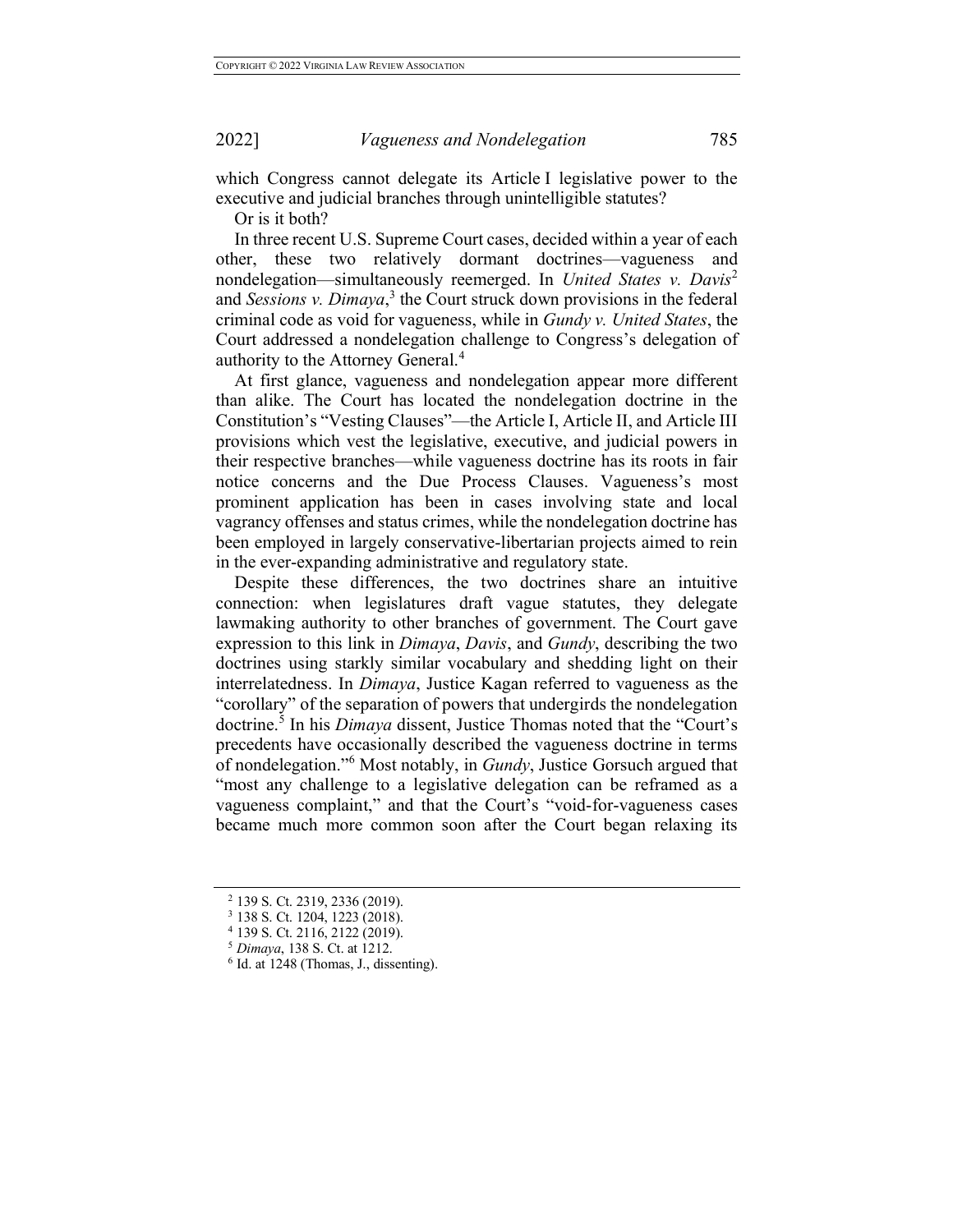approach to legislative delegations."<sup>7</sup> That is, as the Court backed away from using the nondelegation doctrine to police Congress's delegation of its legislative power in the second half of the twentieth century, the Court began using vagueness to do the work that nondelegation would have done otherwise.

This Note picks up on the thread that Justice Gorsuch started in *Gundy* and explores the relationship between vagueness and nondelegation. In so doing, this Note offers two main contributions.

First, it concludes that as a historical matter, Justice Gorsuch's claim about vagueness replacing nondelegation tells only part of the story. The Note looks to pre- and post-New Deal doctrinal development of both vagueness and nondelegation to conclude that while the doctrines have *some* overlap, Justice Gorsuch overstated their connection. The Court's vagueness cases from the late 1800s, the early days of the doctrine, did indeed police legislative delegations. But the cases that came after 1937 did not. The Court instead began using vagueness to protect individual rights like free speech. It also wielded vagueness to protect racial minorities from invidious discrimination by state and local police. In these post-New Deal vagueness cases, federal nondelegation concerns were largely absent. This version of vagueness did not replace the nondelegation doctrine, which the Court largely discarded.

Still, the Roberts Court picked up where the early vagueness cases left off; nondelegation again entered the realm of vagueness. In modern vagueness cases, concerns of individual rights and free speech are absent. Also absent are issues of invidious racial discrimination. These cases instead emphasize the proper constitutional role of Congress, the executive, and the judiciary within the federal separation of powers. To the extent that the Court and Justice Gorsuch see an overlap between vagueness and nondelegation, it is this line of cases that they see.

In effect, there are two vagueness doctrines. One comprises the majority of the Court's vagueness cases after the New Deal era, including the landmark case *Papachristou v. City of Jacksonville*. The second has its origins in the earliest vagueness cases. And although this latter doctrine subsided after 1937, the Court has revived it in recent cases like *Dimaya*  and *Davis*.

This Note categorizes the Court's vagueness cases into (1) Rights-Based Vagueness and (2) Structure-Based Vagueness. Although both

<sup>7</sup> *Gundy*, 139 S. Ct. at 2142 (Gorsuch, J., dissenting).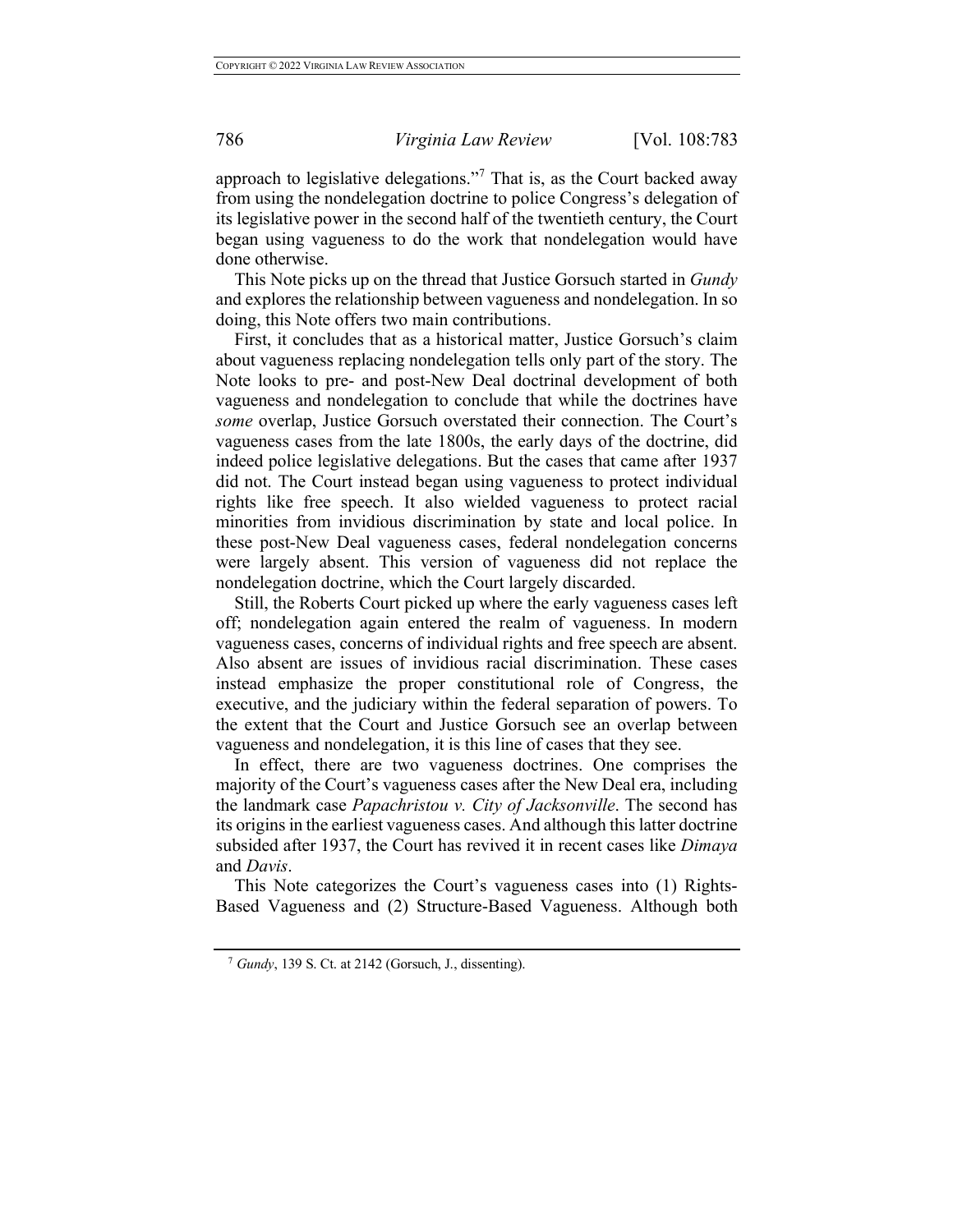categories of cases involve due process concerns, they diverge from there. Cases like *Papachristou*, and their emphasis on individual rights and equal protection, comprise Rights-Based Vagueness. In contrast, Structure-Based Vagueness is the vagueness that the Court employs in *Dimaya*, *Davis*, and *Gundy*. In these latter cases, the Court emphasizes nondelegation and the separation of powers. To the extent that vagueness and nondelegation converge, it is in the context of Structure-Based Vagueness. This Note thus offers its second contribution: categorizing the Court's vagueness cases and recognizing the categories for what they are.

Recognizing Structure-Based Vagueness for what it is has important implications. Identifying this category adds analytical clarity to the literature on the intersection of vagueness and nondelegation, which to this point has remained cursory and underdeveloped. It further offers insight into how a vagueness doctrine that was previously wielded to address racial discrimination by local police has transformed into a vagueness doctrine that seemingly only has purchase in challenges to federal *malum prohibitum* crimes. This Note thus adds to the realist literature that views vagueness doctrine as a doctrinal makeweight, which can be reshaped to serve broader and unrelated judicial values and priorities.

Identifying Structure-Based Vagueness has practical consequences too. Structure-Based Vagueness offers common ground to criminal justice reformers and immigrant rights advocates on the one hand, and conservative-libertarians interested in curbing the power of the federal government on the other. By employing the rhetoric of separation of powers in their vagueness arguments, criminal justice reformers and immigrant rights advocates can win meaningful progressive victories from a Court enamored with nondelegation. Moreover, Structure-Based Vagueness offers a limiting principle to opponents of a more aggressive nondelegation doctrine. By tying Structure-Based Vagueness and its nondelegation component to their underlying rationales, skeptics of the nondelegation doctrine can cabin its application to only criminal and penal laws, reducing the potentially harmful impact that a more rigid doctrine would have on environmental, labor, and other economic regulations.

This Note proceeds in four Parts. Part I provides a brief summary of the vagueness and nondelegation doctrines and canvasses literature that addresses their intersection. It then summarizes the Court's decisions in *Dimaya*, *Davis*, and *Gundy* and draws out Justice Gorsuch's specific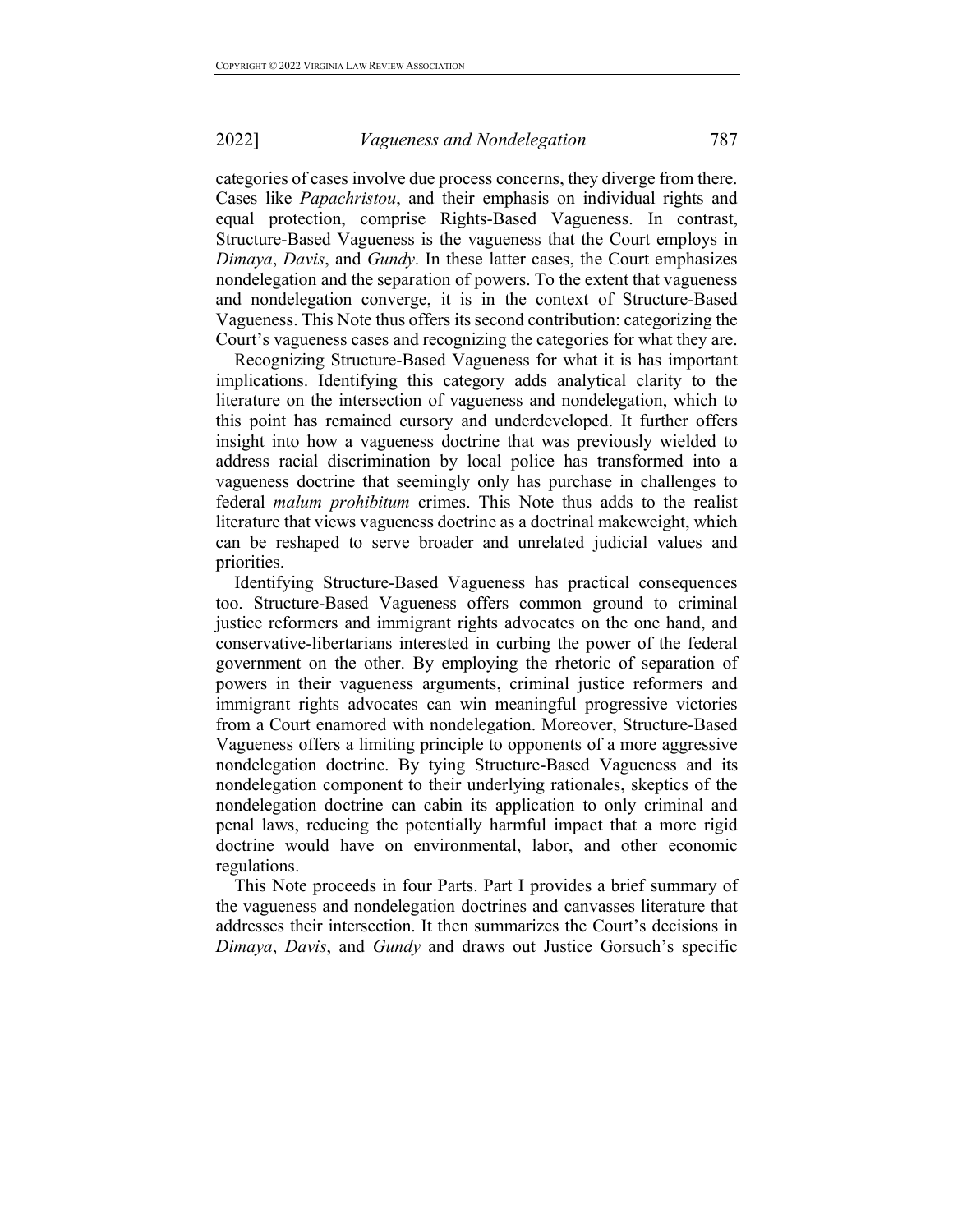claim about the relationship between vagueness and nondelegation. Part II inspects the historical trajectory of both doctrines, beginning just before the *Lochner* era and ending with today's Roberts Court. It uses this history to challenge Justice Gorsuch's claim. Part III then categorizes vagueness into its two conceptions—Rights-Based Vagueness and Structure-Based Vagueness. Part IV explores the theory behind Structure-Based Vagueness and identifies future applications. A brief conclusion follows.

#### I. A PRIMER ON VAGUENESS AND NONDELEGATION

#### *A. Vagueness*

The vagueness doctrine originates from the Due Process Clauses of the Fifth and Fourteenth Amendments. $8 \text{ A}$  "basic principle" of due process is that a penal statute is void for vagueness "if its prohibitions are not clearly defined."<sup>9</sup> The vagueness doctrine has two aspects. To pass constitutional muster, criminal statutes must provide "ordinary people [with] 'fair notice' of the conduct" the statutes prohibit.<sup>10</sup> Additionally, criminal statutes must "provide standards to govern the actions of police officers, prosecutors, juries, and judges" to guard against "arbitrary or discriminatory law enforcement."<sup>11</sup>

A seminal case illustrating the vagueness doctrine is *Papachristou v. City of Jacksonville*. <sup>12</sup> The defendants in *Papachristou* were charged under a Jacksonville vagrancy ordinance which encompassed a variety of quality-of-life violations, including being a "wanton and lascivious person[]" and "strolling around from place to place without any lawful purpose or object."<sup>13</sup> The Court invalidated the ordinance as unconstitutionally vague because it gave no fair notice to those it regulated and placed "unfettered discretion" in the hands of law

<sup>8</sup> U.S. Const. amend. V ("[N]or shall any person be . . . deprived of life, liberty, or property, without due process of law . . . ."); id. amend. XIV, § 1 ("[N]or shall any State deprive any person of life, liberty, or property, without due process of law . . . .").<br><sup>9</sup> Grayned v. City of Rockford, 408 U.S. 104, 108 (1972).

<sup>&</sup>lt;sup>10</sup> Dimaya, 138 S. Ct. at 1212 (quoting Papachristou v. City of Jacksonville, 405 U.S. 156, 162 (1972)).<br><sup>11</sup> Id.<br><sup>12</sup> 405 U.S. 156 (1972).

<sup>&</sup>lt;sup>13</sup> Id. at 156–58, 156 n.1. The statute at issue was Jacksonville Ordinance Code § 26–57. Although such vagrancy laws had been "ubiquitous and presumptively legitimate for centuries," the Court ushered their quick demise in *Papachristou*. Risa Goluboff, Vagrant Nation: Police Power, Constitutional Change, and the Making of the 1960s, at 4 (2016).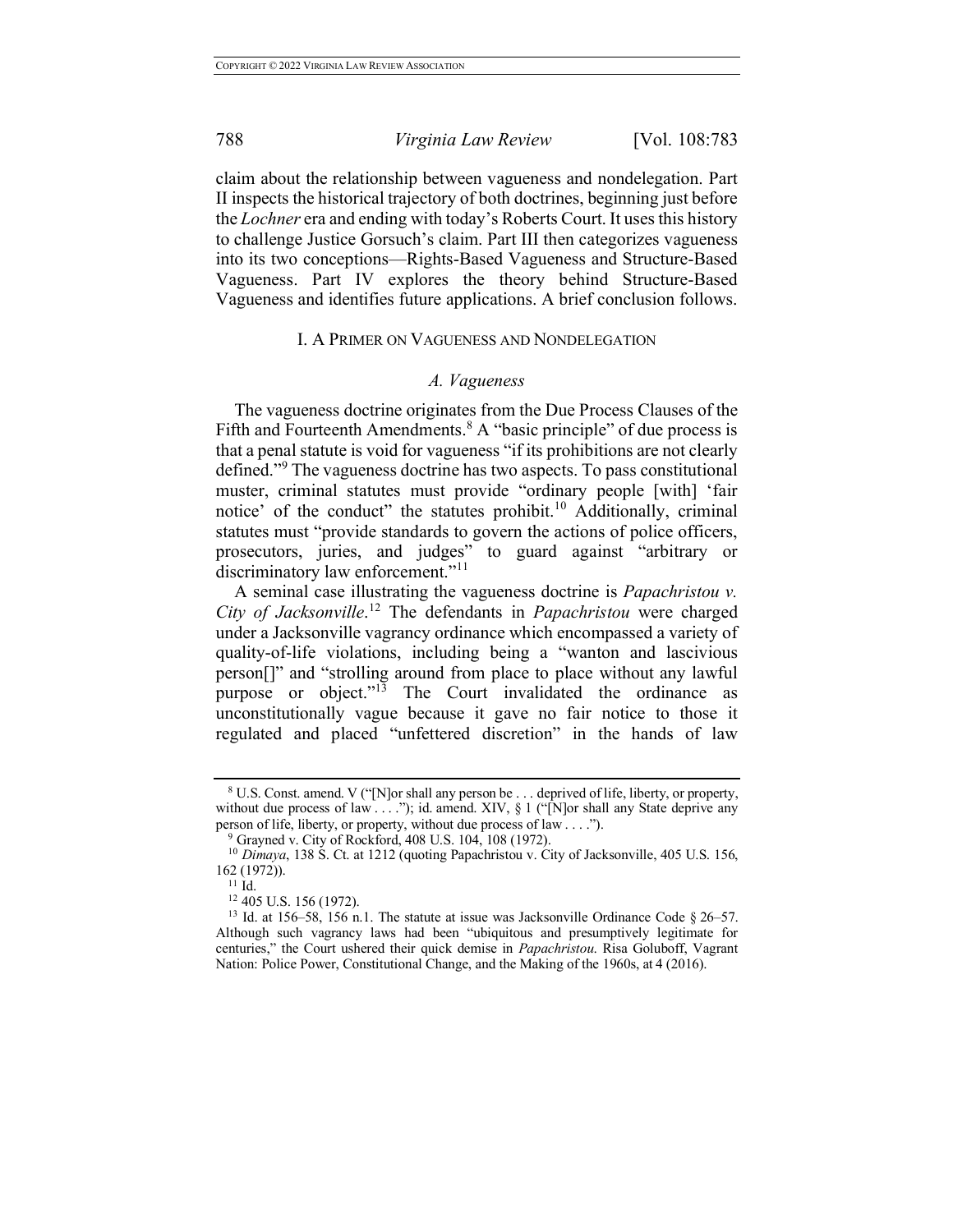enforcement.<sup>14</sup> *Lanzetta v. New Jersey* is another helpful example.<sup>15</sup> *Lanzetta* involved a status crime. A New Jersey statute declared "[a]ny person not engaged in any lawful occupation, known to be a member of any gang  $\ldots$  to be a gangster."<sup>16</sup> The Court held the statute facially unconstitutional, deeming its terms "so vague, indefinite and uncertain that it must be condemned as repugnant to the due process clause of the Fourteenth Amendment."<sup>17</sup>

## *B. Nondelegation*

The Vesting Clauses of Articles I, II, and III "vest" the legislative, executive, and judicial powers in Congress, the President, and the federal courts, respectively. <sup>18</sup> They also provide the constitutional basis for the nondelegation doctrine. Although the Constitution has no express nondelegation clause, $19$  the Court has inferred from the Vesting Clauses that the "separate branches should perform the distinct tasks of legislation, administration, and adjudication," and that "the powers of one branch of government should not be wholly delegated to another."<sup>20</sup> This nondelegation doctrine has its roots in early liberal constitutional theory. In describing the nature of legislative power, John Locke argues that the "Legislative neither must nor can transfer the Power of making Laws to

 $1<sup>9</sup>$  In contrast, some state constitutions contain specific clauses prohibiting the delegation of power from one branch to another. See, e.g., S.C. Const. art. I, § 8 ("In the government of this State, the legislative, executive, and judicial powers of the government shall be forever separate and distinct from each other"); see also Keith E. Whittington & Jason Iuliano, The Myth of the Nondelegation Doctrine, 165 U. Pa. L. Rev. 379, 415 (2017) (noting that nondelegation clauses are explicit in most state constitutions in contrast with the Federal

<sup>20</sup> Peter H. Aranson et al., A Theory of Legislative Delegation, 68 Cornell L. Rev. 1, 2–3 (1982); see also Wayman v. Southard, 23 U.S. (10 Wheat.) 1, 42–43 (1825) ("It will not be contended that Congress can delegate . . . powers which are strictly and exclusively legislative.").

<sup>&</sup>lt;sup>14</sup> *Papachristou*, 405 U.S. at 168.<br><sup>15</sup> 306 U.S. 451 (1939).<br><sup>16</sup> Id. at 452.<br><sup>17</sup> Id. at 458. Specifically, the Court took issue with the ambiguous and undefined term "gang." Id. at  $457$ .

<sup>&</sup>lt;sup>18</sup> U.S. Const. art. I, § 1 ("All legislative Powers herein granted shall be vested in a Congress . . . ."); see also id. art. II, § 1 (vesting executive power in the President); id. art. III, § 1 (vesting judicial power in "one supreme Court, and in such inferior Courts as the Congress may from time to time ordain and establish").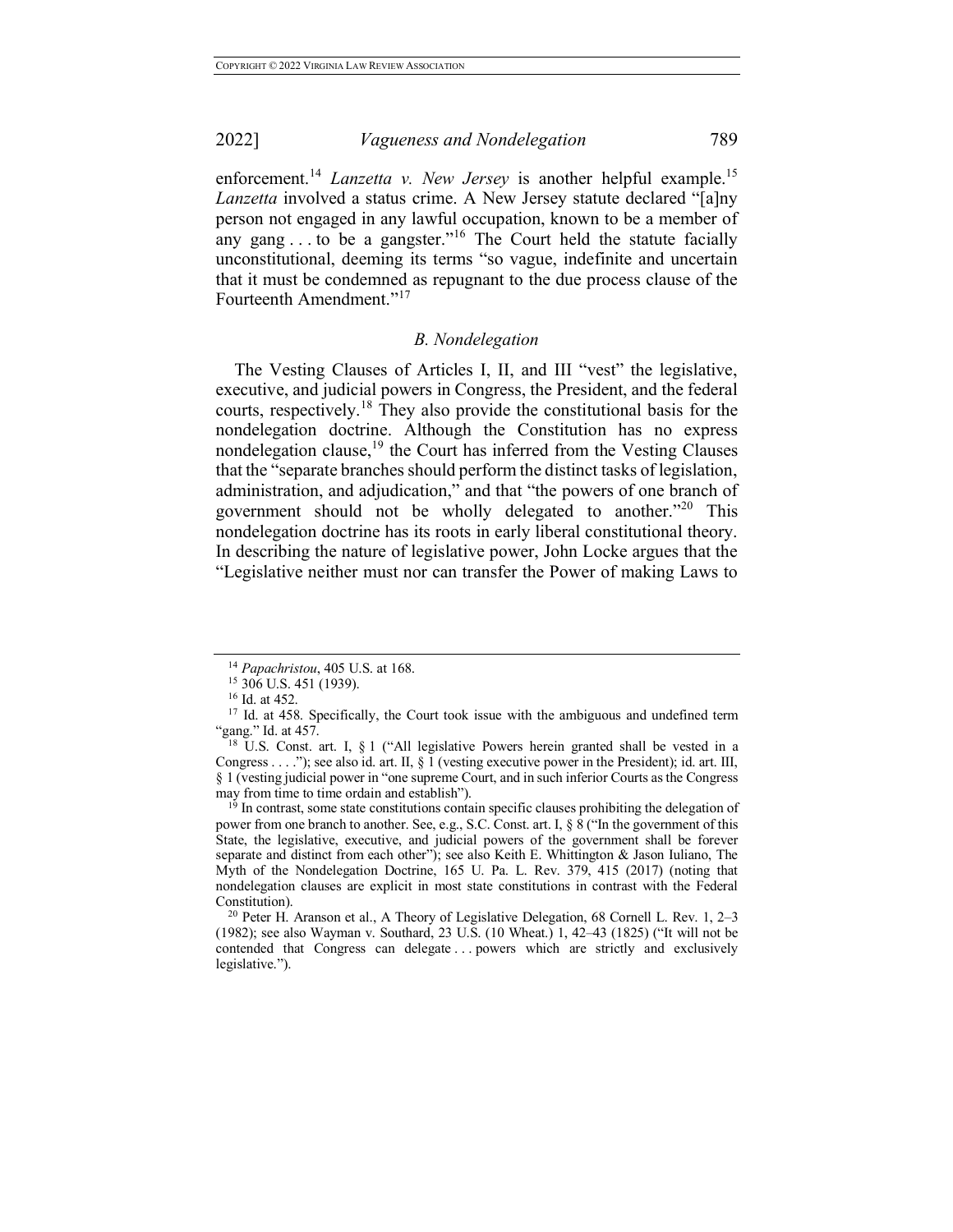any Body else."21 Locke's theory finds expression in the Federalist Papers, in which Madison cites Montesquieu's "science of politics"<sup>22</sup> to emphasize the "necessary partition of power among the several departments."<sup>23</sup>

The test for whether a federal statute unconstitutionally delegates legislative power comes from *J.W. Hampton & Co. v. United States*. 24 There, the Court held that a delegation of legislative power is acceptable as long as Congress provides within the statute "an intelligible principle" to guide executive officers in implementing the law.<sup>25</sup>

Despite the fixation within the legal academy about the exact contours of the nondelegation doctrine,  $26$  the Supreme Court has only twice used the doctrine to invalidate federal statutes. Both cases involved provisions in the National Industrial Recovery Act. In *Panama Refining Co. v. Ryan*, the Court struck down Section 9(c) of the law, which gave the President unilateral authority to prohibit the transportation of petroleum and petroleum products in interstate commerce.<sup>27</sup> That provision failed the intelligible principle test because Congress provided "no standard," "no rule," and "no policy" to guide the executive's regulating oil transportation. <sup>28</sup> And in *A.L.A. Schechter Poultry Corp. v. United States*, the Court invalidated Section 3, which allowed the President to promulgate "codes of fair competition" regulating various trades and industries.<sup>29</sup> Since *Schechter Poultry* and *Panama Refining*, the Court has

<sup>&</sup>lt;sup>21</sup> John Locke, Two Treatises of Government 363 (Peter Laslett ed., Cambridge Univ. Press 1988) (1690) (emphasis omitted).

 $22$  The Federalist No. 47, at 301 (James Madison) (Clinton Rossiter ed., 1961).

<sup>&</sup>lt;sup>23</sup> The Federalist No. 51, at 320 (James Madison) (Clinton Rossiter ed., 1961); see also Roberto Mangabeira Unger, Law in Modern Society: Toward a Criticism of Social Theory 53 (1976) (noting that the rule of law is characterized by institutional autonomy, in that "the distinction between state and society is complemented by a contrast within the state itself among legislation, administration, and adjudication"). 24 276 U.S. 394, 409 (1928).

<sup>25</sup> Id.

<sup>26</sup> Compare Eric A. Posner & Adrian Vermeule, Interring the Nondelegation Doctrine, 69 U. Chi. L. Rev. 1721, 1722 (2002) (arguing that the nondelegation doctrine is not grounded in constitutional text, structure, or standard originalist sources), with Larry Alexander & Saikrishna Prakash, Reports of the Nondelegation Doctrine's Death Are Greatly Exaggerated, 70 U. Chi. L. Rev. 1297, 1298–99 (2003) (arguing that the nondelegation principle finds support in Locke's writing and the Constitution).

 $^{27}_{27}$  293 U.S. 388, 405–06, 433 (1935).<br><sup>28</sup> Id. at 430.

 $29$  295 U.S. 495, 540–43 (1935) ("In view of the  $\dots$  few restrictions that are imposed, the discretion of the President in approving or prescribing codes, and thus enacting laws for the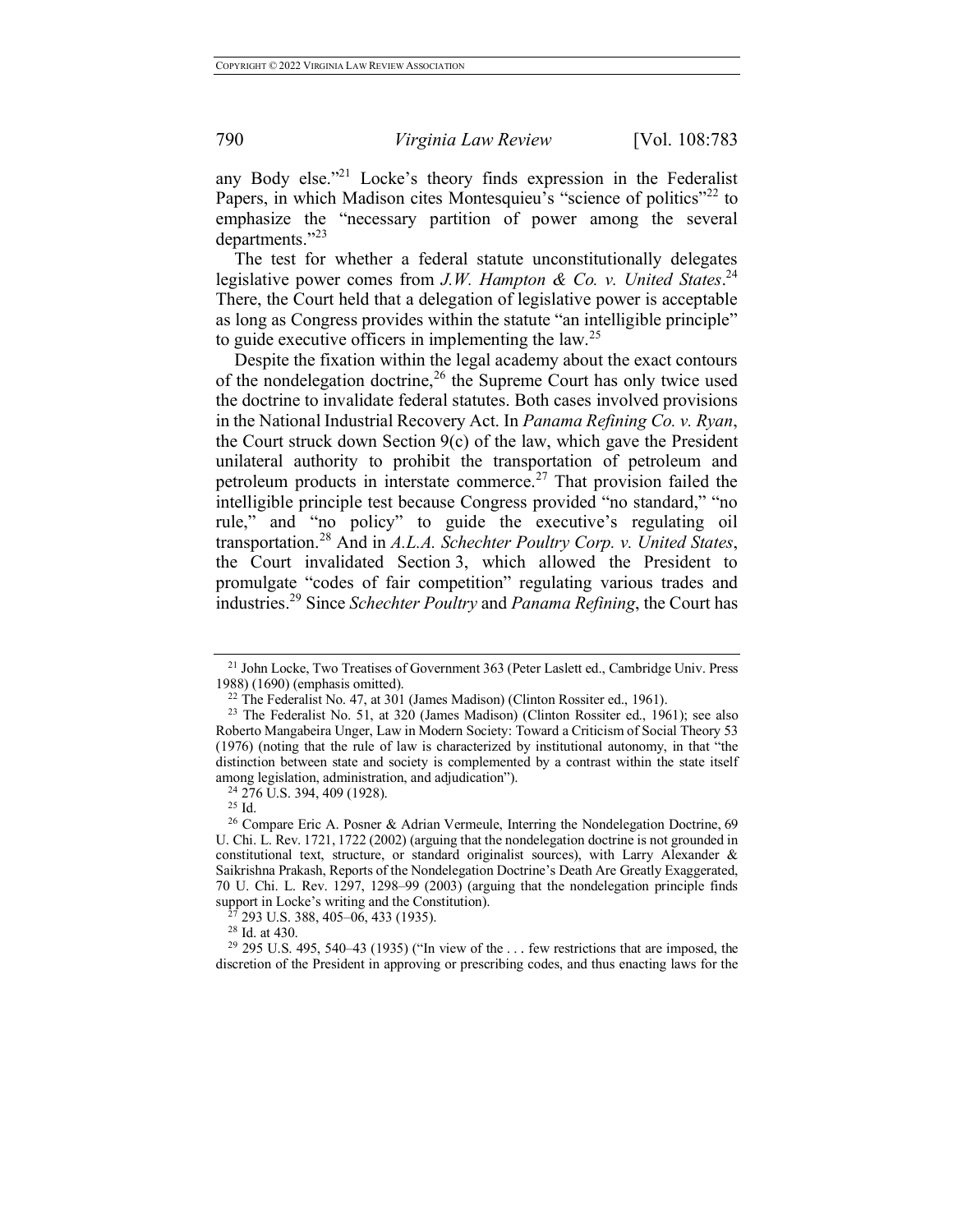yet to wield the nondelegation doctrine to strike down a statute. The deferential intelligible principle test has become somewhat of a judicial rubber stamp on congressional delegations of lawmaking authority.<sup>30</sup>

But the deference seems to be approaching its limit. In *Gundy v. United States*, the Court rejected a nondelegation challenge to the federal Sex Offender Registration and Notification Act's ("SORNA") provision authorizing the Attorney General to specify whether the Act applied to pre-enactment offenders.<sup>31</sup> Justice Gorsuch, along with two other Justices, dissented. He criticized the statute for "endow[ing] the nation's chief prosecutor with the power to write his own criminal code."<sup>32</sup> And although Justice Alito did not join Justice Gorsuch's dissent, he added that "[i]f a majority of [the] Court were willing to reconsider [its nondelegation doctrine approach]" he would support that effort.<sup>33</sup> Justice Kavanaugh joined the Court after *Gundy*, and in a recent statement from denial of certiorari, he hinted that he would provide the fifth vote to revive the doctrine and do away with the tepid intelligible principle test, replacing it with something else. $34$ 

## *C. The Doctrines Revisited*

To the casual eye, vagueness and nondelegation appear dissimilar both in origin and in practice. While vagueness is a rights-focused doctrine with origins in the Due Process Clauses of the Fifth and Fourteenth Amendments, the nondelegation doctrine is a structural, separation of powers principle inferred from the Vesting Clauses. Vagueness challenges and nondelegation challenges also arise in different contexts. Prominent vagueness cases, like *Papachristou* and *Lanzetta*, target state and local "street-cleaning"<sup>35</sup> statutes that invite arbitrary and abusive

government of trade and industry throughout the country, is virtually unfettered."); see also id. at 553 (Cardozo, J., concurring) ("This is delegation running riot.").

 $30$  Whittington & Iuliano, supra note 19, at 380 (footnotes omitted) ("Every few years, a court of appeals invokes [nondelegation] to strike down a federal statute. The Supreme Court inevitably grants certiorari and overturns the appellate decision, holding that the statute is a constitutional delegation of legislative authority.<sup>31</sup> 139 S. Ct. 2116, 2129–30 (2019).

<sup>&</sup>lt;sup>32</sup> Id. at 2131 (Gorsuch, J., dissenting).<br><sup>33</sup> Id. (Alito, J., concurring in the judgment).<br><sup>34</sup> Paul v. United States, 140 S. Ct. 342, 342 (2019). Justice Barrett's approach to the<br>nondelegation doctrine is still uncle

<sup>&</sup>lt;sup>35</sup> John Calvin Jeffries, Jr., Legality, Vagueness, and the Construction of Penal Statutes, 71 Va. L. Rev. 189, 216 (1985).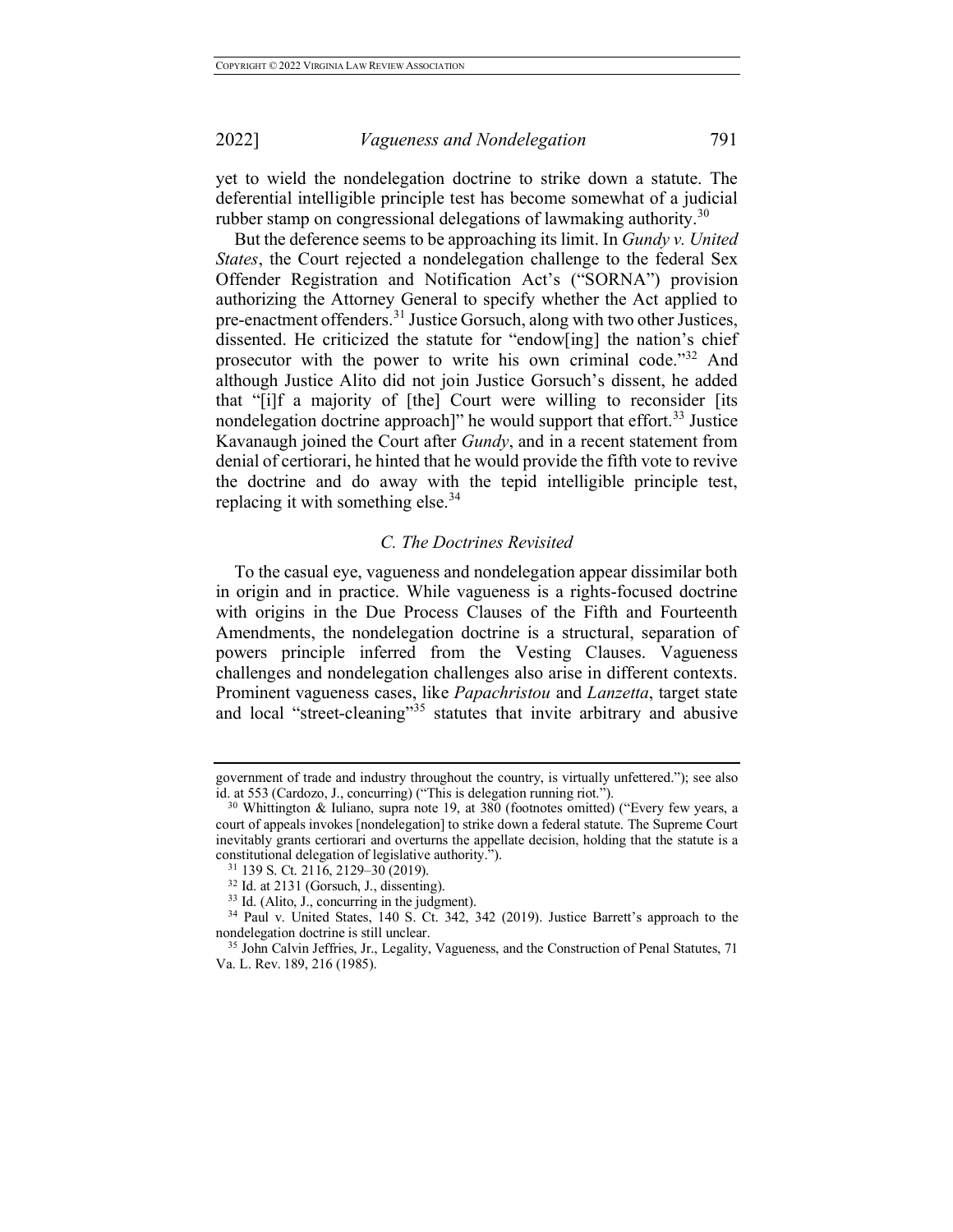enforcement and chill First Amendment freedoms.<sup>36</sup> Meanwhile, literature on nondelegation focuses on the expansion of the administrative and regulatory state.<sup>37</sup> Litigants most frequently employ the doctrine to challenge federal economic regulations.<sup>38</sup>

Despite these differences, scholars have noted that vagueness and nondelegation share a common vocabulary. In a seminal exposition of the vagueness doctrine in 1960, Anthony Amsterdam canvasses the Court's cases to systematize and bring clarity to the vagueness doctrine.<sup>39</sup> He points out that the Court had at times invoked the separation of powers in vagueness cases, "predicated upon the proposition that it is improper for Congress to pass the lawmaking job to the judiciary.<sup> $240$ </sup>

More recent scholarship also notes the doctrines' similarities, but gives only superficial treatment to the scope of their interrelatedness. Professors Nathan Chapman and Michael McConnell make the case that as an original matter, due process was "bound up with the *division of the authority* to deprive subjects of life, liberty, or property between *independent political institutions*."<sup>41</sup> Chapman and McConnell use this separation of powers principle to explain the Court's vagueness cases. They argue that "[v]ague statutes have the effect of delegating lawmaking authority to the executive," because "any individual enforcement decision will be based on a construction of the statute that accords with the executive's unstated policy goals, filling the gaps of the legislature's policy goals."<sup>42</sup> Similarly, Professor Cass Sunstein briefly connects the void-for-vagueness doctrine to the nondelegation doctrine's "intelligible principle" test. He notes that both tests serve to promote rule-of-law values like "provid[ing] fair notice to affected citizens" and

<sup>36</sup> See, e.g., City of Chicago v. Morales, 527 U.S. 41, 47–64 (1999) (invalidating on vagueness grounds a local ordinance prohibiting "loitering in any public place with one or more persons").  $37$  See generally Philip Hamburger, Is Administrative Law Unlawful? 1–12 (2014) (arguing

that administrative law is unconstitutional); Gary Lawson, The Rise and Rise of the Administrative State, 107 Harv. L. Rev. 1231, 1233–49 (1994) (arguing that the modern administrative state is fundamentally inconsistent with the Constitution's structure).

<sup>38</sup> See, e.g., Whitman v. Am. Trucking Ass'ns, 531 U.S. 457, 475–76 (2001) (rejecting a nondelegation challenge to a statute authorizing the EPA to set air quality standards necessary to protect public health).

 $t^{39}$  Anthony Amsterdam, Note, The Void-for-Vagueness Doctrine in the Supreme Court, 109 U. Pa. L. Rev. 67, 74–76 (1960).

<sup>40</sup> Id. at 67–68 n.3.

<sup>&</sup>lt;sup>41</sup> Nathan S. Chapman & Michael W. McConnell, Due Process as Separation of Powers, 121 Yale L.J. 1672, 1681 (2012) (emphasis added).

<sup>42</sup> Id. at 1806.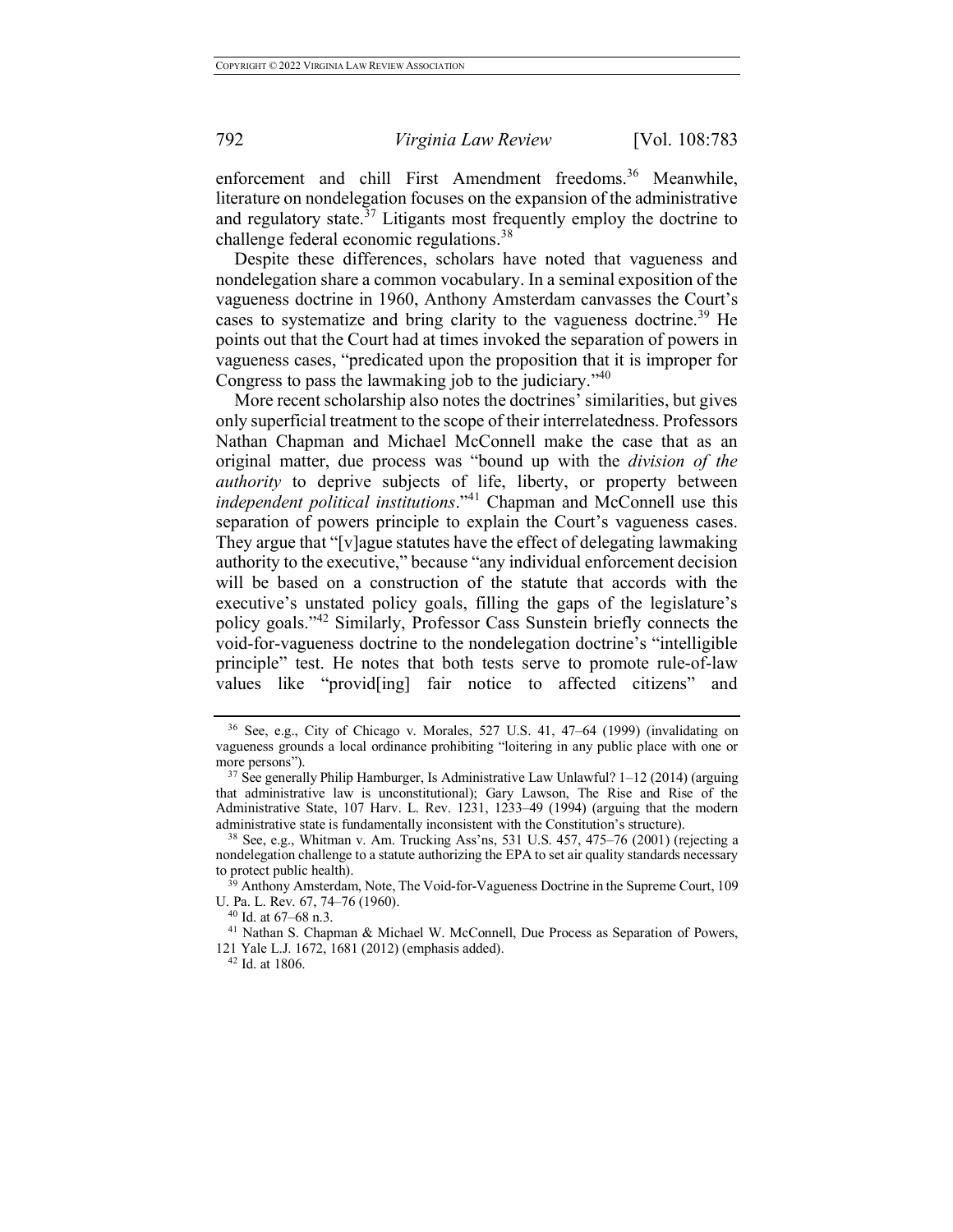"disciplin[ing] the enforcement discretion of unelected administrators and bureaucrats."<sup>43</sup> Other commentators have made similar points.<sup>44</sup>

The Supreme Court gave its own account of the connection between vagueness and nondelegation in a trio of recent cases—*Sessions v. Dimaya*, <sup>45</sup> *Gundy v. United States*, <sup>46</sup> and *United States v. Davis*. <sup>47</sup> In 2018, the Court decided *Sessions v. Dimaya*. <sup>48</sup> Under the Immigration and Nationality Act (INA), any non-citizen convicted of an "aggravated felony" after entering the United States is deportable.<sup>49</sup> The list of offenses qualifying as an "aggravated felony" includes any "crime of violence" as defined by 18 U.S.C. § 16.<sup>50</sup> At issue in *Dimaya* was Section 16(b), the "residual clause" of the crime of violence statute, which covers any felony that "by its nature, involves a substantial risk that physical force . . . may be used in the course of committing the offense."<sup>51</sup> The Court invalidated the provision as void for vagueness, concluding that it "failed to provide fair notice" and "invited arbitrary enforcement."<sup>52</sup> Expressing the Court's vagueness concerns using nondelegation vocabulary, Justice Kagan's plurality opinion called vagueness doctrine the "*corollary of the separation of powers*—requiring that Congress, rather than the executive or judicial branch, define what conduct is sanctionable and what is not."<sup>53</sup> Although Justice Thomas dissented, he too speculated that "perhaps the vagueness doctrine is really a way to

<sup>43</sup> Cass R. Sunstein, Nondelegation Canons, 67 U. Chi. L. Rev. 315, 320 (2000).

<sup>44</sup> See F. Andrew Hessick & Carissa Byrne Hessick, Nondelegation and Criminal Law, 107 Va. L. Rev. 281, 334–36 (2021); Emily M. Snoddon, Comment, Clarifying Vagueness: Rethinking the Supreme Court's Vagueness Doctrine, 86 U. Chi. L. Rev. 2301, 2304 (2019) (noting that vagueness doctrine has at times invoked both due process and separation of powers); Peter W. Low & Joel S. Johnson, Changing the Vocabulary of the Vagueness Doctrine, 101 Va. L. Rev. 2051, 2053 (2015); Jeffries, supra note 35, at 189, 201; Andrew E. Goldsmith, The Void-for-Vagueness Doctrine in the Supreme Court, Revisited, 30 Am. J. Crim. L. 279, 285 (2003).

<sup>45</sup> 138 S. Ct. 1204, 1212 (2018) (plurality opinion).

<sup>46</sup> 139 S. Ct. 2116, 2141–42 (2019) (Gorsuch, J., dissenting).

<sup>47</sup> 139 S. Ct. 2319, 2323 (2019). 48 138 S. Ct. 1204.

<sup>&</sup>lt;sup>49</sup> 8 U.S.C. § 1227(a)(2)(A)(iii).<br><sup>50</sup> Dimaya, 138 S. Ct. at 1211 (quoting 8 U.S.C. § 1101(a)(43)(F)).

<sup>&</sup>lt;sup>51</sup> Id. (quoting 18 U.S.C. § 16(b)).  $52$  Id. at 1223 (plurality opinion) (citing Johnson v. United States, 576 U.S. 591, 599–601 (2015)).

<sup>53</sup> Id. at 1212 (emphasis added) (citing Kolender v. Lawson, 461 U.S. 352, 358 n.7 (1983)).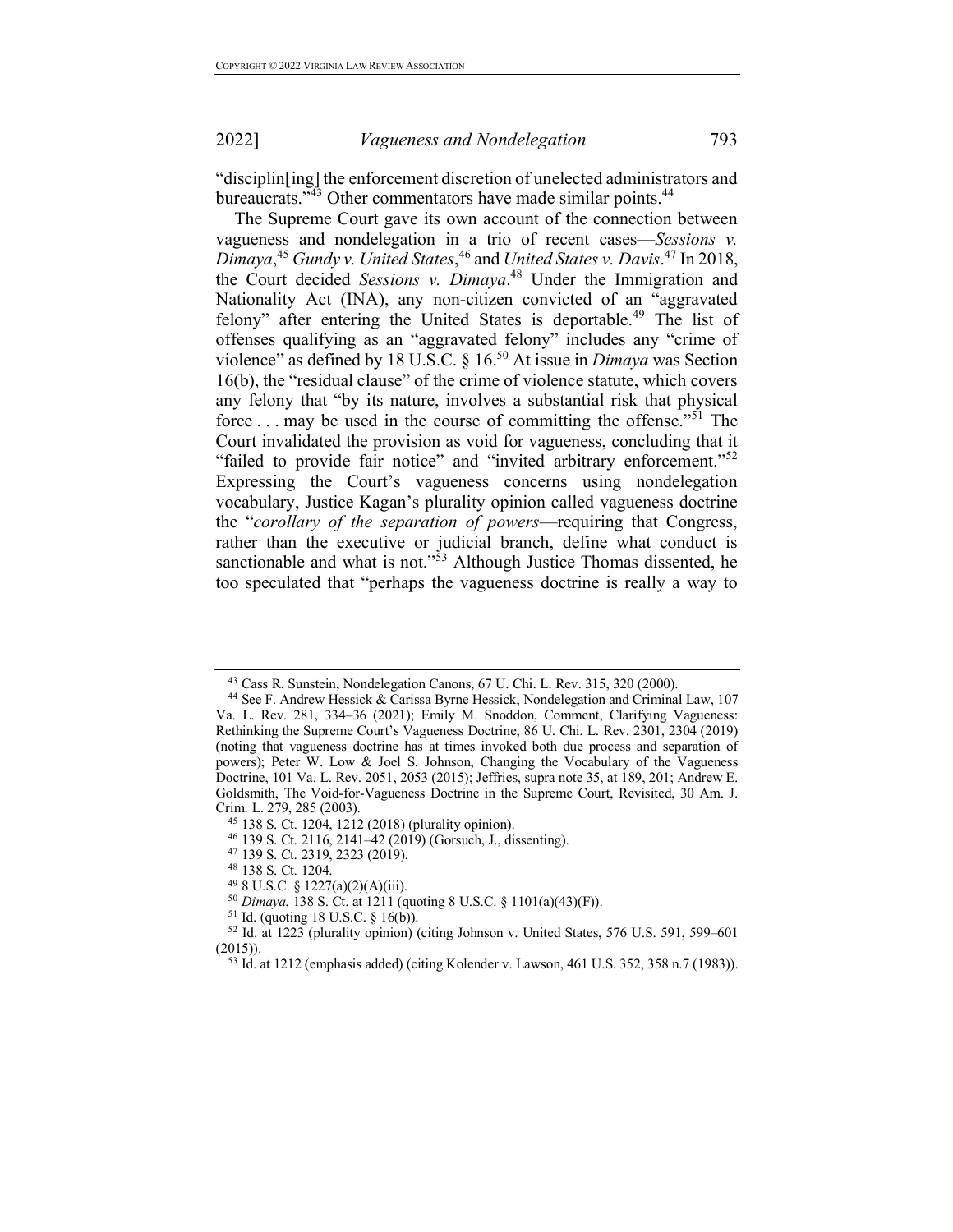enforce the separation of powers—specifically, the doctrine of nondelegation."<sup>54</sup>

In his concurrence, Justice Gorsuch expounded more fully on these nondelegation concerns. "Vague laws invite arbitrary power," he started, critiquing vague laws for "leav[ing] judges to their intuition and the people to their fate."<sup>55</sup> Turning to separation of powers concerns, Justice Gorsuch cited the Article I Vesting Clause, observing that "[a]lthough . . . vagueness doctrine owes much to the guarantee of fair notice embodied in the Due Process Clause, it would be a mistake to overlook the doctrine's equal debt to the separation of powers."56 In almost-explicit nondelegation terms, he noted that the "Constitution assigns '[a]ll legislative Powers' in our federal government to Congress," and thus that "legislators may not 'abdicate their responsibilities for setting the standards of the criminal law,  $\frac{1}{57}$  either by "leaving to judges" the power to decide 'the various crimes includable in [a] vague phrase,"<sup>58</sup> or by "transfer[ring] legislative power to police and prosecutors, leaving to them the job of shaping a vague statute's contours through their enforcement decisions." $59$  Concluding his descriptive account of the vagueness doctrine, Justice Gorsuch declared that the more important aspect of vagueness doctrine is not due process, but is instead "keep[ing] the separate branches within their proper spheres."<sup>60</sup>

A year later, the Court decided *United States v. Davis*. <sup>61</sup> The defendant in *Davis* was charged under 18 U.S.C. § 924(c), which authorizes extra penalties for those who use, carry, or possess a firearm in connection with a "crime of violence." The statutory definition of "crime of violence" in Section 924(c) includes a residual clause identical to the one at issue in

 $61$  139 S. Ct. 2319 (2019).

<sup>54</sup> Id. at 1248 (Thomas, J., dissenting) (citing Chapman & McConnell, supra note 41, at 1806).

<sup>55</sup> Id. at 1223–24 (Gorsuch, J., concurring in part and concurring in the judgment).

<sup>56</sup> Id. at 1227.

 $57$  Id. (alteration in original) (first quoting U.S. Const. art. I, § 1; and then quoting Smith v. Goguen, 415 U.S. 566, 575 (1974)).

<sup>58</sup> Id. (alteration in original) (quoting Jordan v. De George, 341 U.S. 223, 242 (1951) (Jackson, J., dissenting)).

<sup>59</sup> Id. at 1228 (citing Grayned v. City of Rockford, 408 U.S. 104, 108–09 (1972)).

<sup>60</sup> Id. A *Harvard Law Review* comment published shortly after the Court decided *Dimaya*  expressed concern about the invocation of separation of powers in the Court's vagueness analysis. Leading Case, Sessions v. Dimaya, 132 Harv. L. Rev. 367, 372–73 (2018). Specifically, the comment critiqued this "separation-of-powers-based vagueness doctrine" because of the risks of "exposing [the Court] to the charge of Lochnerism." Id. at 373. This Note pushes back against that argument. See infra Part IV.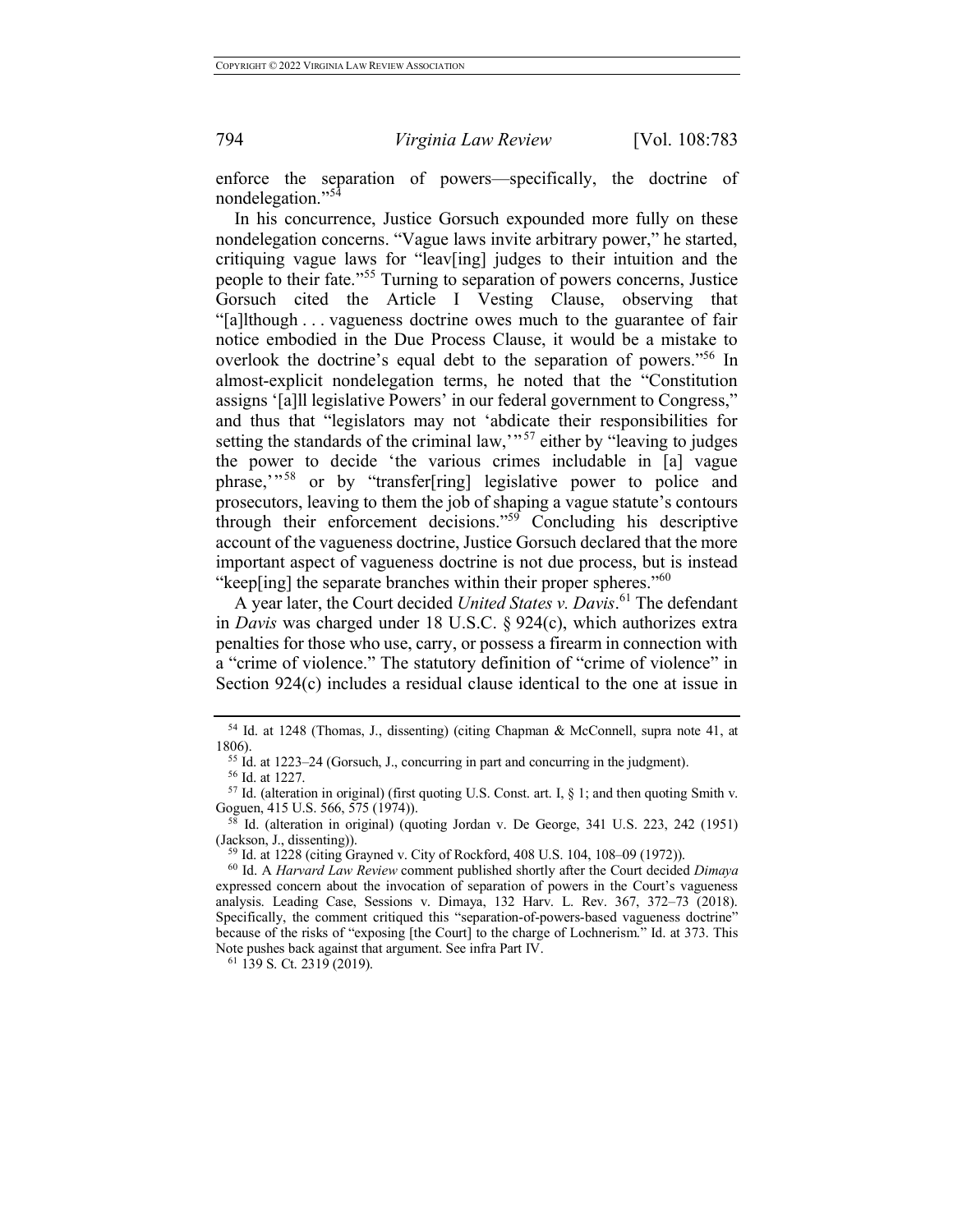*Dimaya*. <sup>62</sup> Justice Gorsuch, writing for the Court, reprised his nondelegation concerns despite deciding the case on vagueness grounds. Claiming that vagueness doctrine "rests on the twin constitutional pillars of due process and separation of powers," and that "[v]ague statutes threaten to hand responsibility for defining crimes to relatively unaccountable police, prosecutors, and judges," the Court invalidated this residual clause too. $63$ 

The same week as the *Davis* decision, the Court rejected a nondelegation challenge in *Gundy v. United States*. <sup>64</sup> Justice Gorsuch dissented, making a bold and loosely supported claim about the relationship between vagueness and nondelegation. He claimed that although the Court had not specifically invalidated a statute under the nondelegation doctrine since 1935, it had continued to police improper legislative delegations using other doctrines: "We still regularly rein in Congress's efforts to delegate legislative power; we just call what we're doing by different names."<sup>65</sup> As nondelegation became unavailable to do its intended work, the "hydraulic pressures of our constitutional system" shifted the responsibility to other doctrines, including vagueness.<sup>66</sup> Rounding out his claim about "hydraulic pressures," he opined that it is

little coincidence that our void-for-vagueness cases became much more common soon after the Court began relaxing its approach to legislative delegations. Before 1940, the Court decided only a handful of vagueness challenges to federal statutes. Since then, the phrase 'void for vagueness' has appeared in our cases well over 100 times.<sup>67</sup>

According to Justice Gorsuch, as the post-New Deal Court backed away from using the nondelegation doctrine to police Congress's delegation of its legislative power, the Court began using vagueness to do the work that nondelegation would have done instead.<sup>68</sup>

<sup>&</sup>lt;sup>62</sup> 18 U.S.C. § 924(c)(3)(B) ("[T]he term 'crime of violence' means an offense that is a felony and . . . that by its nature, involves a substantial risk that physical force . . . may be used in the course of committing the offense.").

<sup>63</sup> *Davis*, 139 S. Ct. at 2325, 2336 (first citing *Dimaya*, 138 S. Ct. at 1212–13 (plurality opinion); and then citing Kolender v. Lawson, 461 U.S. 352, 357–58, 358 n.7 (1983)).

<sup>64</sup> 139 S. Ct. 2116, 2121 (2019) (plurality opinion).

<sup>65</sup> Id. at 2137–38, 2141 (Gorsuch, J., dissenting).

<sup>66</sup> Id. at 2141–42.

<sup>67</sup> Id.

<sup>68</sup> See Rick Pildes, Vagueness Doctrine, Delegation Doctrine, and Justice Gorsuch's Opinion Today in US v. Davis, Balkinization (June 24, 2019, 12:10 PM), https://balkin.blog spot.com/2019/06/vagueness-doctrine-delegation-doctrine.html [https://perma.cc/BQ59-M8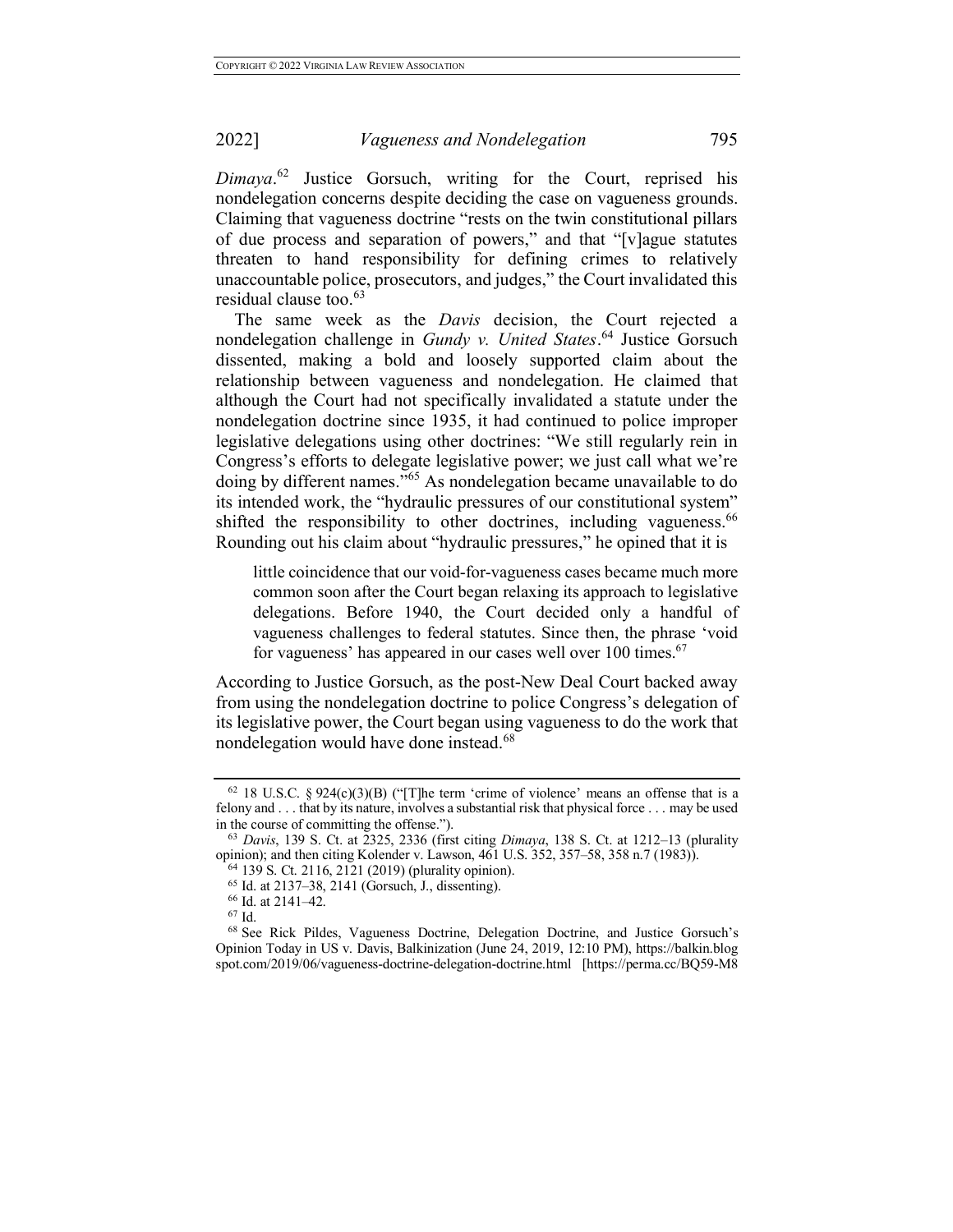# II. ON HYDRAULIC PRESSURES

Justice Gorsuch's claim of "hydraulic pressures" tells only part of the story. Although the separation of powers might have played a role in the origins of vagueness doctrine, it is not true that vagueness owes the "equal debt"<sup>69</sup> to the separation of powers that it does to the Due Process Clauses. Nor is it true that vagueness occupied the doctrinal space that nondelegation would have, had it not been relegated to the status of a moribund doctrine in the second half of the twentieth century. Moreover, Justice Gorsuch's claim raises some practical issues. By arguing that "most any challenge to a legislative delegation can be reframed as a vagueness complaint,"<sup>70</sup> he implies that the two doctrines are coterminous. But this seems inaccurate. If the two doctrines are coterminous, it is difficult to explain why the doctrines have had different purchase with different Justices on the Court. A couple of hypotheticals illustrate the distance between the two doctrines: When Congress passes a clear, but very broad, statute granting agencies vast statutory authority to promulgate criminal rules, do vagueness concerns really apply to the clear statute? And on the flipside, do *federal* separation of powers concerns really apply to vague statutes enacted by *state* and *local*  governments?

At a superficial level, Justice Gorsuch's claim is somewhat true. The early history of the vagueness doctrine suggests that vagueness owes its origin to both due process and the separation of powers. One could read the Court's first vagueness case, which includes a heavy dose of separation of powers rhetoric, as a nondelegation case instead. Moreover, the vagueness doctrine of the *Lochner* era was certainly tinted with nondelegation. During this era, the Court aggressively invalidated economic regulations using doctrines like vagueness, nondelegation, and economic substantive due process interchangeably. The *Lochner* Court blurred the lines between the doctrines and obscured their individual constitutional foundations.

XF] ("[T]he recent juxtaposition of today's *Davis* decision and last week's *Gundy* case brings out in a striking way how much Justice Gorsuch, at least, sees a fundamental commonality between vagueness and non-delegation doctrines centered around concerns about congressional abdication and the separation of powers.").

<sup>69</sup> *Dimaya*, 138 S. Ct. 1204, 1227 (2018) (Gorsuch, J., concurring in part and concurring in the judgment).

*Gundy*, 139 S. Ct. at 2142 (Gorsuch, J., dissenting).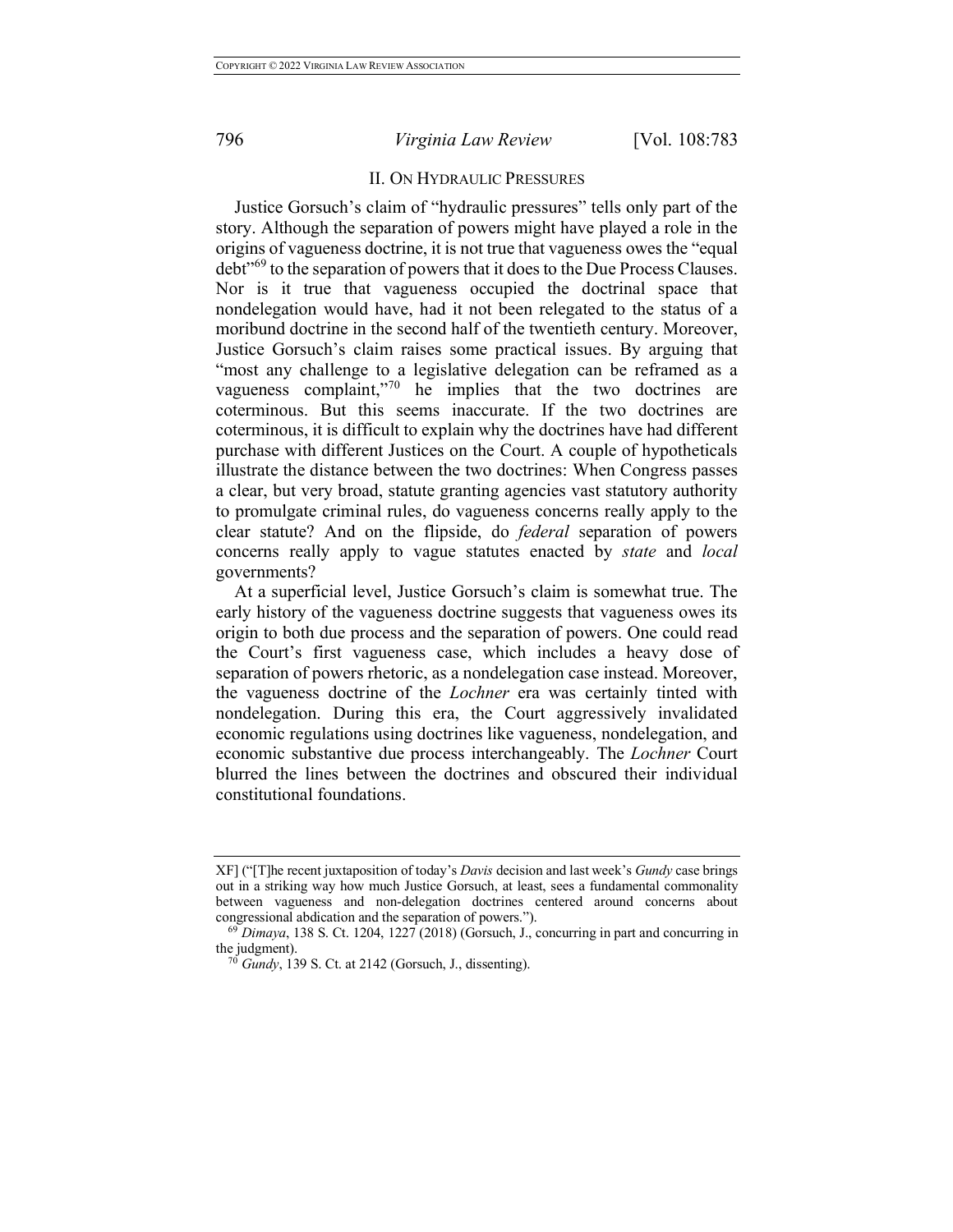But a closer inspection of what happened next tells a different story than the one that Justice Gorsuch laid out in *Sessions v. Dimaya*, *United States v. Davis*, and *Gundy v. United States*. As explained more fully in Section II.B, after 1937, as nondelegation and economic substantive due process took a backseat and the Court began deferring to economic regulations, vagueness took on a life of its own. While the old vagueness served as a tool for the *Lochner* Court's aggressive judicial review of economic regulation, post-1937 vagueness became a prophylactic tool for the Court to address racialized policing, enforce equal protection of the law, and protect First Amendment rights. Rather than use vagueness doctrine to police *federal* separation of powers concerns, the Court used it to create a protective buffer zone around fundamental constitutional rights by invalidating *state* and *local* "street-cleaning" statutes. This new and inventive application of the vagueness doctrine was not a replacement for the nondelegation doctrine, which by and large fell by the wayside. Although the Court did occasionally raise nondelegation-based arguments in vagueness cases after 1937, those arguments did little doctrinal work. For the most part, the Court relied on the rather distinct fear of arbitrary, racialized, and unequal enforcement of the law. Only recently has the Court again let nondelegation do independent work in its vagueness analysis.

## *A. From* Reese *to the* Lochner *Era*

The Court's first vagueness case spoke in stark nondelegation terms. In *United States v. Reese*, <sup>71</sup> the Court considered a challenge to the Enforcement Act of 1870, which penalized election officers for denying qualified citizens the right to vote.<sup>72</sup> The Court invalidated two operative provisions in the statute because they were outside Congress's Fifteenth Amendment powers. <sup>73</sup> "Penal statutes ought not to be expressed in language so uncertain," the Court explained, because "[e]very man should

<sup>71</sup> 92 U.S. 214 (1875). Interestingly, the Court in *Reese* does not refer to due process—or to a "vagueness doctrine"—at all. The fully formed vagueness doctrine was still nascent in 1875. Indeed, this case should be properly understood as a Fifteenth Amendment congressional powers case. See id. at  $217-18$  ("It is only when the wrongful refusal at such an election is because of race, color, or previous condition of servitude, that Congress can interfere, and provide for its punishment."). Still, *Reese* has become part of the canon of vagueness cases. See Goldsmith, supra note 44, at 280 n.1 ("The Supreme Court's first void-for-vagueness case appears to have been *United States v. Reese* . . . .").

 $\bar{C}$ <sup>2</sup> Enforcement Act of 1870, ch. 114, 16 Stat. 140.

<sup>73</sup> *Reese*, 92 U.S. at 220–22.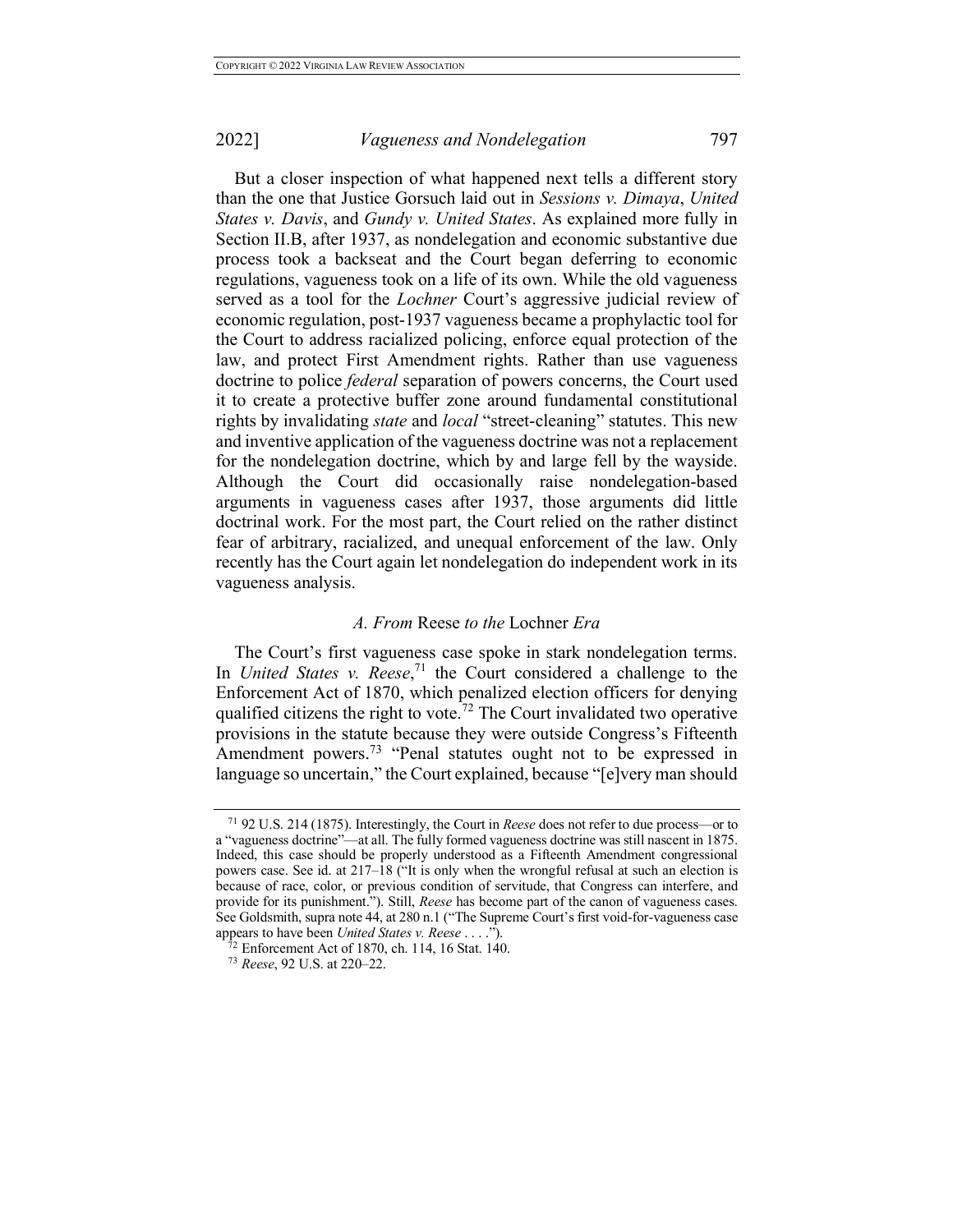be able to know with certainty when he is committing a crime."<sup>74</sup> But beyond this reference to the statute's vagueness, the Court also used the vocabulary of nondelegation:

It would certainly be dangerous if the legislature could set a net large enough to catch all possible offenders, and leave it to the courts to step inside and say who could be rightfully detained, and who should be set at large. This would, to some extent, *substitute the judicial for the legislative department* of the government.<sup>75</sup>

*Reese*, a canonical vagueness case, was nondelegation-adjacent.

From the vagueness doctrine's conception in *Reese* and through the rest of the *Lochner*<sup>76</sup> era until 1937, the Court used vagueness almost exclusively to invalidate civil and criminal laws regulating the economy. <sup>77</sup> Just as it did in *Reese*, this "economic vagueness" dovetailed with other *Lochner*-era doctrines like nondelegation and substantive due process. The Court armed itself with a broad arsenal of tools to choose from to "enact Mr. Herbert Spencer's Social Statics."78 Occasionally, these tools would stand on their own feet and the Court would decide cases exclusively based on one doctrine or the other. But in several other cases, the Court drew from strands of different doctrines, blurring their analytical boundaries and using them somewhat interchangeably.

Recall the Court's *Lochner*-era substantive due process cases. In *Adkins v. Children's Hospital of the District of Columbia*, the Court famously invalidated a minimum wage law in Washington, D.C., for

 $^{74}$  Id. at 220.<br> $^{75}$  Id. at 221 (emphasis added).

<sup>&</sup>lt;sup>76</sup> Lochner v. New York, 198 U.S.  $45, 52-57$  (1905) (holding that a labor law restricting employees from working more than sixty hours per week violated the "right of contract" under the Due Process Clause of the Fourteenth Amendment).

 $77$  Amsterdam, supra note 39, at 74 n.38 ("The void-for-vagueness doctrine was born in the reign of substantive due process and throughout that epoch was successfully urged exclusively in cases involving regulatory or economic-control legislation."). Litigants did raise vagueness challenges to non-economic laws, but they did so unsuccessfully. For example, in *Mahler v. Eby*, the petitioner challenged a statute which authorized the Labor Secretary to deport noncitizens of certain classes if he found them to be "undesirable residents of the United States," arguing both that the law "delegated legislative power to an executive officer" and that "the criterion . . . that the persons to be deported should be 'undesirable residents of the United States,' was so vague and uncertain that it left the liberty of the [non-citizen] to the whim and caprice of an executive officer in violation of due process . . . ." 264 U.S. 32, 37 (1924). The Court refused to involve itself in the delegation issue in the deportation context and brushed off the vagueness argument too. Id. at 37–41.

<sup>78</sup> *Lochner*, 198 U.S. at 75 (Holmes, J., dissenting).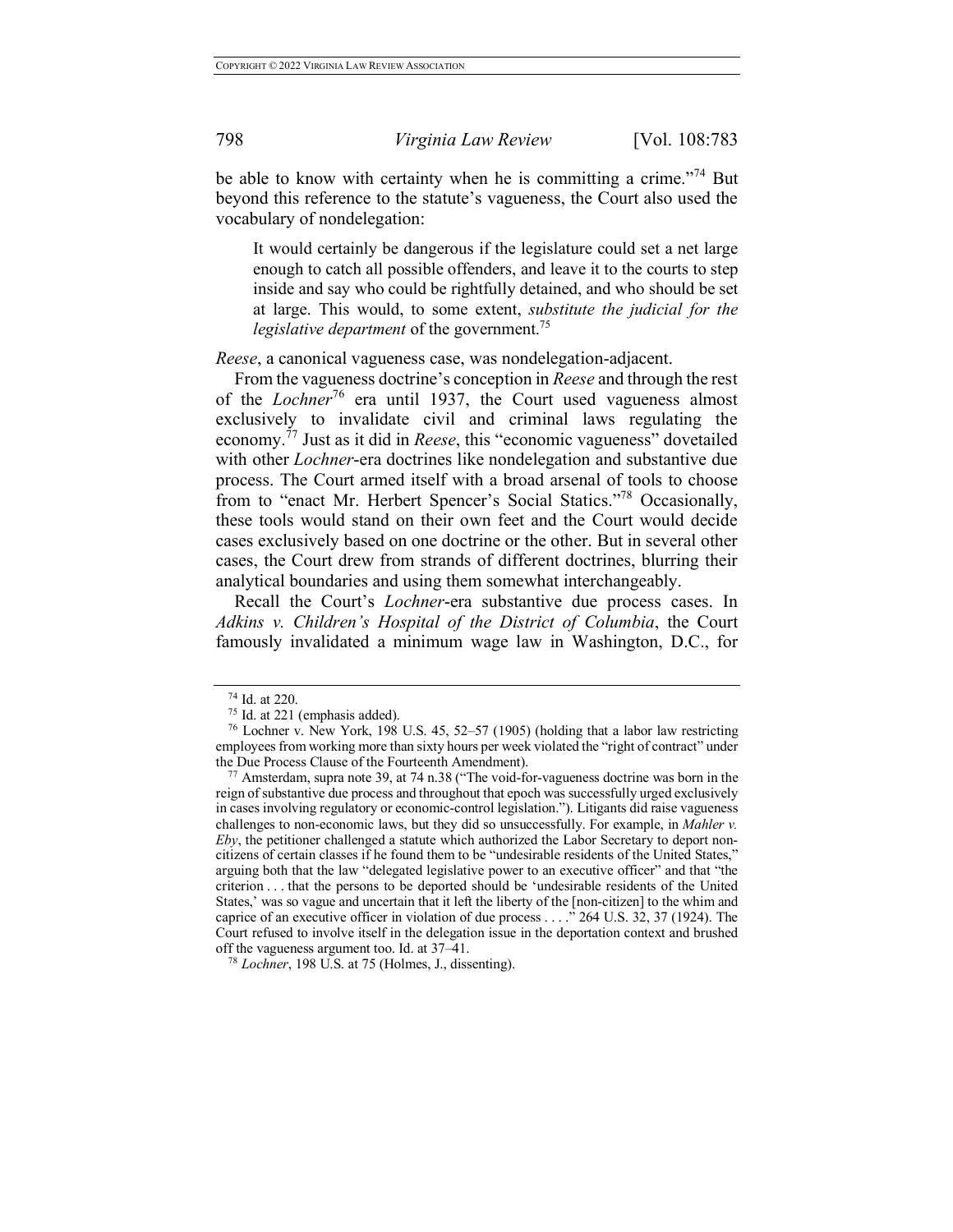constraining the "constitutional liberty of contract."<sup>79</sup> But that case also pulled on strands of vagueness. As an additional reason to nullify the statute, the Court reasoned that "[t]he standard furnished by the statute for the guidance of the [wage-setting] board is so vague as to be impossible of practical application with any reasonable degree of accuracy.<sup>80</sup> As Dean Risa Goluboff notes, "void for vagueness had often stood in for substantive due process during the *Lochner* [e]ra."<sup>81</sup>

Consider also the cases in which the Court blurred the boundary between nondelegation and economic vagueness. In *United States v. L. Cohen Grocery Co.*, the Court scrutinized a statute which prohibited charging "any unjust or unreasonable rate . . . in handling or dealing in or with any necessaries."<sup>82</sup> Although nominally a vagueness case, the Court was concerned about the statute delegating legislative power to courts and juries, allowing them to give meaning to those indeterminate terms.<sup>83</sup> *Cline v. Frink Dairy Co.* was another vagueness case with nondelegation undertones. <sup>84</sup> In that case, the Court again expressed concerns that the issue that the statute would ask the jury to decide would be "legislative, not judicial."<sup>85</sup> And vice versa: the two most prominent nondelegation cases—*A.L.A. Schechter Poultry Corp. v. United States*<sup>86</sup> and *Panama Refining Co. v. Ryan*87— were also tinted with vagueness. Professor Sohoni argues that both of these landmark decisions "faulted the vagueness of the statutes under attack," and that vagueness thus "formed a component or a backstop" to these holdings.<sup>88</sup>

The Court thus used these doctrines almost interchangeably in cases involving economic laws, reframing them to fit under one doctrine or

<sup>79</sup> 261 U.S. 525, 539, 560–62 (1923).

<sup>80</sup> Id. at 555.

<sup>81</sup> Goluboff, supra note 13, at 101; see also Mila Sohoni, Notice and the New Deal, 62 Duke L.J. 1169, 1182 (2013) [hereinafter Sohoni, Notice] ("Considerations of vagueness formed a component or a backstop to many of the pre-New Deal Court's most notorious holdings."); Johnson v. United States, 576 U.S. 591, 618–19 (2015) (citation omitted) (Thomas, J., concurring in the judgment) ("During the *Lochner* era, a period marked by the use of substantive due process to strike down economic regulations, . . . the Court frequently used the vagueness doctrine to invalidate economic regulations penalizing commercial activity.").

<sup>&</sup>lt;sup>82</sup> 255 U.S. 81, 86 (1921) (quoting Lever Act of 1919, ch. 80, § 2, 41 Stat. 297, 298).<br><sup>83</sup> Id. at 89–91.

<sup>&</sup>lt;sup>84</sup> 274 U.S. 445, 457–59 (1927) (considering separation of powers concerns in finding a criminal statute unconstitutionally vague under the Due Process Clause).

<sup>85</sup> Id. at 457.

<sup>86</sup> 295 U.S. 495 (1935).

<sup>87</sup> 293 U.S. 388 (1935).

<sup>88</sup> Sohoni, Notice, supra note 81, at 1182.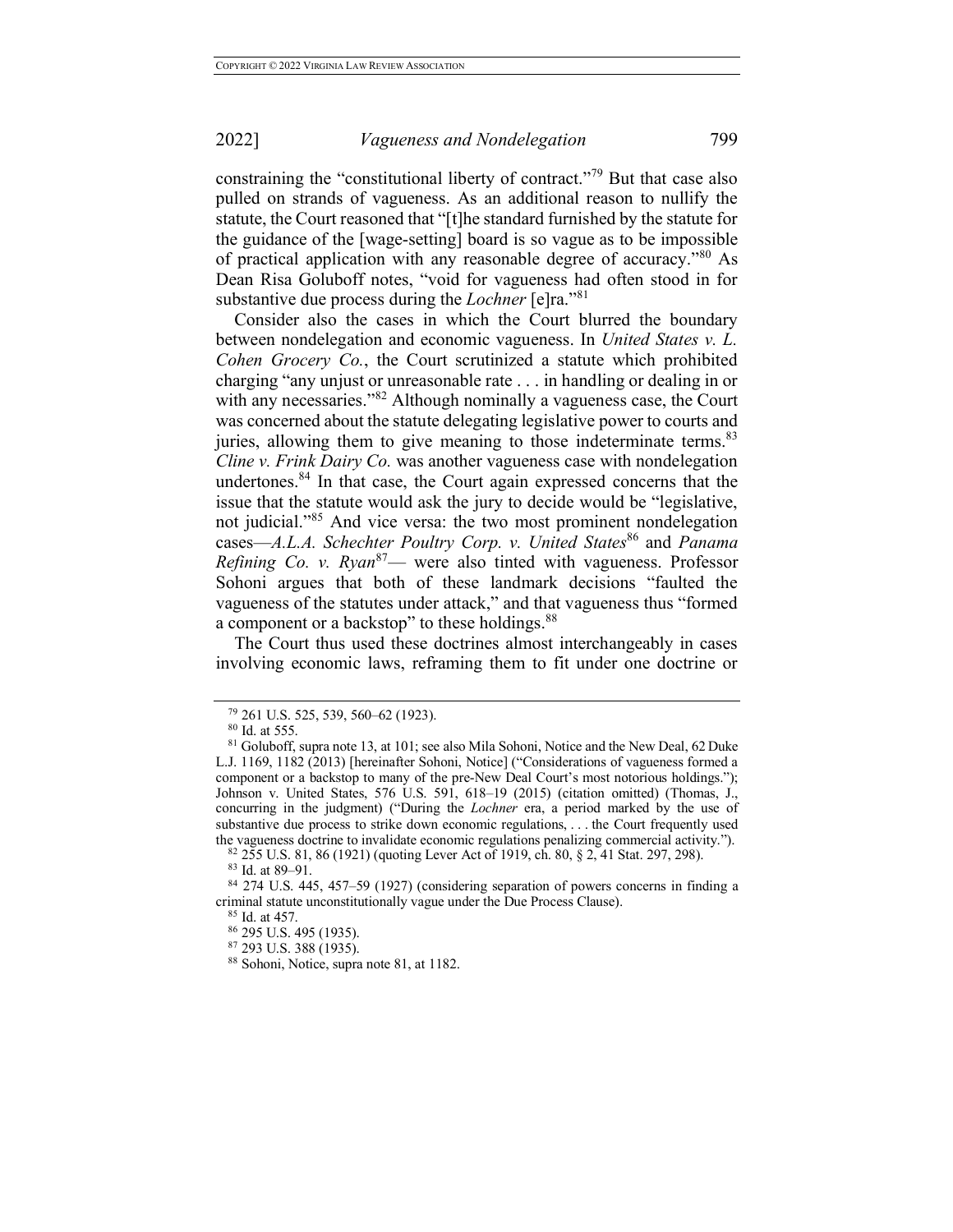another. *Schechter Poultry*, a case about Congress delegating the power to enact "codes of fair competition" to the executive,<sup>89</sup> could have been framed instead as a violation of the right to contract. And *Adkins* could be understood not as a case about the substantive due process right to contract,  $90$  but as a case about delegating power to set the minimum wage to the wage-setting boards that were at issue in the case. This is not universally true, of course. For instance, a clear law prohibiting employers from forbidding their employees to join unions would not have been invalidated as unconstitutionally vague, but would have been struck down for violating due process freedom to contract.<sup>91</sup> But the broader point that the doctrines served the same end and were cross-referenced frequently—still stands.

The rise and success of substantive due process, vagueness, and nondelegation during the same period display the *Lochner* Court's willingness to craft different doctrines to apply to different facts to achieve the same end—the occasional invalidation of economic legislation. But in particular, and most important, the Court frequently invoked and wielded separation of powers concerns in *Lochner*-era vagueness cases. At least during the *Lochner* era then, the "hydraulic pressures of our constitutional system" were distributed evenly on both nondelegation and vagueness. The pressures were also specifically targeted to economic regulation. At this point in time, vagueness indeed was a "corollary of the separation of powers."<sup>92</sup>

### *B. The New Vagueness*

The tides changed after the "switch in time that saved nine" in 1937, which ushered in an era of constitutional transformation, characterized by judicial deference to congressional authority and an explosion in federal regulatory activity.<sup>93</sup> The Court performed an about-face on its substantive due process cases, repudiating *Adkins* in *West Coast Hotel Co. v. Parrish*. <sup>94</sup> The Court did not explicitly reject the nondelegation

<sup>89</sup> *Schechter Poultry*, 295 U.S. at 530–31.

<sup>&</sup>lt;sup>90</sup> Adkins v. Child.'s Hosp. of D.C., 261 U.S. 525, 545 (1923).<br><sup>91</sup> See, e.g., Coppage v. Kansas, 236 U.S. 1, 20–26 (1915).

<sup>&</sup>lt;sup>92</sup> Sessions v. Dimaya, 138 S. Ct. 1204, 1212 (2018) (plurality opinion).<br><sup>93</sup> See G. Edward White, The Constitution and the New Deal 198–99 (2000).

<sup>&</sup>lt;sup>94</sup> 300 U.S. 379, 400 (1937). This case, in which the Court overruled its decision in *Adkins*, is widely considered to have ended the *Lochner* era and marked the beginning of the "New Deal Court."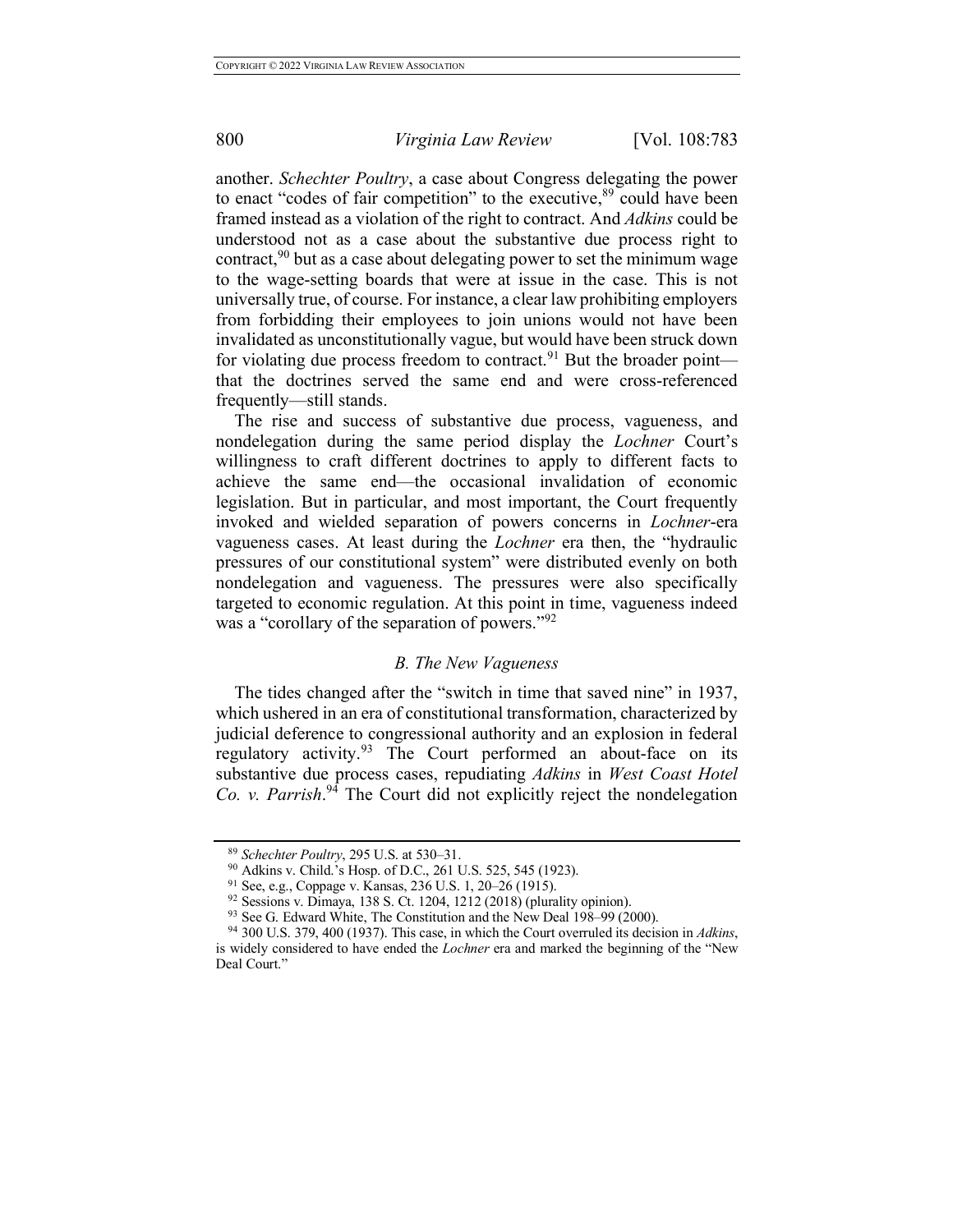doctrine, but it sounded its death knell by tolerating broad delegations of power under the intelligible principle standard, despite the delegations providing almost no meaningful standards to guide executive enforcement.<sup>95</sup> *Economic* vagueness suffered a similar fate.<sup>96</sup>

But as the Court retreated wholesale from policing delegations of legislative power and encroachments on economic liberty, vagueness took a turn of its own. Although it remained nominally the same, both the ends it served and its doctrinal substance received a makeover.

Rather than serving to satisfy the *Lochner* Court's economic agenda, vagueness became a tool for litigants to attack laws that chilled protected First Amendment freedoms, like the right to free speech and assembly. To be sure, such free speech challenges were made before the "switch in time," but were largely unsuccessful.<sup>97</sup> But just as the Court reversed course by rejecting economic vagueness challenges, it began accepting vagueness challenges on the basis of free speech when it had not before.

In *Winters v. New York*, the Court considered a New York state statute<sup>98</sup> that criminalized obscene materials, including "stories of bloodshed and lust [which would] incite to crime against the person."<sup>99</sup> The Court invalidated the statute as void for vagueness because it was "so vague and indefinite, in form and as interpreted, as to permit within the scope of its language the punishment of incidents fairly within the protection of the guarantee of free speech."<sup>100</sup> Justice Frankfurter would later point out that

<sup>95</sup> See, e.g., Yakus v. United States, 321 U.S. 414, 418, 420, 423 (1944) (rejecting a challenge to the Emergency Price Control Act of 1942, ch. 26, 56 Stat. 23, which delegated to the Office of Price Administration the power "to promulgate regulations fixing prices of commodities which 'in his judgment will be generally fair and equitable and will effectuate the purposes of this Act'").

 $96$  See Amsterdam, supra note 39, at 74 n.38 ("The void-for-vagueness doctrine was born in the reign of substantive due process and throughout that epoch was successfully urged exclusively in cases involving regulatory or economic-control legislation. . . . Since the advent of the New Deal Court, by contrast, there has been one economic vagueness case . . . .").

 $97$  See, e.g., Fox v. Washington, 236 U.S. 273, 275–78 (1915) (rejecting a vagueness challenge to a statute that prohibited printing and circulating material that advocated for a "disrespect for law"); Mutual Film Corp. v. Indus. Comm'n of Ohio, 236 U.S. 230, 245–46 (1915) (defending the broad delegation of movie-censorship authority to a state agency as practically necessary and unlikely to result in abuse); see also Johnson v. United States, 576 U.S. 591, 619 n.5 (2015) (Thomas, J., concurring in the judgment) ("Vagueness challenges to laws regulating speech during this period were less successful."); Amsterdam, supra note 39, at 74 n.38 ("Vagueness contentions in free speech cases received short shrift [in the era of

<sup>&</sup>lt;sup>98</sup> 333 U.S. 507, 508–09 (1948).

<sup>99</sup> Id*.* at 514.

<sup>100</sup> Id. at 509, 519-20.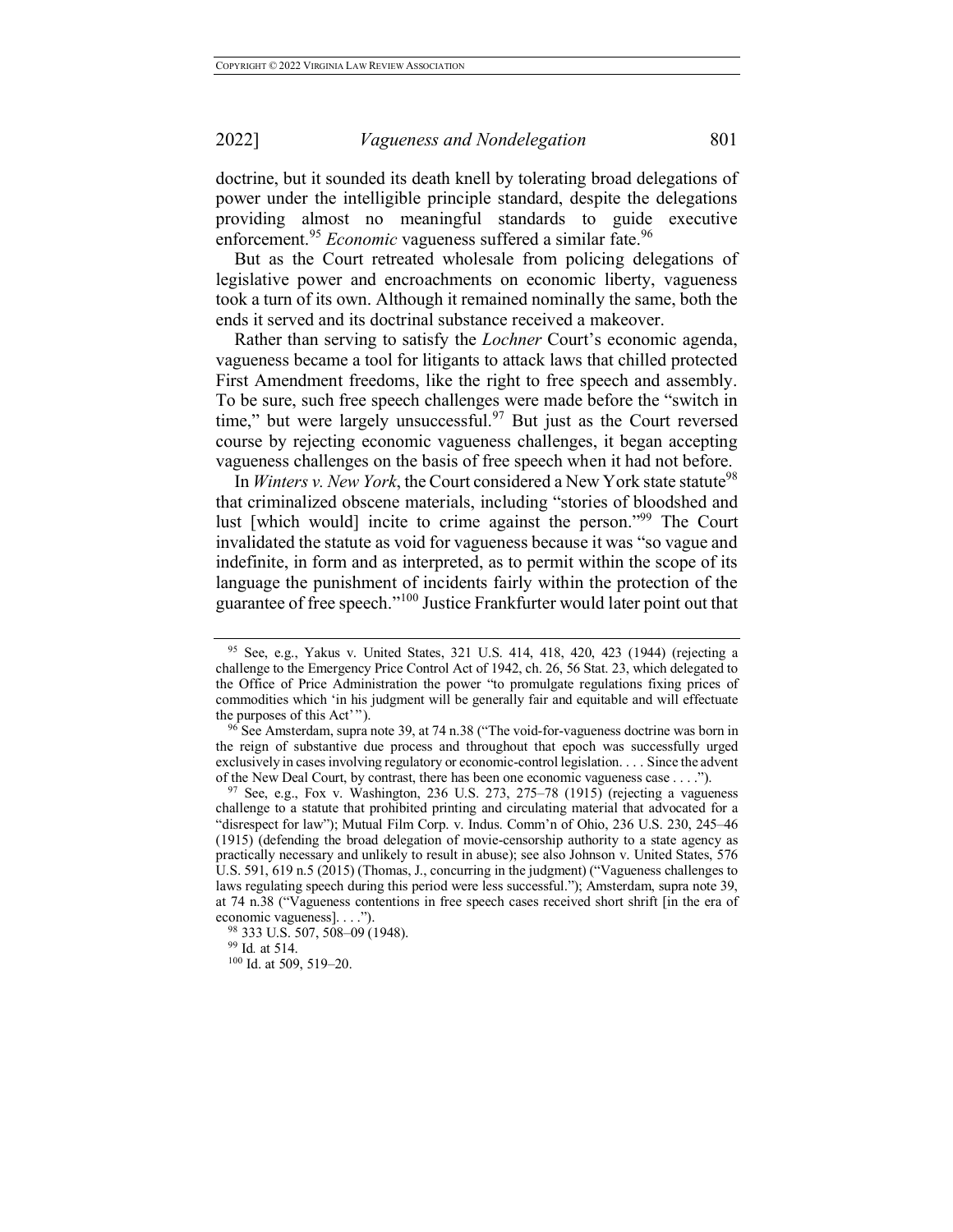such "vague, undefinable powers" were suspect because they had "stultifying consequences on the creative process of literature and art."<sup>101</sup> Professor Herbert Packer, noting how the Court shifted away from vagueness's nondelegation rationale toward a free speech rationale, argues that "the vagueness doctrine has been most frequently and most stringently invoked" in cases in which the government "has been perceived as impinging on constitutionally protected values such as freedom of speech and of the press" and that "[v]agueness is bad . . . not because it is as a general proposition wrong for the legislature to give away its offense-defining power to the law enforcement agencies . . . but because it is wrong to do so when certain values . . . (like freedom of speech) seem to be threatened by the delegation."<sup>102</sup> Vagueness became an "instrumental doctrine rather than one having independent force,"<sup>103</sup> a tool for the Court to create an "insulating buffer zone of added protection at the peripheries of several of the Bill of Rights freedoms."<sup>104</sup>

Vagueness would undergo another makeover soon after. After using vagueness to target statutes that encroached on free speech rights, the Court refocused vagueness on "street-cleaning" statutes—"local ordinances directed against some form of public nuisance, typically involving trivial misconduct, usually with no specifically identifiable victim, and carrying minor penalties."<sup>105</sup> These "street-cleaning" statutes punished quality-of-life offenses and were aimed at "mak[ing] at-risk neighborhoods more livable and less amenable to disorder."106

<sup>101</sup> Joseph Burstyn, Inc. v. Wilson, 343 U.S. 495, 531 (1952) (Frankfurter, J., concurring); see also NAACP v. Button, 371 U.S. 415, 432–33 (1963) ("Because First Amendment freedoms need breathing space to survive, the government may regulate in the area only with narrow specificity."); Watkins v. United States, 354 U.S. 178, 205 (1957) (indicating that vagueness considerations are even more important when constitutional liberties are at stake); Smith v. California, 361 U.S. 147, 150–51 (1959) (stating that statutes can be constitutionally deficient when they have the "collateral effect of inhibiting the freedom of expression").

 $102$  Herbert L. Packer, The Limits of the Criminal Sanction 94 (1968); see also Smith v. Goguen,  $415$  U.S. 566, 573 & n.10 (1974) (noting that in free speech vagueness cases, "the doctrine demands a greater degree of specificity than in other contexts," such as those "dealing with purely economic regulation").<br><sup>103</sup> Packer, supra note 102, at 94.<br><sup>104</sup> Amsterdam, supra note 39, at 75.<br><sup>105</sup> Jeffries, supra note 35, at 215–16.

<sup>&</sup>lt;sup>106</sup> Josh Bowers, What if Nothing Works? On Crime Licenses, Recidivism, and Quality of Life, 107 Va. L. Rev. 959, 972 (2021) (citing George L. Kelling & James Q. Wilson, Broken Windows: The Police and Neighborhood Safety, The Atlantic (Mar. 1982), https://www.th eatlantic.com/magazine/archive/1982/03/broken-windows/304465/ [https://perma.cc/NQ5V-XXFZ]).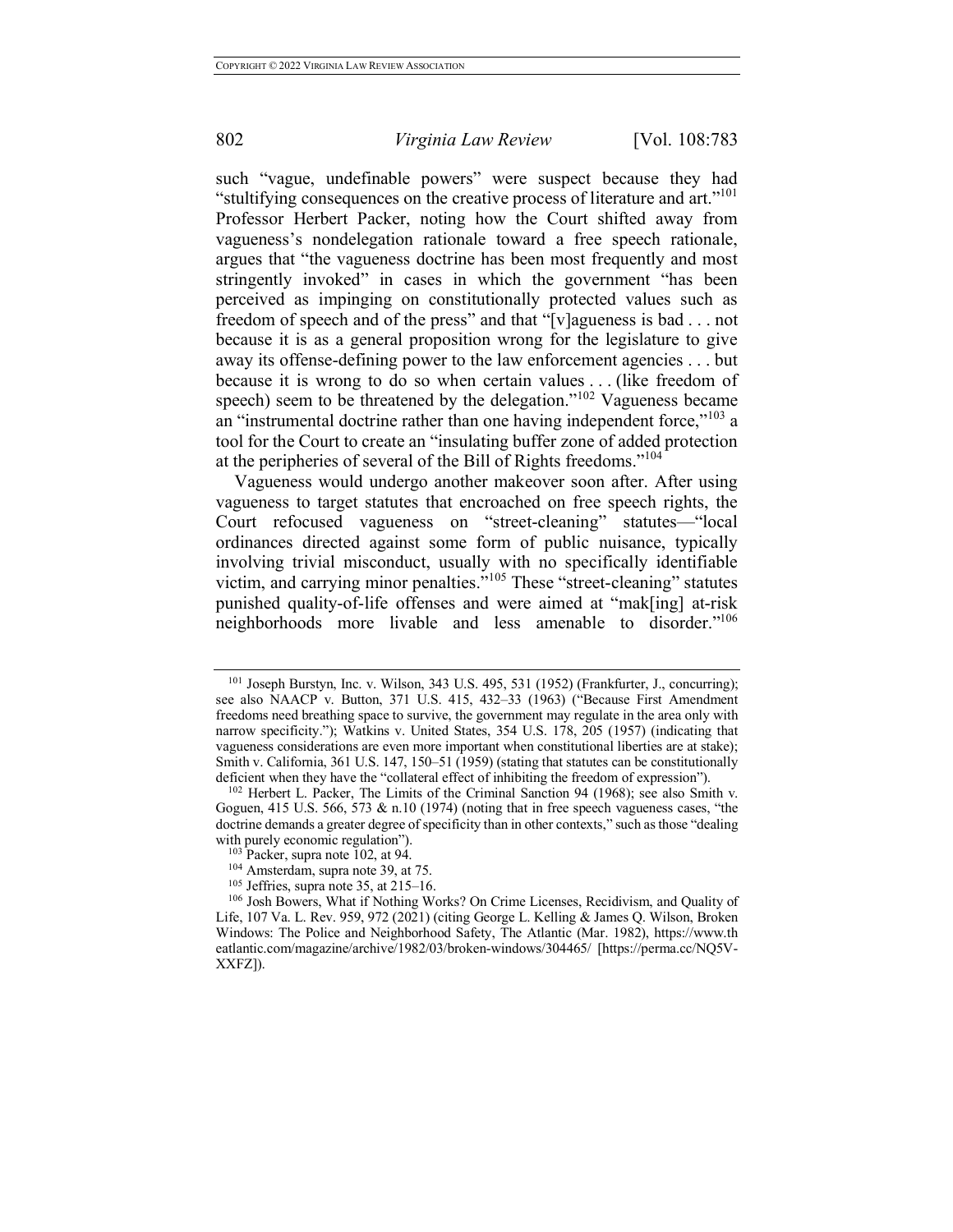*Papachristou v. City of Jacksonville*, the seminal vagueness case, involved the quintessential street-cleaning statute—a vagrancy law.<sup>107</sup> The Court invalidated it because it allowed Jacksonville police to arbitrarily discriminate against "poor people, nonconformists, dissenters, [and] idlers."<sup>108</sup> And in *Kolender v. Lawson*, the Court held that a statute requiring loiterers to provide "credible and reliable" identification when stopped by police was unconstitutionally vague.<sup>109</sup> Occasionally, streetcleaning vagueness would intersect with free speech vagueness, but the Court eventually began handling free speech issues under the overbreadth doctrine.<sup>110</sup>

The ends to be achieved were not the only aspect of vagueness doctrine that changed. Indeed, the substance of the doctrine itself was reformulated. The Court analyzed pre-1937 vagueness cases using a combination of fair notice, nondelegation, and economic liberty rationales.<sup>111</sup> But post-1937 vagueness cases dropped nondelegation and economic liberty reasoning altogether. And although the fair notice rationale remained present in these "new vagueness" cases, the more significant factor instead became the threat of arbitrary, racialized, and discriminatory enforcement by local police and prosecutors—a factor that was absent in vagueness analysis before 1937.

Thin strands of the arbitrary and discriminatory enforcement factor ran through a few earlier cases.<sup>112</sup> But the Court did not explicitly delineate this factor until it decided *Papachristou*, in which it received its fullest

language "tending to cause a breach of the peace").<br><sup>110</sup> See, e.g., Grayned v. City of Rockford, 408 U.S. 104, 114–15 (1972) (noting that "overbroad laws, like vague ones, deter privileged activity").

<sup>&</sup>lt;sup>107</sup> 405 U.S. 156, 156 (1972).<br><sup>108</sup> Id. at 170–71.<br><sup>109</sup> 461 U.S. 352, 353–54 (1983); see also Smith v. Goguen, 415 U.S. 566, 581–82 (1974) (invalidating a flag contempt law on vagueness grounds); Coates v. City of Cincinnati, 402 U.S. 611, 614 (1971) (striking down a law that proscribed annoying others in public); Gooding v. Wilson, 405 U.S. 518, 527–28 (1972) (finding unconstitutional a law that prohibited use of

<sup>&</sup>lt;sup>111</sup> See supra Section II.A.  $\sim$  112 See, e.g., United States v. Screws, 325 U.S. 91, 104–05 (1945) (plurality opinion) (upholding the validity of a criminal statute but observing that the constitutionality of such statutes depends in part on a law enforcement official's ability to "know with sufficient definiteness" what is being criminalized); Cramp v. Bd. of Pub. Instruction, 368 U.S. 278, 288 (1961) (internal quotation marks omitted) (reaffirming that "constitutional protection does extend to the public servant whose exclusion pursuant to a statute is patently arbitrary or discriminatory").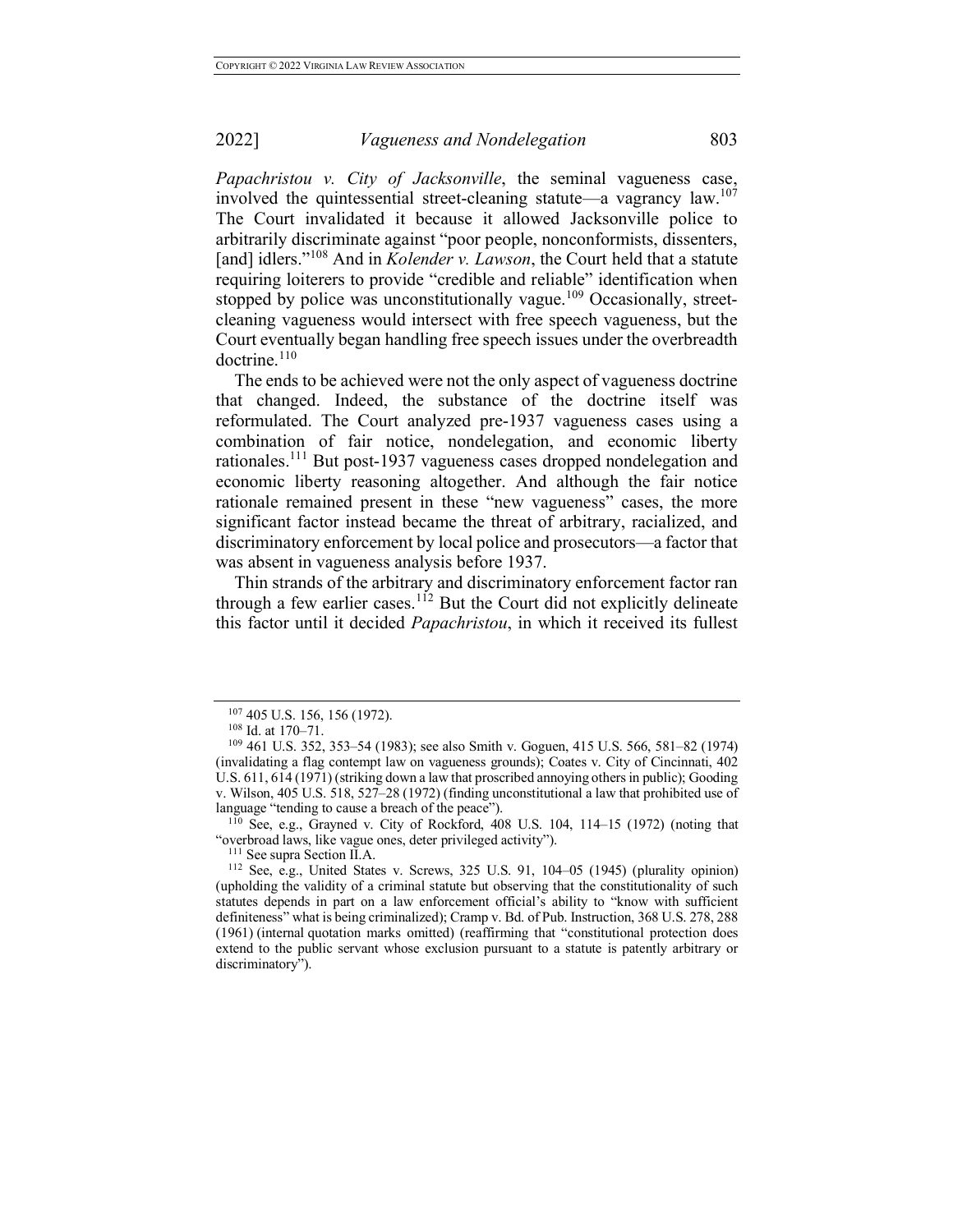treatment.<sup>113</sup> There, the Court said that a law is void for vagueness not only when it fails to give a person of ordinary intelligence fair notice that his conduct is prohibited, but also when "it encourages *arbitrary and* 

*erratic arrests and convictions*."<sup>114</sup>

In formulating this factor, the Court cited to two cases,<sup>115</sup> *Thornhill v*.  $Alabama^{116}$  and *Herndon v. Lowry*,<sup>117</sup> neither of which were decided based on fears of arbitrary enforcement. Where did this factor come from? The most plausible explanation is that as the Court shifted the ends that its tool served—first to address laws inhibiting free speech and then to invalidate street-cleaning statutes—it modified the tool itself so it could cleanly carry out the job.

*Papachristou* is telling. The Court repeatedly criticized vagrancy statutes for "making easy the roundup of so-called undesirables" and eroding certain "amenities of life" that "encourage[] lives of high spirits rather than hushed, suffocating silence."<sup>118</sup> Then, reasoning backwards, the Court invalidated the vagrancy law at issue because it allowed for "harsh and discriminatory enforcement by local prosecuting officials, against particular groups deemed to merit their displeasure.<sup> $119$ </sup> In later cases, the Court began "elevat[ing] the new prong to greater importance than its more senior counterpart[,]" which was fair notice.<sup>120</sup> In *Kolender v. Lawson*, the Court called the risk of arbitrary enforcement "the more important aspect of the vagueness doctrine,"<sup>121</sup> and it decided *City of Chicago v. Morales*<sup>122</sup> "on this prong alone."<sup>123</sup>

<sup>113</sup> Papachristou v. City of Jacksonville, 405 U.S. 156, 171 (1972); see also Goldsmith, supra note 44, at 288 ("The danger of arbitrary enforcement first appeared as a component of vagueness analysis equal in prominence to the threat of lack of notice in 1972 in *Papachristou v. City of Jacksonville*."); Alfred Hill, Vagueness and Police Discretion: The Supreme Court in a Bog, 51 Rutgers L. Rev. 1289, 1307–08 (1999) (framing *Papachristou* as equally concerned with lack of notice and potential for discriminatory or arbitrary enforcement).

<sup>114</sup> *Papachristou*, 405 U.S. at 162 (emphasis added).

<sup>115</sup> Id.

<sup>116</sup> 310 U.S. 88, 101–02 (1940) (striking down statute as facial violation of the First and Fourteenth Amendments).<br><sup>117</sup> 301 U.S. 242, 262–64 (1937) (also striking down state statute primarily on First and

Fourteenth Amendment grounds).

<sup>&</sup>lt;sup>118</sup> *Papachristou*, 405 U.S. at 164, 171.<br><sup>119</sup> Id. at 170 (quoting *Thornhill*, 310 U.S. at 97–98).<br><sup>120</sup> Goldsmith, supra note 44, at 289.

<sup>&</sup>lt;sup>121</sup> 461 U.S. 352, 358 (1983). <sup>122</sup> 527 U.S. 41 (1999). <sup>123</sup> Goldsmith, supra note 44, at 289.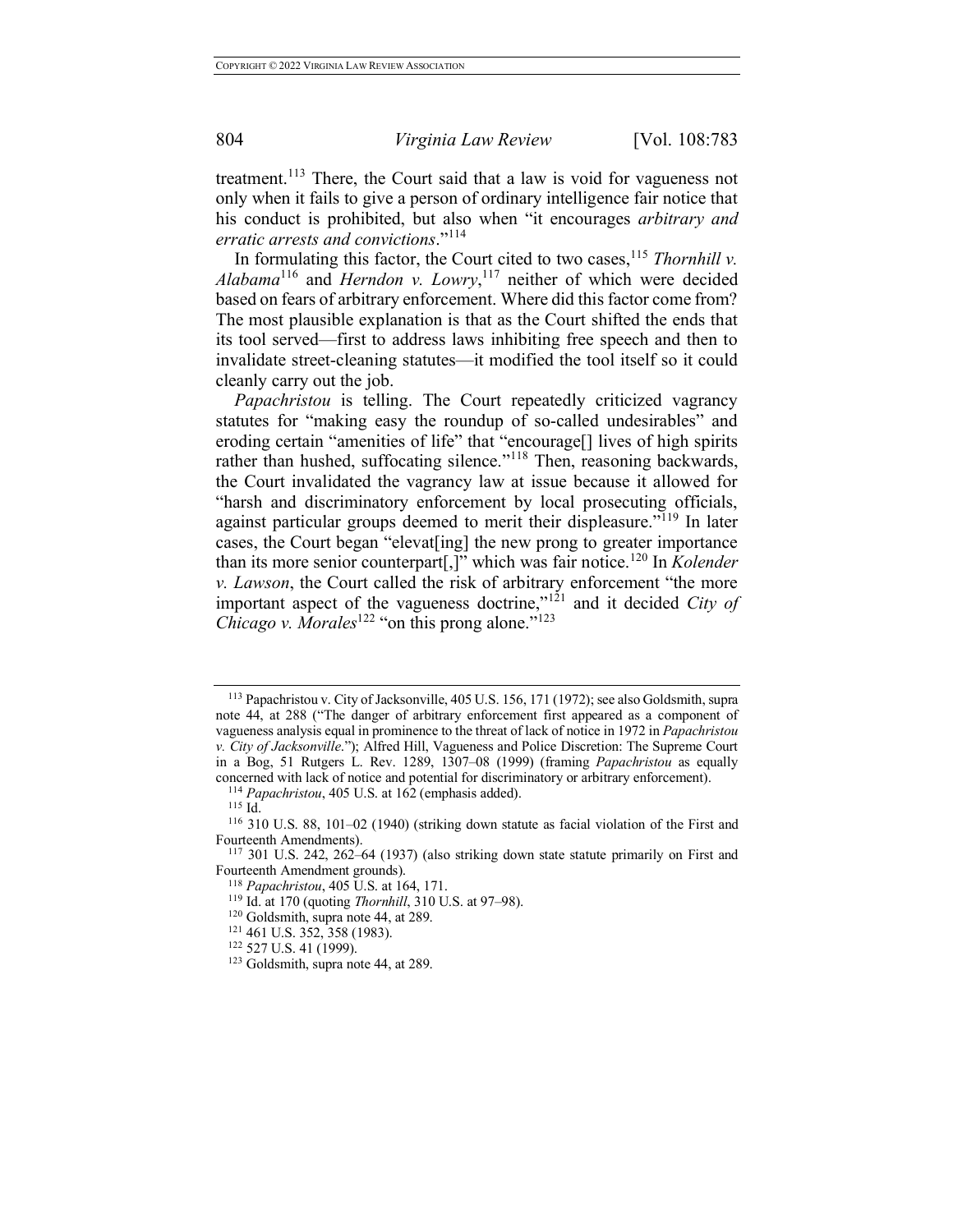Dean John Jeffries refers to this prong of the vagueness test as the "rule of law" prong.<sup>124</sup> He argues that the Court developed this prong to ensure "the constraint of arbitrariness in the exercise of government power."<sup>125</sup> Jeffries also recognizes that this prong of the test was "new and inventive,"<sup>126</sup> tying into the Court's broader notions of fundamental *equality*. 127

The Court's ultimate goal in crafting the formal prong, then, was to address the "single most potent concern at issue"—"discrimination based on race or ethnicity."<sup>128</sup> Although the formal rule of law and substantive equality were not necessarily linked, Jeffries argues that in contemporary American society and the American constitutional tradition of equal protection, the two shared a close relationship. "[I]nhibiting racial discrimination in law enforcement [was] very much a part of what the rule of law," and, in turn, the arbitrary and discriminatory enforcement prong of vagueness, "[was] all about."<sup>129</sup> Vagueness—and its second prong in particular—became an equality principle, protecting minorities against arbitrary discrimination.<sup>130</sup>

Jeffries persuasively argues that "the needs to inhibit arbitrary and discriminatory enforcement and to avoid . . . lack of notice explain the great majority of invalidations under the vagueness doctrine."<sup>131</sup> But Jeffries's argument lacks a necessary qualification. These rationales may have explained "new and inventive vagueness"—molded to protect free expression and fundamental equality—but shed little light on pre-1937 "old vagueness" in which fears of racially discriminatory enforcement and equal protection were absent altogether.

One additional point bears noting. Similar to how economic vagueness had a flavor of *Lochner*-ian substantive due process, both free speech and

<sup>124</sup> Jeffries, supra note 35, at 212.

 $125$  Id.

<sup>126</sup> Id. at 195 n.15.

 $^{127}$  Id. at 213.<br><sup>128</sup> Id. at 213–14.

<sup>&</sup>lt;sup>129</sup> Id.; see also Richard Delgado, The Ethereal Scholar: Does Critical Legal Studies Have What Minorities Want?, 22 Harv. C.R.-C.L. L. Rev. 301, 315 (1987) (arguing that a breakdown of the rule of law allows for "structureless processes [that] affirmatively increase

the likelihood of prejudice").<br><sup>130</sup> See generally Tammy W. Sun, Equality by Other Means: The Substantive Foundations of the Vagueness Doctrine, 46 Harv. C.R.-C.L. L. Rev. 149 (2011) (discussing how the voidfor-vagueness doctrine evolved from one focused on process and fair notice to one focused on the substantive principle of equality and unequal enforcement).

<sup>&</sup>lt;sup>131</sup> Jeffries, supra note 35, at 216.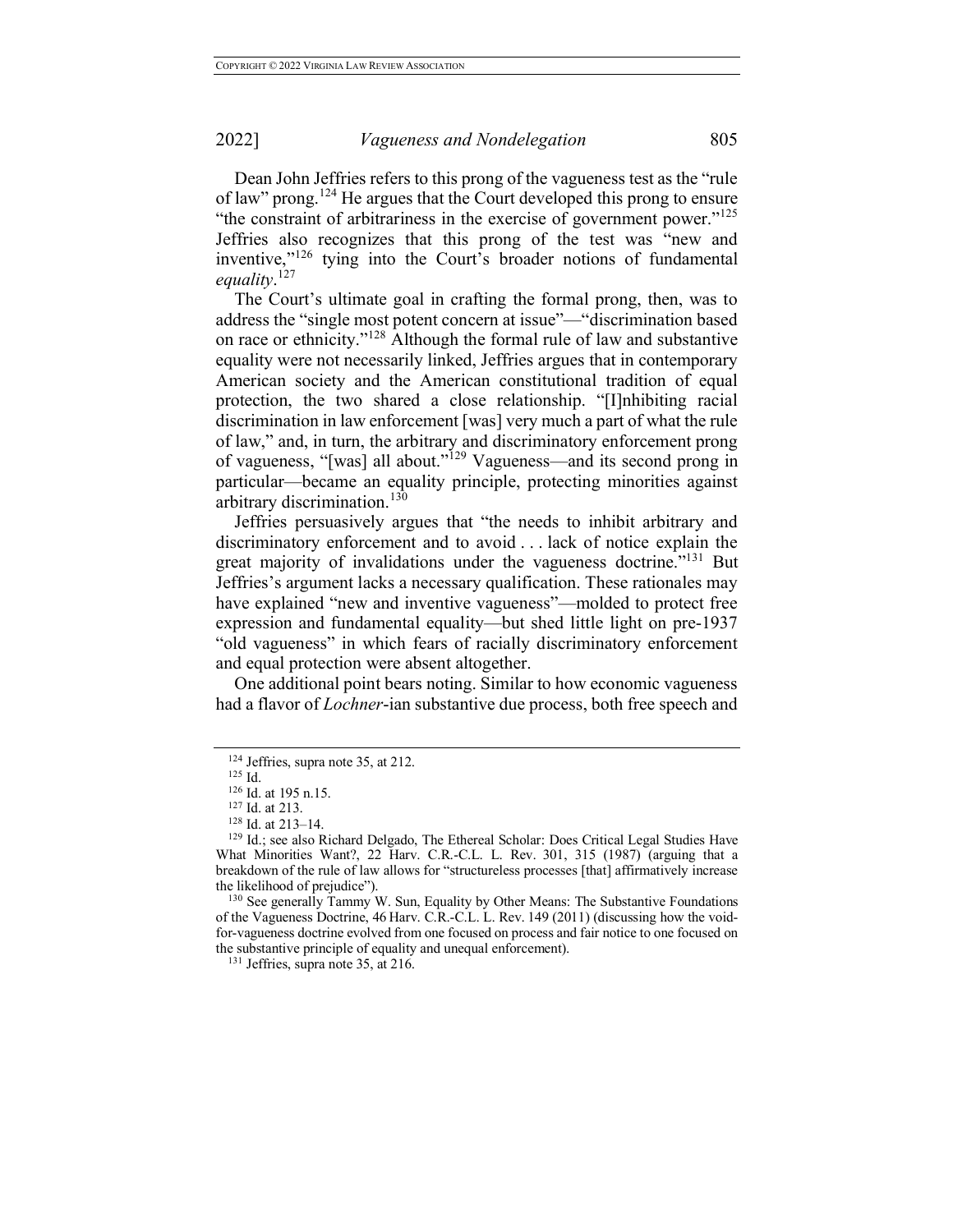street-cleaning vagueness occasionally sounded in personal-autonomycentered substantive due process. For example, vagueness challenges in cases like *Lanzetta v. New Jersey*<sup>132</sup> and *Lambert v. California*<sup>133</sup> targeted vagrancy laws because they punished status, and not conduct.<sup>134</sup> This distinction between status and conduct "evinced confusion about where procedural due process ended, substantive due process began, and how both the status/conduct distinction and the void-for-vagueness doctrine fit within the two."<sup>135</sup>

Critics of substantive due process had good reason to believe that the Court was merely devising new rights under the guise of vagueness. In *Lewis v. City of New Orleans*, Justice Blackmun observed in dissent that vagueness doctrine "quietly and steadily [has] worked [its] way into First Amendment parlance much as substantive due process did for the 'old Court' of the 20's and 30's."136 The critique from Justice Blackmun was warranted. The free speech and street-cleaning vagueness cases had a streak of the substantive due process reasoning present in some *Lochner*era cases like *Adkins*. <sup>137</sup> To an extent, the new vagueness cases that used the rhetoric of substantive due process were a continuation of the old vagueness cases that did the same, even though the particular rights at issue—economic liberty versus personal autonomy rights—were different.

### *C. New Vagueness and Nondelegation*

Recall that before 1937, vagueness and nondelegation were closely connected. The Court frequently used nondelegation reasoning in deciding vagueness cases. But just as nondelegation standing alone became a dead letter after 1937,  $138$  vagueness infused with nondelegation also faded away. Indeed, "[a]s the doctrine of arbitrary enforcement rose

<sup>132 306</sup> U.S. 451, 452, 458 (1939).<br>
<sup>133</sup> 355 U.S. 225, 229 (1957).<br>
<sup>134</sup> Goluboff, supra note 13, at 101.<br>
<sup>135</sup> Id.<br>
<sup>136</sup> 415 U.S. 130, 136 (1974) (Blackmun, J., dissenting).

 $137$  261 U.S. 525, 545–46 (1923). The "new vagueness" has also been wielded on occasion to protect abortion rights. See, e.g*.*, City of Akron v. Akron Ctr. for Reprod. Health, Inc., 462 U.S. 416, 451–52 (1983).

<sup>138</sup> See, e.g*.*, Fed. Power Comm'n v. New Eng. Power Co., 415 U.S. 345, 352–53 (1974) (Marshall, J., concurring in part and dissenting in part) (noting that the nondelegation doctrine, "which was briefly in vogue in the 1930's, has been virtually abandoned by the Court for all practical purposes").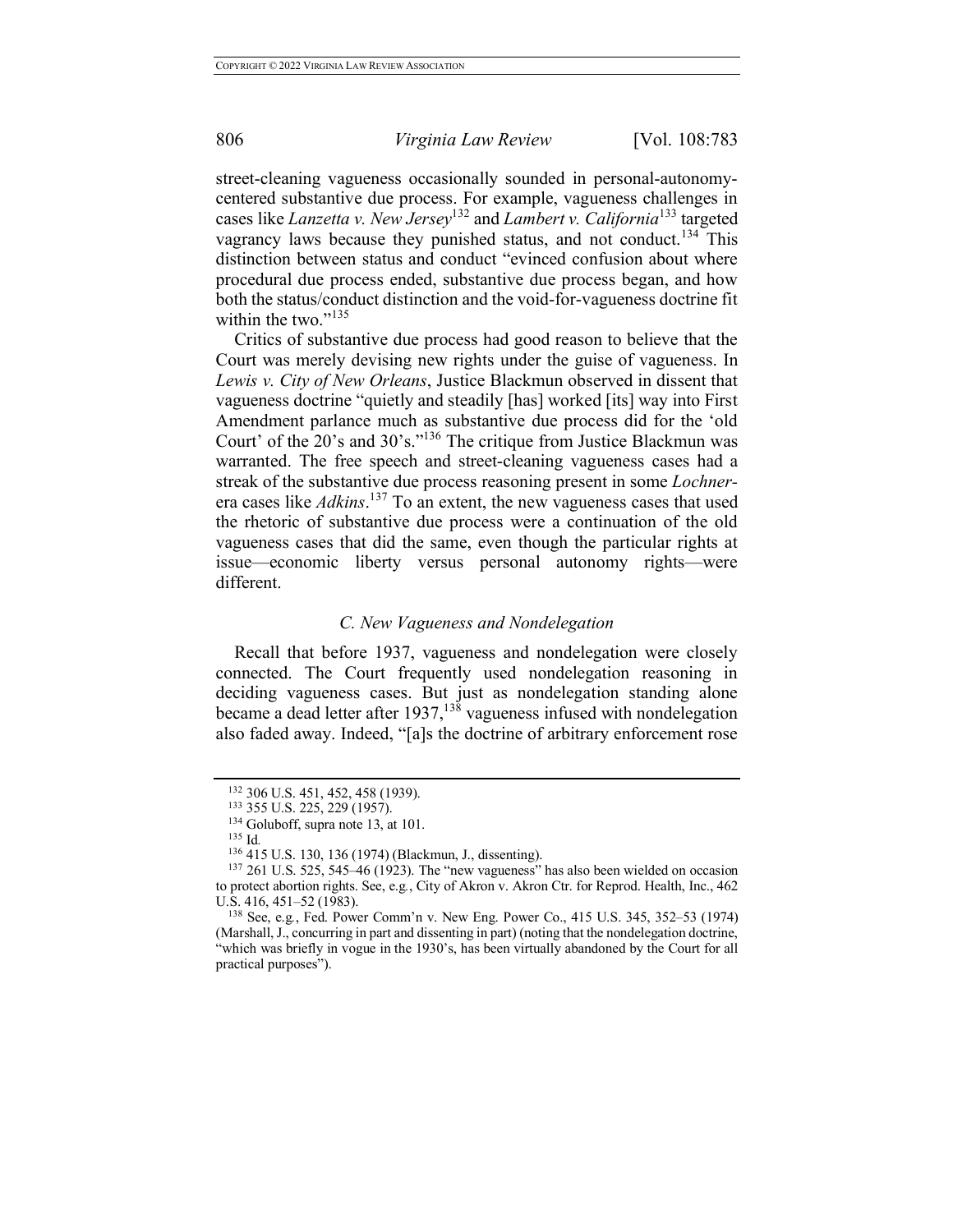in importance, the focus on maintaining the separation of powers waned."<sup>139</sup> "Waned" is putting it lightly. Nondelegation did little to no work in the Court's vagueness cases after 1937, although it was present in name occasionally.

In 1939, the Court decided *Lanzetta* on vagueness grounds but only mentioned the fair notice rationale, leaving out concerns about improperly delegated legislative authority.<sup>140</sup> And in *Papachristou*, the Court said that the problem of arbitrary enforcement is *not* that it gives courts the power to "pick and choose" the meaning of vague laws, but that it "increase[s] the arsenal of the police" to discriminate against undesirables.<sup>141</sup> Similarly**,** in *Interstate Circuit, Inc. v. City of Dallas*, the Court held that a censorship law was void for vagueness not because it allowed a censor board to determine the meaning of the law, but because the law let the board regulate erratically and arbitrarily according to personal preferences within the meaning of that broad  $law<sup>142</sup>$ .

The Court did occasionally pick up on earlier threads of nondelegation and integrate them into its later vagueness cases. But by and large, these separation of powers concerns played a rhetorical and inconsequential role and were a distraction from the bigger picture. In *Grayned v. City of Rockford*, the Court rejected a vagueness challenge to an anti-noise ordinance by applying the standard two-part vagueness test—notice and discriminatory enforcement.<sup>143</sup> Playing old tapes, the Court said "[a] vague law impermissibly delegates basic policy matters to policemen, judges, and juries for resolution."<sup>144</sup> But this aside was a distraction, given that the Court's scrutiny was not toward the perils of the delegation itself. It was instead on the perils of the *side-effects* of delegation—"the

<sup>&</sup>lt;sup>139</sup> Goldsmith, supra note 44, at 288. In a recent article, Professor Mannheimer cites Andrew Goldsmith's article to support the claim that the "nondelegation rationale has achieved predominance over the notice rationale." Michael J. Zydney Mannheimer, Vagueness as Impossibility, 98 Tex. L. Rev. 1049, 1057 (2020). But the article misreads Goldsmith. Goldsmith argues that the *arbitrary enforcement* rationale was elevated above notice and distinguishes the arbitrary enforcement rationale from the nondelegation rationale. Goldsmith, supra note 44, at 288–89.

<sup>140</sup> Lanzetta v. New Jersey, 306 U.S. 451, 453 (1939).

<sup>1&</sup>lt;sup>41</sup> Papachristou v. City of Jacksonville, 405 U.S. 156, 165 (1972).<br><sup>142</sup> 390 U.S. 676, 682–86 (1968).<br><sup>143</sup> 408 U.S. 104, 108–09 (1972).<br><sup>144</sup> Id.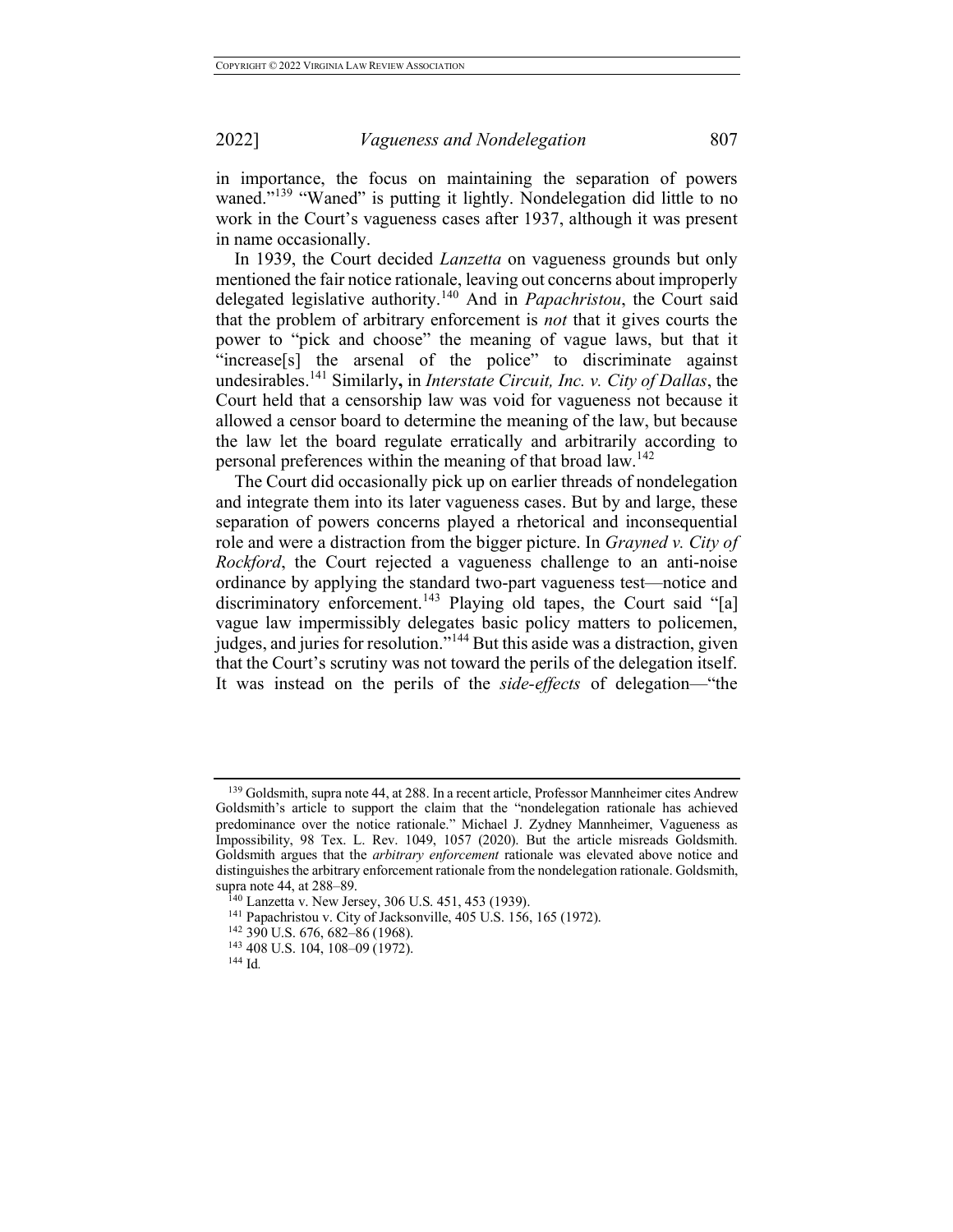attendant dangers of arbitrary and discriminatory application."<sup>145</sup> Similarly, in *Kolender*, the Court said that a vague law "necessarily 'entrust[s] lawmaking to the moment-to-moment judgment of the policeman.'" <sup>146</sup> But the Court's real concern was the fear of "harsh and discriminatory enforcement by local prosecuting officials, against particular groups deemed to merit their displeasure."<sup>147</sup> In any event, despite the Court's skepticism about entrusting lawmaking to the police, there was no real risk of legislative authority being delegated in *Kolender*. <sup>148</sup> Professor Hessick similarly notes that the Court has used the nondelegation rationale in only "a small handful of [vagueness] cases."<sup>149</sup> Within those handful, Professor Hessick refers to *Cohen* and *Reese*, both decided pre-1937, and *Grayned*, discussed *supra*. <sup>150</sup> The nondelegation rationale thus did no work. The likely explanation for this rationale's demise is that the Court discarded the rationale as it changed the circumstances in which it applied the vagueness doctrine.

The demise of vagueness's nondelegation rationale seems inevitable when placed in proper context. Because the Court was using vagueness primarily to address state and local laws that infringed on free speech or created opportunities for discrimination, using nondelegation would have raised a simple conceptual question. Why would a *federal* separation of powers principle—that Congress should not delegate its authority to federal courts and the executive—decide whether *state* and *local*  lawmakers inappropriately delegated legislative authority to other branches of *state* and *local* government?<sup>151</sup> The Court has repeatedly suggested that the Federal Constitution does not dictate the structure that

<sup>145</sup> Id. at 109; see Goldsmith, supra note 44, at 288–89 ("*Grayned*'s emphasis on the evil of the possible result, rather than on the evil of violating the separation of powers itself, demonstrated the transformation in the Court's vagueness doctrine."). 146 461 U.S. 352, 360 (1983) (alteration in original) (internal quotation marks omitted)

<sup>(</sup>quoting Smith v. Goguen, 415 U.S. 566, 575 (1974)). The Court also cited *United States v. Reese*, 92 U.S. 214, 221 (1875), in laying out the second prong of the vagueness test. *Kolender*, 461 U.S. at 358 n.7*.* This was incorrect, as *Reese* did not discuss the perils of arbitrary and discriminatory enforcement at all, and only discussed separation of powers concerns. See *Reese*, 92 U.S. at 221.

<sup>147</sup> *Kolender*, 461 U.S. at 360 (quoting Papachristou v. City of Jacksonville, 405 U.S. 156, 170 (1972)).

<sup>148</sup> See Jeffries, supra note 35, at 217–18 ("What is wrong with the law [in *Kolender*], of course, is not that it invaded legislative power . . . but that it invited arbitrary enforcement."). 149 Carissa Byrne Hessick, Vagueness Principles, 48 Ariz. St. L.J. 1137, 1143 (2016)

<sup>[</sup>hereinafter Hessick, Vagueness Principles].

<sup>150</sup> Id. at 1143–44, 1143 n.32.

<sup>151</sup> See Snoddon, supra note 44, at 2313.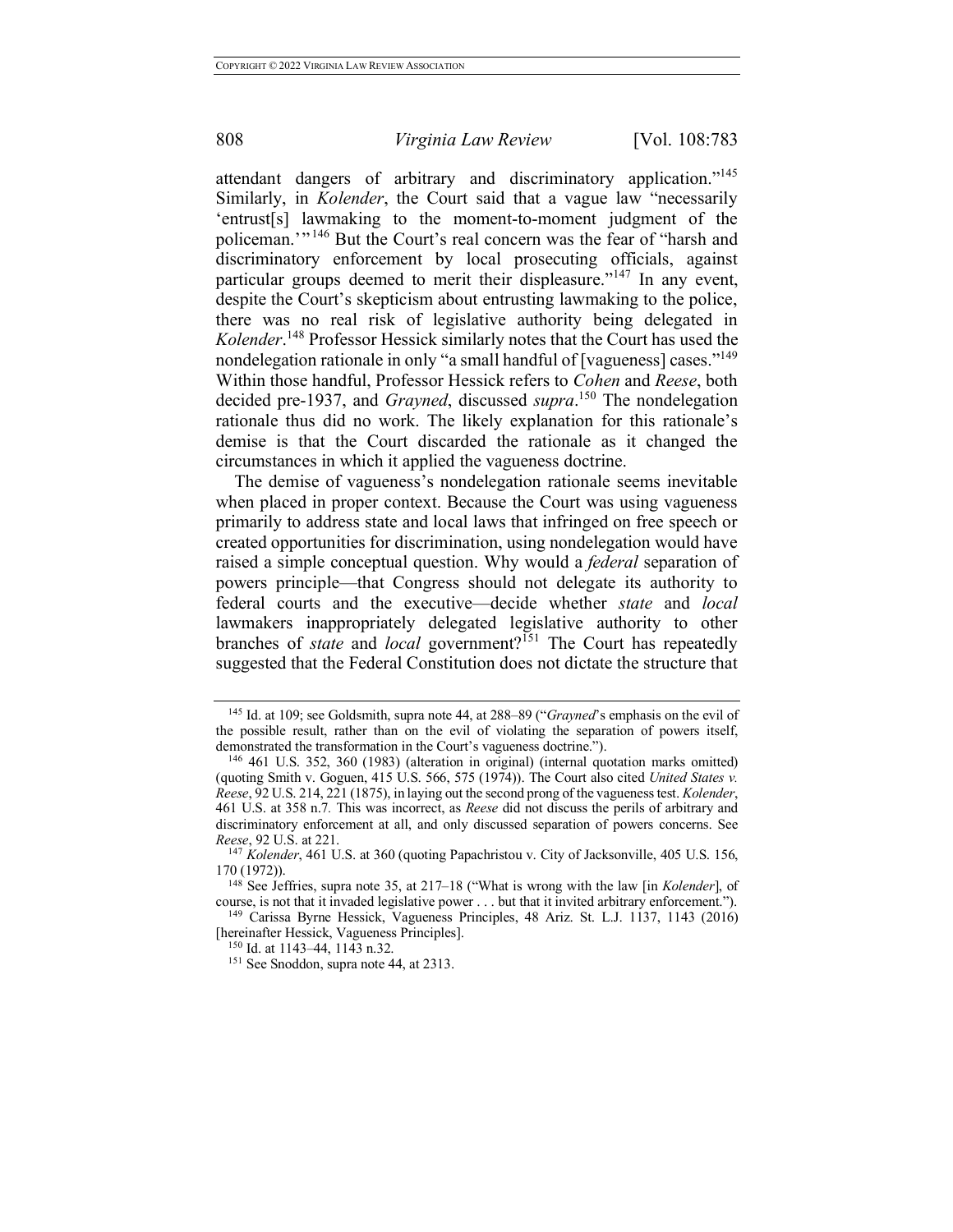state and local governments must take.<sup>152</sup> States have broad leeway in structuring their governments and have not unanimously adopted the structure of the federal government.<sup>153</sup> Note that even before 1937, whenever the Court *did* invoke the separation of powers in vagueness cases about economic regulations, it did so mainly in cases involving federal law.<sup>154</sup> Perhaps the Due Process Clauses of the Federal Constitution serve as a backstop against abrogation of common law procedural protections and carry with them a separation of powers baseline.<sup>155</sup> Still, applying nondelegation principles in the context of state and local laws would have been, at least, counterintuitive.<sup>156</sup>

Nondelegation did not make a full return to vagueness cases until 2008. That is, in almost no cases between 1937 and 2008 did nondelegation play a more than nominal role in the Court striking down a law as void for vagueness.<sup>157</sup>

<sup>154</sup> Amsterdam, supra note 39, at 67 n.3 ("As regards federal statutes, a separation-of-powers notion has sometimes been invoked . . . .").

<sup>155</sup> See generally Chapman & McConnell, supra note 41, at 1681 (stating that commentators have underemphasized that due process has always been bound up with separation of powers).

<sup>156</sup> See Sessions v. Dimaya, 138 S. Ct. 1204, 1248 (2018) (Thomas, J., dissenting) (arguing that though "the Constitution prohibits Congress from delegating core legislative power to another branch," he "locate[d] that principle in the Vesting Clauses of Articles I, II, and III not in the Due Process Clause"). 157 A reasonable search revealed one exception in which the Court used nondelegation-

<sup>&</sup>lt;sup>152</sup> See, e.g., Shelby County v. Holder, 570 U.S. 529, 543 (2013) ("Outside the strictures of the Supremacy Clause, States retain broad autonomy in structuring their governments . . . ."); Dreyer v. Illinois, 187 U.S. 71, 84 (1902) ("Whether the legislative, executive and judicial powers of a State shall be kept altogether distinct and separate . . . is for the determination of the State.").<br><sup>153</sup> See Rachel E. Barkow, Separation of Powers and the Criminal Law, 58 Stan. L. Rev.

<sup>989, 1050 &</sup>amp; n.323 (2006) (citing *Dreyer*, 187 U.S. at 84) ("There is a significant limit to the separation of powers argument . . . it applies only to the federal government. It is a matter of state, not federal, constitutional law whether the same infirmities exist in a state system."); Jim Rossi, Institutional Design and the Lingering Legacy of Antifederalist Separation of Powers Ideals in the States, 52 Vand. L. Rev. 1167, 1188 (1999); Carissa Byrne Hessick, The Myth of Common Law Crimes, 105 Va. L. Rev. 965, 1007 (2019) [hereinafter Hessick, The Myth] ("[N]ot all states have adopted the same separation of powers arrangements that were laid out in the federal Constitution.").

infused vagueness to strike a federal law down: United States v. Evans, 333 U.S. 483, 486–87 (1948). Besides *Evans*, two cases are worth mentioning. United States v. Robel, 389 U.S. 258, 263 (1967), was a First Amendment vagueness case. But in concurrence, Justice Brennan raised a nondelegation argument, stating that the scope of permissible delegation is lower "when the regulation invokes criminal sanctions and potentially affects fundamental rights." Id. at 275 (Brennan, J., concurring in the judgment). And in United States v. Batchelder, 442 U.S. 114, 122–23, 125–26 (1979), the Court considered both a vagueness and nondelegation challenge to a federal sentencing law but disposed of both challenges with relative ease.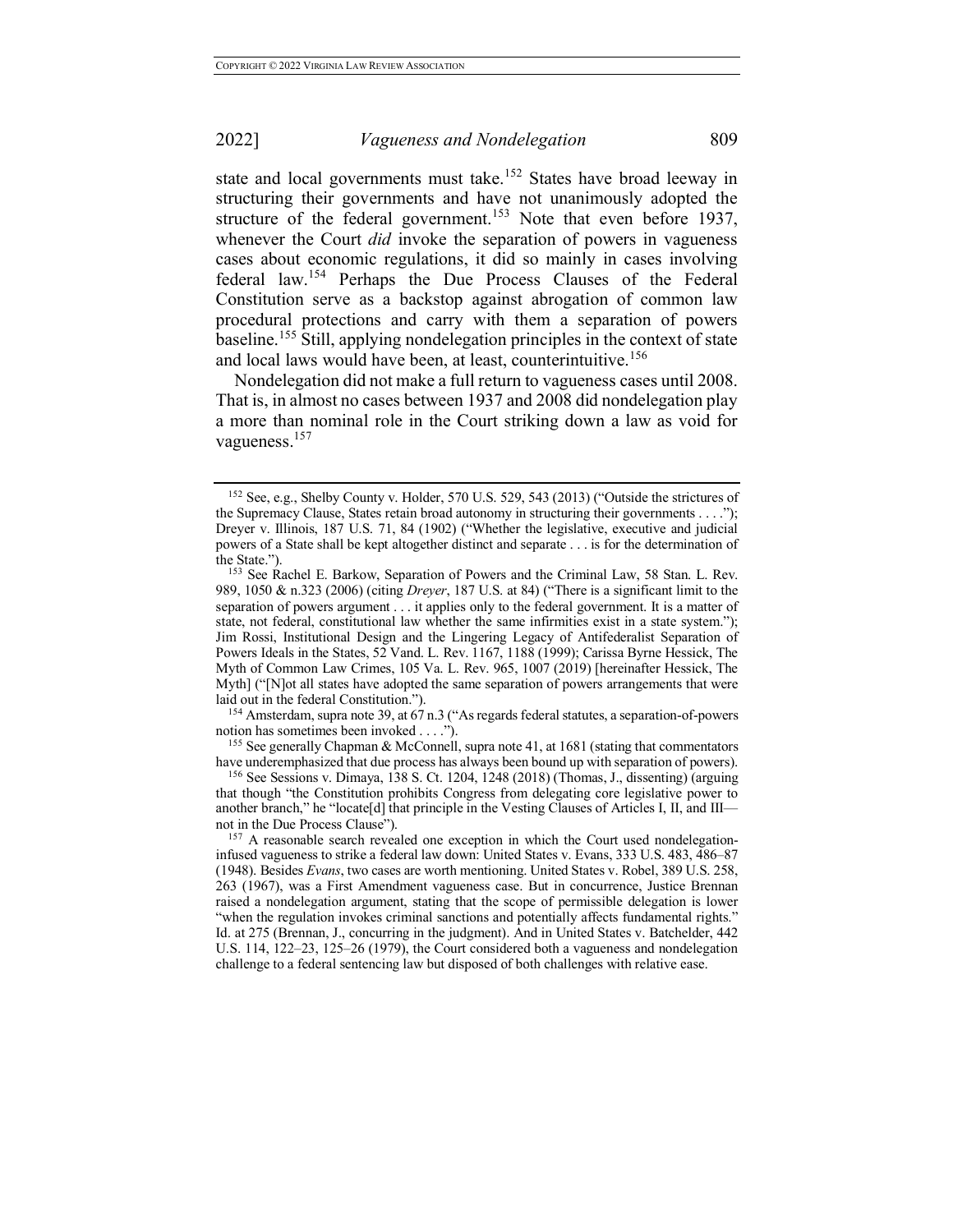That changed after *Sorich v. United States*, in which Justice Scalia dissented from the Court's denial of certiorari.<sup>158</sup> *Sorich* involved the federal mail and wire fraud statute's "honest services" provision, which defines the term "scheme or artifice to defraud" to include "a scheme or artifice to deprive another of the intangible right of honest services."<sup>159</sup> Justice Scalia excoriated the statute for criminalizing broad swaths of activities and creating "a potent federal prosecutorial tool."<sup>160</sup> And then, in nondelegation terms, he said that the statute creates both "the prospect of federal prosecutors' (or federal courts') creating ethics codes and setting disclosure requirements" and "an invitation for federal courts to develop a common-law crime of unethical conduct."<sup>161</sup> He demanded that the Court rule on the statute's constitutionality.

The Court granted his demand in *Skilling v. United States*. <sup>162</sup> To avoid constitutional concerns and the void-for-vagueness doctrine, the Court in *Skilling* construed the honest services provision narrowly and cabined its seemingly unlimited scope.<sup>163</sup> But Justice Scalia would have gone further and held it void-for-vagueness as applied to *Skilling*. Bringing vagueness back full circle to the era in which it was nondelegation-adjacent, he cited to *Reese* and Chief Justice Waite's famous line: "It would certainly be dangerous if the legislature could set a net large enough to catch all possible offenders, and leave it to the courts to step inside and say who could be rightfully detained, and who should be set at large."<sup>164</sup>

Two years later, the Court decided *FCC v. Fox Television Stations, Inc.*, holding that the FCC's "indecency policy," a regulation promulgated under statutory authority, was impermissibly vague as applied to two broadcast networks. <sup>165</sup> Although the Court did not explicitly mention any separation of powers issues, they were likely lurking in the background at issue was the application of an *agency's* regulation rather than a congressional statute.

<sup>158</sup> 555 U.S. 1204, 1207 (2009) (Scalia, J., dissenting from denial of certiorari). 159 18 U.S.C. § 1346. 160 *Sorich*, 555 U.S. at 1205–06 (Scalia, J., dissenting from denial of certiorari).

<sup>&</sup>lt;sup>161</sup> Id. at 1207.<br><sup>162</sup> 561 U.S. 358, 402–04 (2010).

<sup>&</sup>lt;sup>163</sup> Id. at 402–09.<br><sup>164</sup> Id. at 424–25 (Scalia, J., concurring in part and concurring in the judgment) (quoting United States v. Reese, 92 U.S. 214, 221 (1875)); see also supra notes 71–75 and accompanying text (noting *Reese's* incorporation of both vagueness and nondelegation themes).

<sup>165 567</sup> U.S. 239, 258 (2012).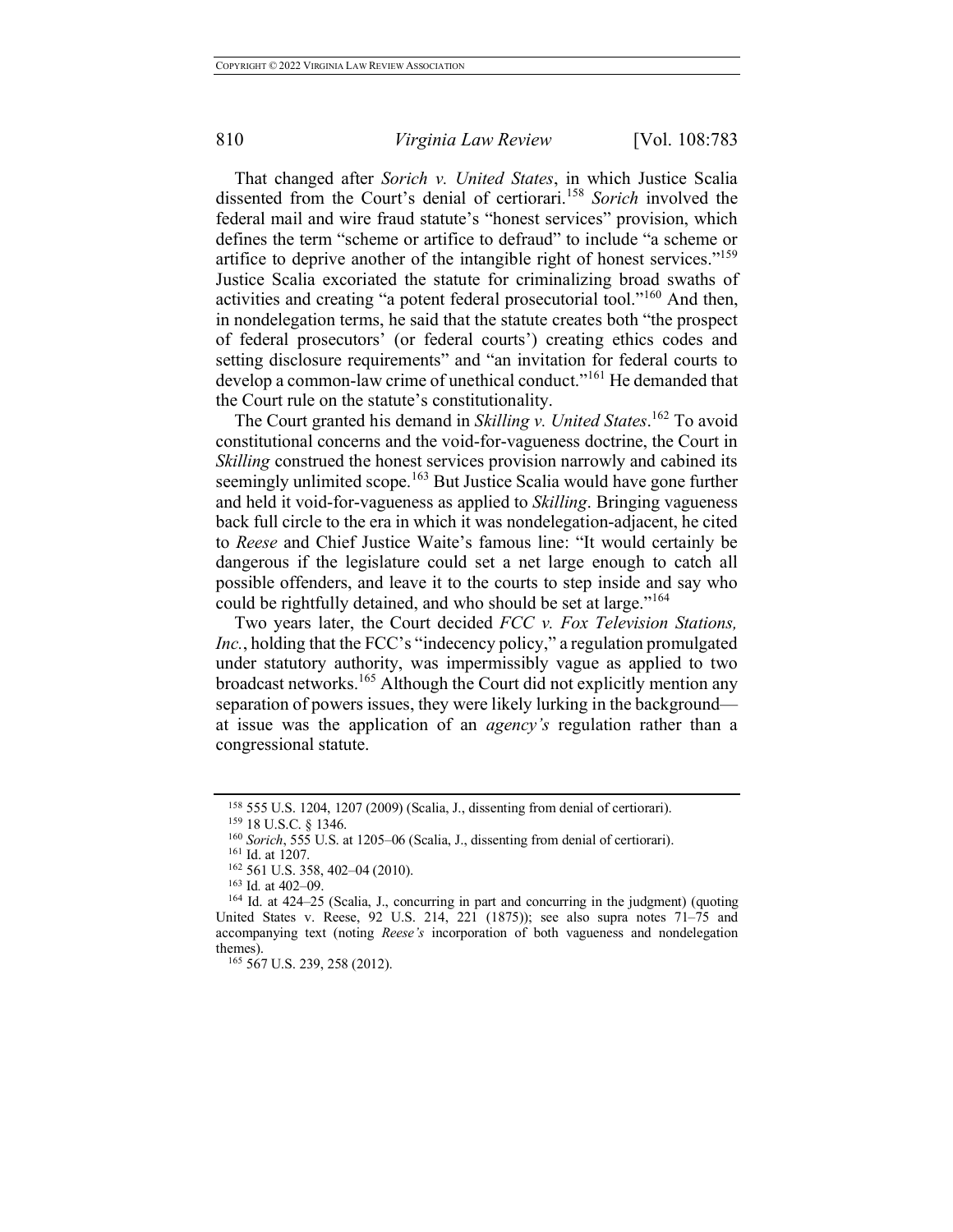And most recently, the Court decided *Johnson v. United States*, 166 Sessions *v*. Dimaya, <sup>167</sup> and *United States v. Davis*, <sup>168</sup> all of which involved extraordinarily broad residual clauses in the federal code. As noted supra,<sup>169</sup> the Court decided these cases on vagueness grounds, but laced its opinions with heavy doses of nondelegation.

Absent from these cases were discussions of constitutional buffer zones and principles of equality. Gone were concerns about racialized enforcement and street-cleaning statutes. In 1985, Dean Jeffries noted that nondelegation may have been part of the rationale underlying the early vagueness cases, but that this rationale was later abandoned.<sup>170</sup> Jeffries might have spoken too soon.<sup>171</sup> \* \* \*

Peering back reveals the hollowness of Justice Gorsuch's claim about the relationship between vagueness and nondelegation. While pre-1937 vagueness had a strong tint of nondelegation, the vagueness that took its place was something different altogether. Targeted to protect fundamental constitutional rights and ensure equal protection, the "new vagueness" arose in contexts in which nondelegation had no role to play. Nondelegation, meanwhile, was absent. Only recently, in cases like *Skilling*, *Dimaya*, and *Davis*, did the Court again pick up on the nondelegation thread—on the "old vagueness," so to speak—and treat vagueness and separation of powers as corollaries of each other.

<sup>171</sup> Indeed, Jeffries himself notes that one of the underlying rationales of the legality principle and vagueness doctrine is the separation of powers. Id. at 201. Still, Jeffries refers to separation of powers in terms of "[j]udicial deference to legislative primacy" in making criminal law—that is, in terms of the comparative competencies of courts and legislatures. Id*.*  at 203 n.40. In contrast, he rejects the principle of constitutionally mandated legislative *exclusivity* in making criminal law, which he links to the nondelegation doctrine. Id. He states that the effect of separation of powers rhetoric in vagueness cases is "to beg the question rather than to answer it." Id. at 205. The Court's decisions in *Skilling*, *Dimaya*, *Davis*, and *Gundy* contradict Jeffries's argument, and suggest instead that legislative exclusivity and nondelegation do inform vagueness.

<sup>166 576</sup> U.S. 591, 593 (2015).<br><sup>167</sup> 138 S. Ct. 1204, 1211–12 (2018).<br><sup>168</sup> 139 S. Ct. 2319, 2323–24 (2019).<br><sup>169</sup> See supra notes 45–68 and accompanying text; *Johnson*, 576 U.S. at 596–97.

<sup>&</sup>lt;sup>170</sup> Jeffries, supra note 35, at 203 n.40 ("Indeed, such a notion surfaced some years ago as the constitutional doctrine of non-delegation and may have been part of the rationale underlying the early vagueness cases. Today, however, no such assumption is generally entertained." (citations omitted)).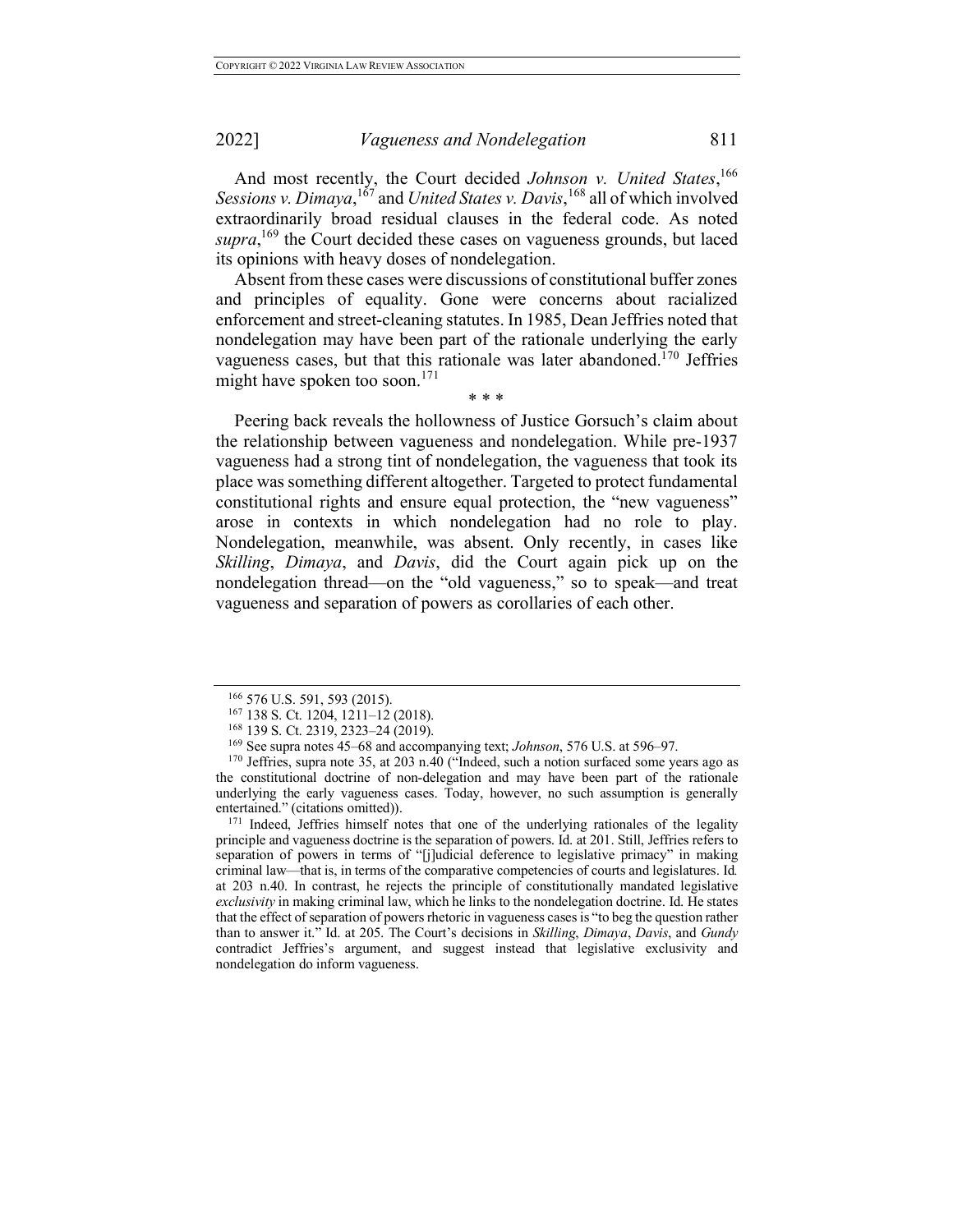## III. TWO VAGUENESS DOCTRINES

When criminal law faculty teach first-year law students about vagueness doctrine, they often rely on *Papachristou v. City of Jacksonville*. They focus on how vagrancy laws created problems of fair notice and discriminatory enforcement. In response, students may ask, when else do courts refuse to enforce laws because they are void for vagueness? One potential response is *Skilling v. United States*. But one only needs to cursorily compare *Papachristou* and *Skilling* to see that what is happening in one case is starkly different from what is happening in the other. The racialized-policing-and-free-speech vagueness from *Papachristou* and the white-collar vagueness from *Skilling* are an uneasy fit. And the Court writes differently about vagueness when it arises in different contexts.

Wholly absent from *Skilling* and *Sessions v. Dimaya* are considerations of free speech and discrimination. Take *Skilling* for example. Was Jeffrey Skilling—a wealthy white male and notoriously egregious fraudster  $172$  really at risk of arbitrary and discriminatory enforcement by prosecutors? Think too of the defendant in *Dimaya*, a Filipino non-citizen that had been convicted for burglary twice.<sup>173</sup> Setting aside the inequalities built into the federal immigration code, was twice-convicted Dimaya really at risk of *arbitrary* deportation?

This failure of fit goes both ways—which separation of powers was the Court upholding in *City of Chicago v. Morales*?<sup>174</sup> Why would the Federal Constitution have anything to say about whether the Chicago City Council improperly delegated its legislative authority to a different branch of government?

Drawing a straight line through the Court's inconsistent vagueness cases is difficult because two distinct concepts have been camouflaged under the common label of "vagueness." These two concepts are different both in their substance and in the ends that they address. There are two vagueness doctrines.<sup>175</sup> We can roughly categorize the two as the

<sup>172</sup> See generally Bethany McLean & Peter Elkind, The Smartest Guys in the Room (2003) (explaining Skilling's role in the Enron scandal).

<sup>173</sup> *Sessions v. Dimaya,* 138 S. Ct. 1204, 1211 (2018).

<sup>174</sup> 527 U.S. 41, 64 (1999).

<sup>&</sup>lt;sup>175</sup> For a similar doctrinal split, see Josh Bowers, Two Rights to Counsel, 70 Wash. & Lee L. Rev. 1133, 1138–39 (2013) (describing the rift between effective assistance of counsel at trial as opposed to during plea bargaining); see also Snoddon, supra note 44, at 2302–03, 2306 (arguing that the Court has used two different vagueness doctrines—an as-applied test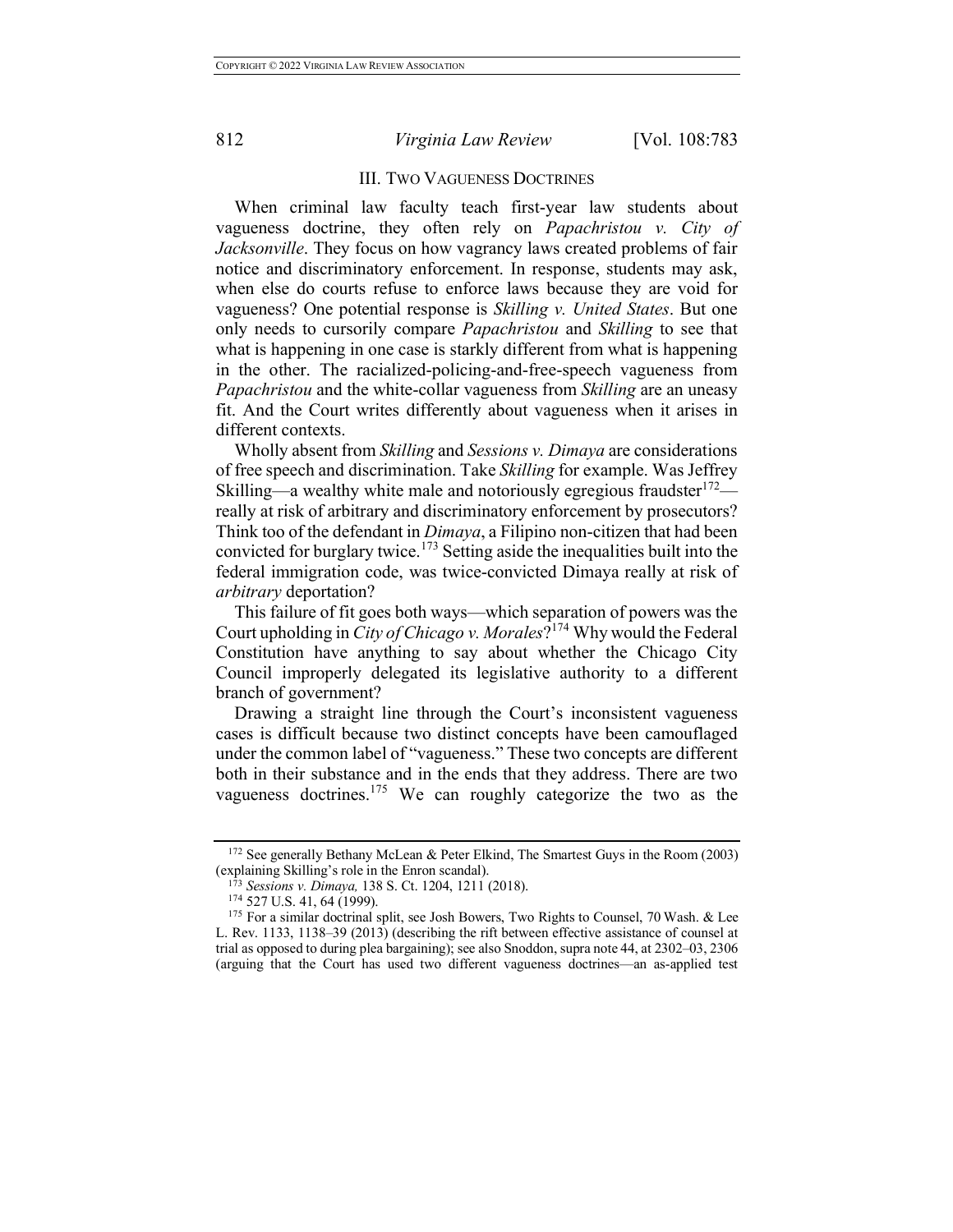following: (1) Rights-Based Vagueness: vagueness and fundamental rights, and (2) Structure-Based Vagueness: vagueness and nondelegation.<sup>176</sup>

Due process concerns are present in both categories. But from there, the analysis diverges. As the Court has been practicing it, vagueness is a doctrine that extends beyond the Due Process Clauses, reaching out to other parts of the Constitution to build itself up. In each of these two lines of vagueness cases, the Court hangs its hat on different constitutional hooks: fundamental rights and equal protection for Rights-Based Vagueness, and the separation of powers for Structure-Based Vagueness. This Part provides a brief sketch of Rights-Based Vagueness, followed by a descriptive account of Structure-Based Vagueness.

## *A. Rights-Based Vagueness: Vagueness and Fundamental Rights*

Classic vagueness cases like *Papachristou* and *Lanzetta v. New Jersey* characterize Rights-Based Vagueness. This version of vagueness addresses due process concerns along with encroachments on other fundamental constitutional protections like free speech and equal protection, providing "breathing room" for individual liberty and constitutional rights.<sup>177</sup> Because it has been applied primarily to status crimes and vagrancy laws, and thus to state and local laws, federal nondelegation concerns are absent in this line of cases.<sup>178</sup> As noted in

of buffer-zone protection.").

<sup>178</sup> To the extent that the Court has implicitly applied separation of powers principles to vague local and state laws, it has been incorrect to do so. See, e.g., Cline v. Frink Dairy Co.,

consisting only of fair notice, and a facial test encompassing both fair notice and arbitrary

 $176$  See Snoddon, supra note 44, at 2334 (proposing a "Structure and Rights Approach" to vagueness). Although this Note's division of the Court's vagueness cases is superficially similar to Snoddon's "Structure and Rights Approach," there are crucial differences. For one, Snoddon views the "arbitrary enforcement" aspect of the standard vagueness test as encompassing both "due process and separation of powers." Id. at 2325. In doing so, Snoddon proposes a universal vagueness test that integrates the separation of powers into its ambit. In contrast, this Note views Structure-Based Vagueness and Rights-Based Vagueness as existing wholly independent of each other and having different domains. For another, the rights included as part of Snoddon's approach include only fair notice, id. at 2340–41, whereas Rights-Based Vagueness as this Note understands it has protected, at different times, free speech, abortion, and equal protection rights. See supra notes 132–37 and accompanying text. Last, and most important, Snoddon neither traverses the history of the vagueness doctrine through the 1900s nor connects vagueness to the seemingly ascendant nondelegation doctrine, which is the central contribution of this Note, see infra Part IV.<br><sup>177</sup> See Amsterdam, supra note 39, at 85 ("[T]he vagueness doctrine is chiefly an instrument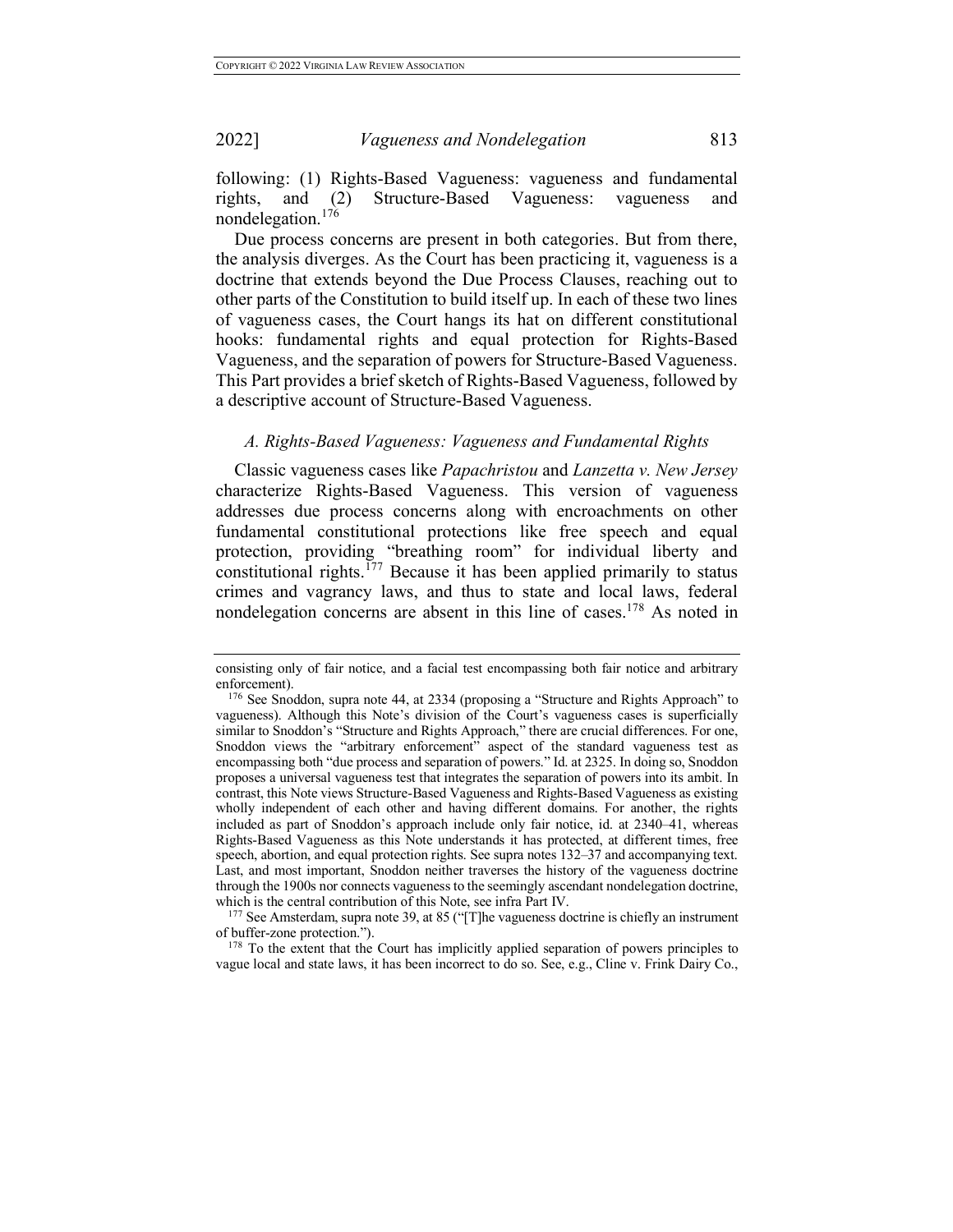Section II.B, the rights-protecting function of this version of vagueness traces back to the *Lochner-*era Court's protection of economic rights. The critique that Rights-Based Vagueness is just a way for courts to protect substantive due process rights is, to a certain extent, warranted.<sup>179</sup>

One final point on Rights-Based Vagueness deserves attention. Over the past three decades, cases involving this type of vagueness have disappeared from the Court's docket. *Morales* appears to have been the last one. This is despite the fact that "state legislatures and city councils have sought, mostly successfully, to recreate the authority loitering and vagrancy laws once gave the police."<sup>180</sup> Only time will tell whether this line of vagueness cases has any purchase in the future.

## *B. Structure-Based Vagueness: Vagueness and Nondelegation*

Structure-Based Vagueness has its origins in early vagueness cases and has seen a recent resurrection in cases like *Skilling* and *Dimaya*. This vagueness is infused with nondelegation inferred from the Federal Constitution's Vesting Clauses. That is why Structure-Based Vagueness applies only to vague *federal* penal statutes—criminal statutes and statutes that carry with them severe but non-criminal consequences, like federal immigration statutes.<sup>181</sup> Such vague statutes have two constitutional infirmities. Not only do they violate the Due Process Clause's command of fair notice, but they also delegate the authority to make law to prosecutors and courts in violation of the Constitution's nondelegation principle. Issues of fundamental rights and racial discrimination are absent. <sup>182</sup> More concerning is constitutional

<sup>274</sup> U.S. 445, 457–58 (1927) (referencing the need to constrain law enforcement as its primary concern); see also Snoddon, supra note 44, at 2304 & n.15 (2019) (using *Cline* as an example of the Court incorrectly conflating a separation of powers issue with a due process issue).

 $179$  See Johnson v. United States,  $576$  U.S.  $591, 618$  (2015) (Thomas, J., concurring in the judgment) ("[T]he Court's application of its vagueness doctrine has largely mirrored its application of substantive due process.").

 ${}^{180}$  William J. Stuntz, Commentary, O.J. Simpson, Bill Clinton, and the Transsubstantive Fourth Amendment, 114 Harv. L. Rev. 842, 855 (2001) (footnote omitted) (citing City of Chicago v. Morales, 527 U.S. 41 (1999)).

<sup>181</sup> See Padilla v. Kentucky, 559 U.S. 356, 365–66 (2010).

<sup>&</sup>lt;sup>182</sup> See Jeffries, supra note 35, at 197 ("A review of modern vagueness decisions by the Supreme Court supports the hypothesis that the Court sees [the danger of racial discrimination] chiefly at the local level and is (probably correctly) relatively unconcerned about the potential for racially discriminatory enforcement of federal law. Indeed, it may well be that federal statutes benefit from a more general (and sometimes misplaced) assumption of federal prosecutorial restraint."). Thus, Structure-Based Vagueness is not just a strengthened version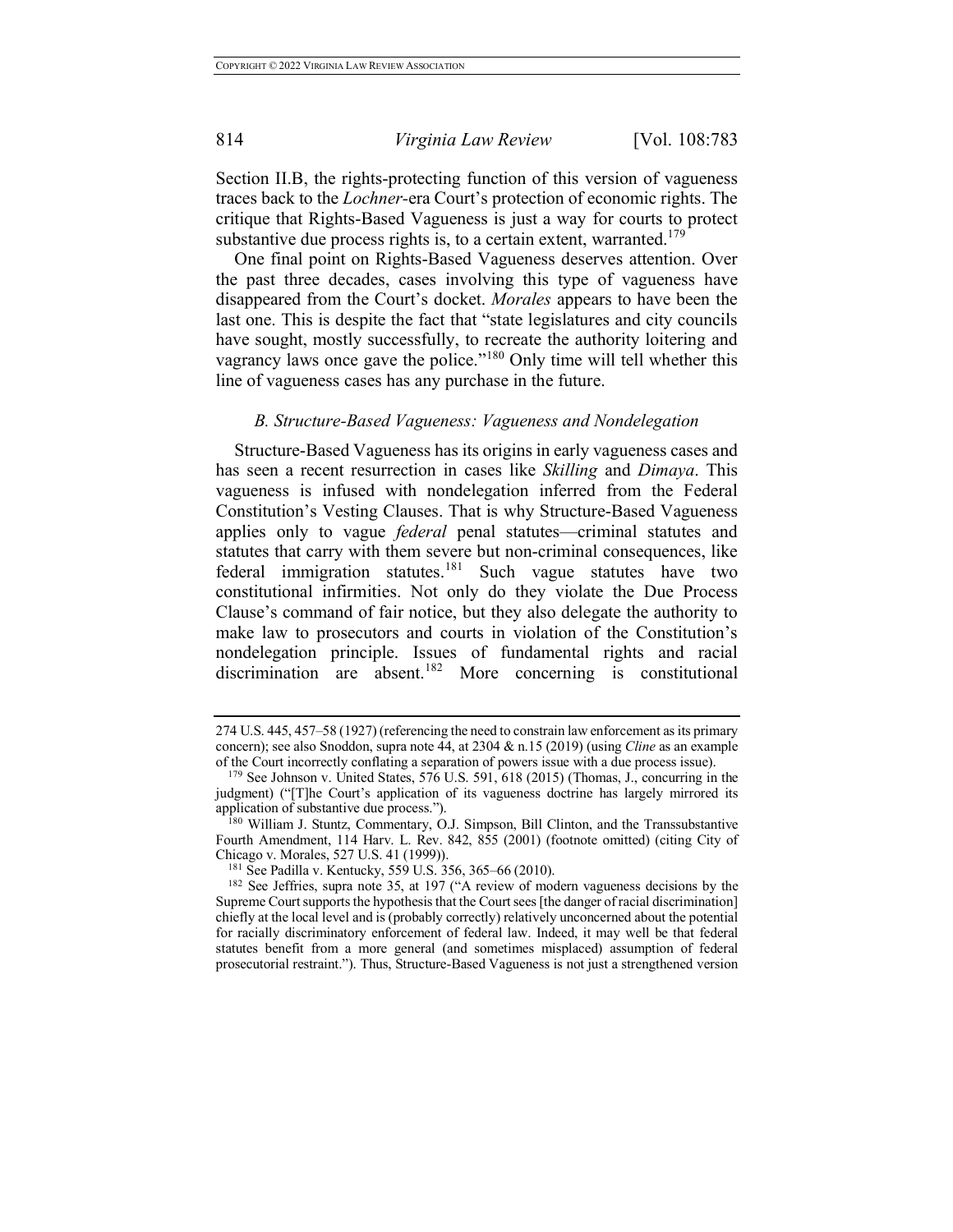structure.<sup>183</sup> To the extent that scholars and the Court have pointed out the similarities between vagueness and nondelegation,<sup>184</sup> these similarities are limited to the subset of vagueness cases that comprise Structure-Based Vagueness. And to the extent that Justice Gorsuch sees the overlap, Structure-Based Vagueness is what he sees.

Notably, Structure-Based Vagueness does not apply to vague state and local laws, because federal nondelegation concerns do not apply to criminal laws enacted by state and local governments. And as with vagueness generally, Structure-Based Vagueness has less teeth in the civil context because due process concerns are much weaker than they are in the criminal context.<sup>185</sup> Thus, in the context of federal laws that delegate *non-criminal* rulemaking authority to agencies, Structure-Based Vagueness does not have much of a role to play. State and local streetcleaning criminal statutes may raise serious due process concerns, and delegation of, say, environmental lawmaking authority may raise important questions about separation of powers. But in those contexts, due process and separation of powers exert no *combined* force as they do at their intersection. Structure-Based Vagueness is both potent and narrow.

\* \* \*

Categorizing vagueness cases into Rights-Based Vagueness and Structure-Based Vagueness brings much-needed clarity to a doctrine that has been anything but consistent. The Court's recent turn from Rights-Based Vagueness to Structure-Based Vagueness also reiterates what scholars have long maintained about vagueness doctrine: that it is a "makeweight," "an available instrument in the service of other more

of Rights-Based Vagueness, but something different altogether. Cf. Snoddon, supra note 44, at 2333 (proposing a new framework for the vagueness doctrine that is rooted in both due process and separation of powers).<br><sup>183</sup> Of course, on some level, structural considerations are only important *because* the

separation of powers protects individual liberty. See The Federalist No. 47, at 301 (James Madison) (Clinton Rossiter ed., 1961) ("The accumulation of all powers, legislative, executive, and judiciary, in the same hands, whether of one, a few, or many, and whether hereditary, self-appointed, or elective, may justly be pronounced the very definition of tyranny.").<br><sup>184</sup> See supra notes 39–68 and accompanying text.

<sup>&</sup>lt;sup>185</sup> See Sohoni, Notice, supra note  $\hat{81}$ , at 1193 (describing the Court's high tolerance for vagueness in civil economic statutes); Vill. of Hoffman Ests. v. Flipside, Hoffman Ests., Inc., 455 U.S. 489, 498–99 (1982) (first citing Barenblatt v. United States, 360 U.S. 109, 137 (1959) (Black, J., dissenting); and then citing Winters v. New York, 333 U.S. 507, 515 (1948)) ("The Court has also expressed greater tolerance of enactments with civil rather than criminal penalties because the consequences of imprecision are qualitatively less severe.").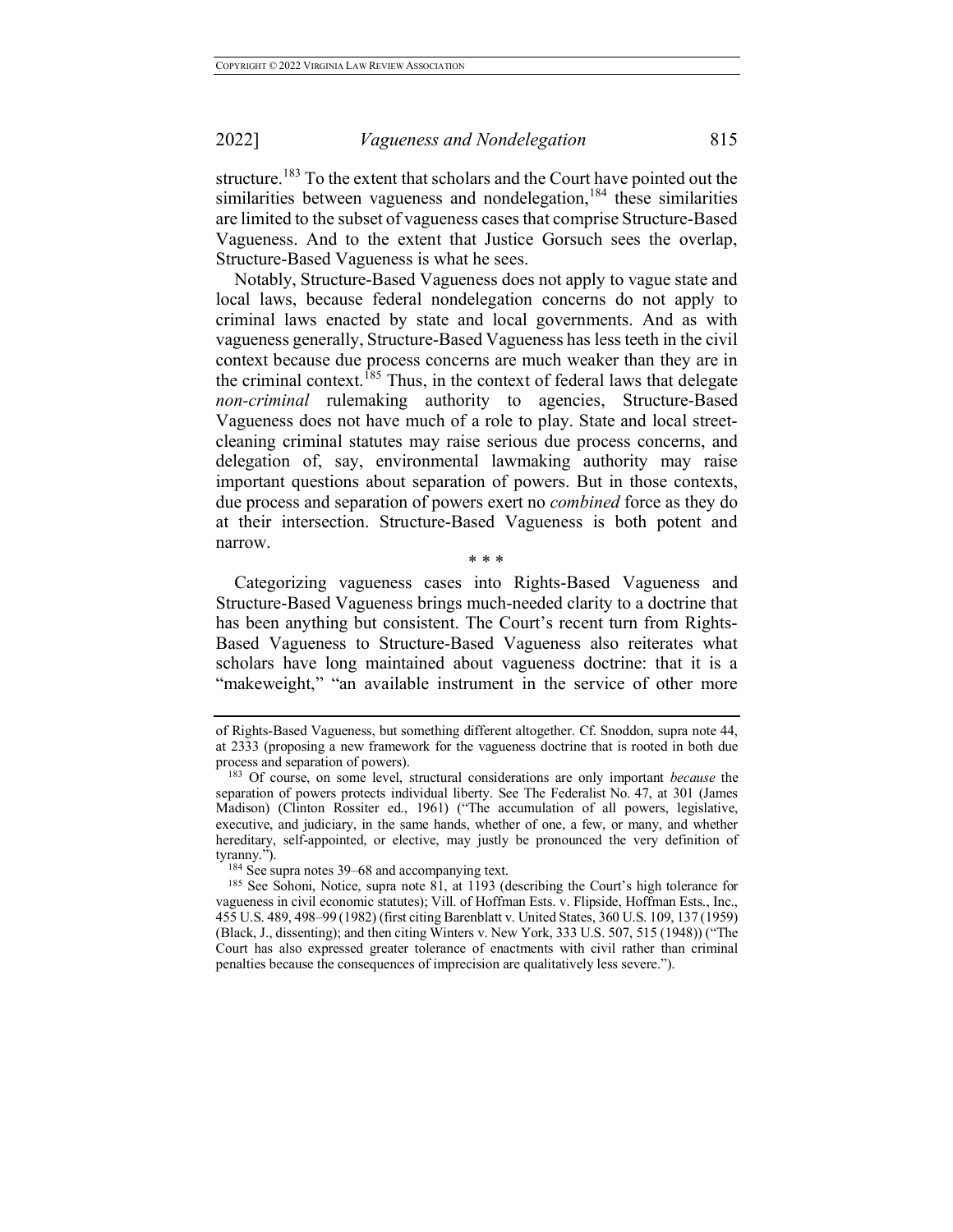determinative judicially felt needs and pressures."<sup>186</sup> Just as the *Lochner*  Court used vagueness to protect economic liberty, and as the *Papachristou* Court used it to protect personal autonomy and prevent racial discrimination,<sup>187</sup> the *Dimaya*-*Davis*-*Gundy* Court has used vagueness as a makeweight to satisfy its own judicial values and reinforce the separation of powers. These categories and the values they incorporate may explain why particular Justices have been enthusiastic about the vagueness doctrine in some contexts, but skeptical in others. Justice Scalia, for example, was an ardent advocate for the separation of powers and an equally strong critic of personal autonomy rights.<sup>188</sup> Rights- and Structure-Based Vagueness may explain his dissent in *Morales*, a loitering case, but his vociferous arguments in favor of invalidating as void for vagueness the honest services statute in *Skilling*. As the Roberts Court continues to put a premium on structural propriety and the separation of powers, Structure-Based Vagueness becomes all the more relevant.

## IV. UNPACKING STRUCTURE-BASED VAGUENESS

Structure-Based Vagueness has the potential to serve as a potent tool for defense attorneys and courts to strike at the heart of substantive federal criminal law.<sup>189</sup> But the first step in wielding it effectively is understanding its underlying rationales. Three are important. First, the basic criminal law principle of legality. Second, an aversion toward hyperlexis—the basic intuition that there exists "too much law." And third, skepticism about the federal institutional designs that allow for overcriminalization and draconian punishment. When these rationales are squarely implicated, Structure-Based Vagueness applies with full force.

Structure-Based Vagueness also provides a limiting principle to cabin a more expansive nondelegation doctrine. The Court has signaled that it

<sup>186</sup> Amsterdam, supra note 39, at 75; see also Goluboff, supra note 1, at 1387 (making a similar point about the shifting applications of vagueness doctrine).

<sup>&</sup>lt;sup>187</sup> See J. Harvie Wilkinson III & G. Edward White, Constitutional Protection for Personal Lifestyles, 62 Cornell L. Rev. 563, 608–10 (1977).

<sup>&</sup>lt;sup>188</sup> Compare Plaut v. Spendthrift Farm, Inc., 514 U.S. 211, 221-22 (1995) (emphasizing the historical significance and importance of the separation of powers), with Lawrence v. Texas, 539 U.S. 558, 603–04 (2003) (Scalia, J., dissenting) (arguing in dissent that a Texas statute prohibiting certain intimate sexual conduct should be upheld).

<sup>&</sup>lt;sup>189</sup> See generally William J. Stuntz, Substance, Process, and the Civil-Criminal Line, 7 J. Contemp. Legal Issues 1, 6 (1996) (arguing that vagueness doctrine is one area where courts are willing to strike down criminal laws on substantive constitutional grounds).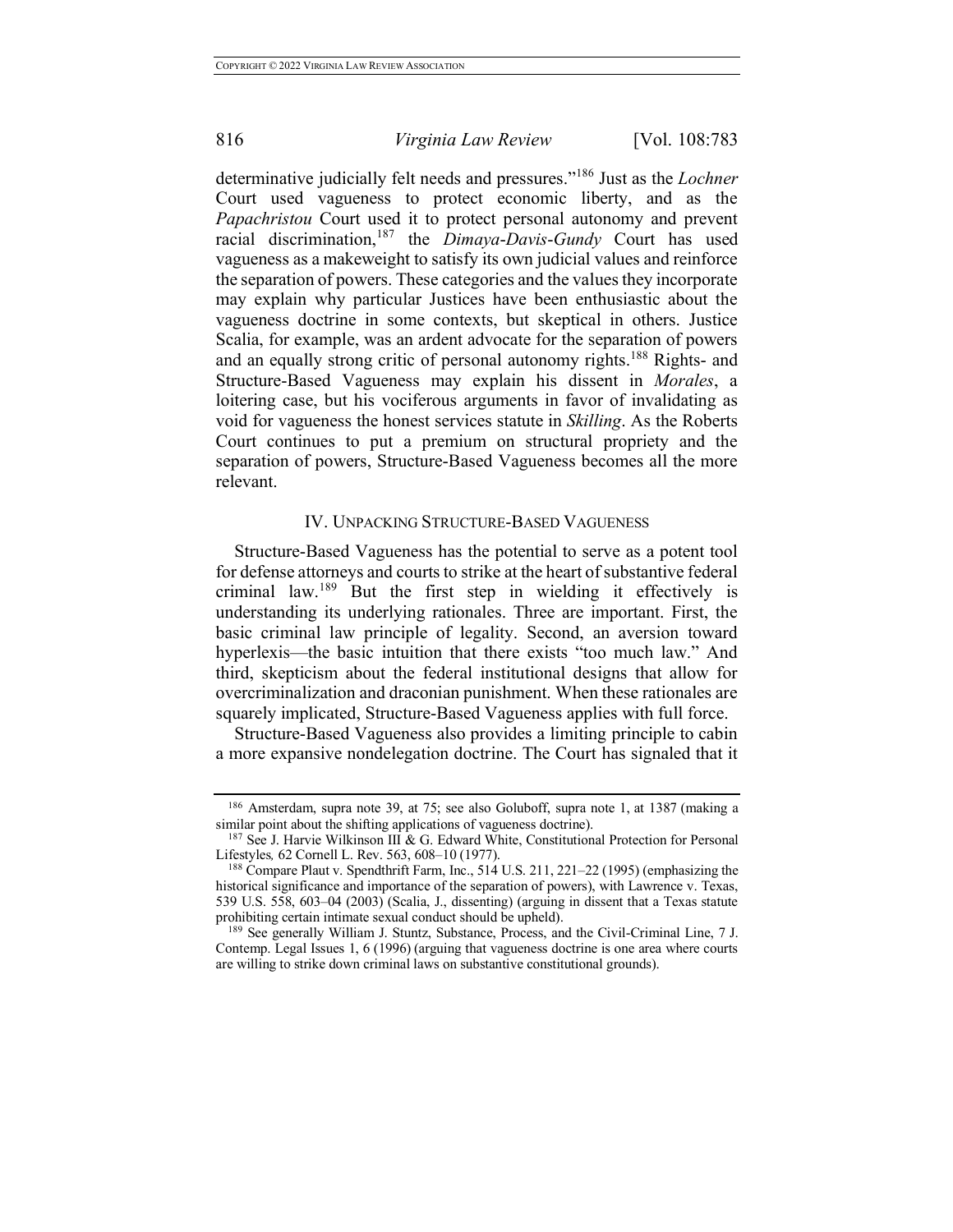plans to resurrect the nondelegation doctrine in the near future.<sup>190</sup> This has been controversial. Critics assail the nondelegation doctrine as a veil for the Court to involve itself in salient political issues in service of conservative politicians.<sup>191</sup> An expansive nondelegation doctrine that pulls the chair out from under regulatory agencies like the EPA or FDA would be, to say the least, politically risky. <sup>192</sup> Justice Kagan has hinted that an expansive nondelegation doctrine would hasten the end of government itself.<sup>193</sup> But proponents of the doctrine argue that a robust nondelegation doctrine is necessary because "the modern administrative state openly flouts almost every important structural precept of the American constitutional order."<sup>194</sup> This raises a fundamental question: What form should the nondelegation doctrine take?

Cabining nondelegation to the work it does within Structure-Based Vagueness<sup>195</sup> might provide a happy medium. The rationales in favor of

<sup>190</sup> See supra notes 31–34 and accompanying text; Ian Millhiser, Brett Kavanaugh's Latest Opinion Should Terrify Democrats, Vox (Nov. 26, 2019, 8:00 AM), https://www.vox.c om/2019/11/26/20981758/brett-kavanaughs-terrify-democrats-supreme-court-gundy-paul [ht tps://perma.cc/6367-PW3Q].

<sup>&</sup>lt;sup>191</sup> See Nicholas Bagley, A Warning from Michigan, The Atlantic (Oct. 7, 2020), https://www.theatlantic.com/ideas-/archive/2020/10/america-will-be-michigan-soon/616635/ [https://perma.cc/W8FZ-GTQ3].

 $192$  See, e.g., Matt Ford, The Plot to Level the Administrative State, New Republic (Jan. 14, 2020), https://newrepublic.com/article/156207/plot-level-administrative-state [https://perm a.cc/VYM4-Z9PP].

<sup>193</sup> Gundy v. United States, 139 S. Ct. 2116, 2130 (2019) ("Indeed, if SORNA's delegation is unconstitutional, then most of Government is unconstitutional . . . ."); see also Nicholas Bagley, Opinion, 'Most of Government is Unconstitutional,' N.Y. Times (June 21, 2019), https://www.nytimes.com/2019/06/21/opinion/sunday/gundy-united-states.html [https://perm a.cc/9U44-2ZXV] (restating Justice Kagan's opinion in *Gundy* that an expansive nondelegation doctrine will render most of the modern American government unconstitutional).

<sup>&</sup>lt;sup>194</sup> Lawson, supra note 37, at 1233; see Philip Rucker & Robert Costa, Bannon Vows a Daily Fight for 'Deconstruction of the Administrative State,' Wash. Post (Feb. 23, 2017), https://www.washingtonpost.com/politics/top-wh-strategist-vows-a-daily-fight-for-deconstr uction-of-the-administrative-state/2017/02/23/03f6b8da-f9ea-11e6-bf01-d47f8cf9b643\_stor y.html [https://perma.cc/N86J-9RHR?type=image].

<sup>&</sup>lt;sup>195</sup> Or cabining it to criminal law more broadly. Professors Hessick and Hessick argue that the nondelegation doctrine should be cabined to apply only to explicit delegations of criminal rulemaking authority. See Hessick & Hessick, supra note 44, at 285, 306–21. This Note expands their proposal to include implicit delegations as well, like the ones in *Sessions v. Dimaya* and *United States v. Davis*. Professor Lawson provides a helpful example to distinguish between explicit delegations on the one hand, and the implicit delegations at issue in Structure-Based Vagueness on the other. To illustrate an implicit delegation, he first poses a hypothetical statute that forbids "all transactions in interstate commerce that fail to promote goodness and niceness." Gary Lawson, Delegation and Original Meaning, 88 Va. L. Rev. 327,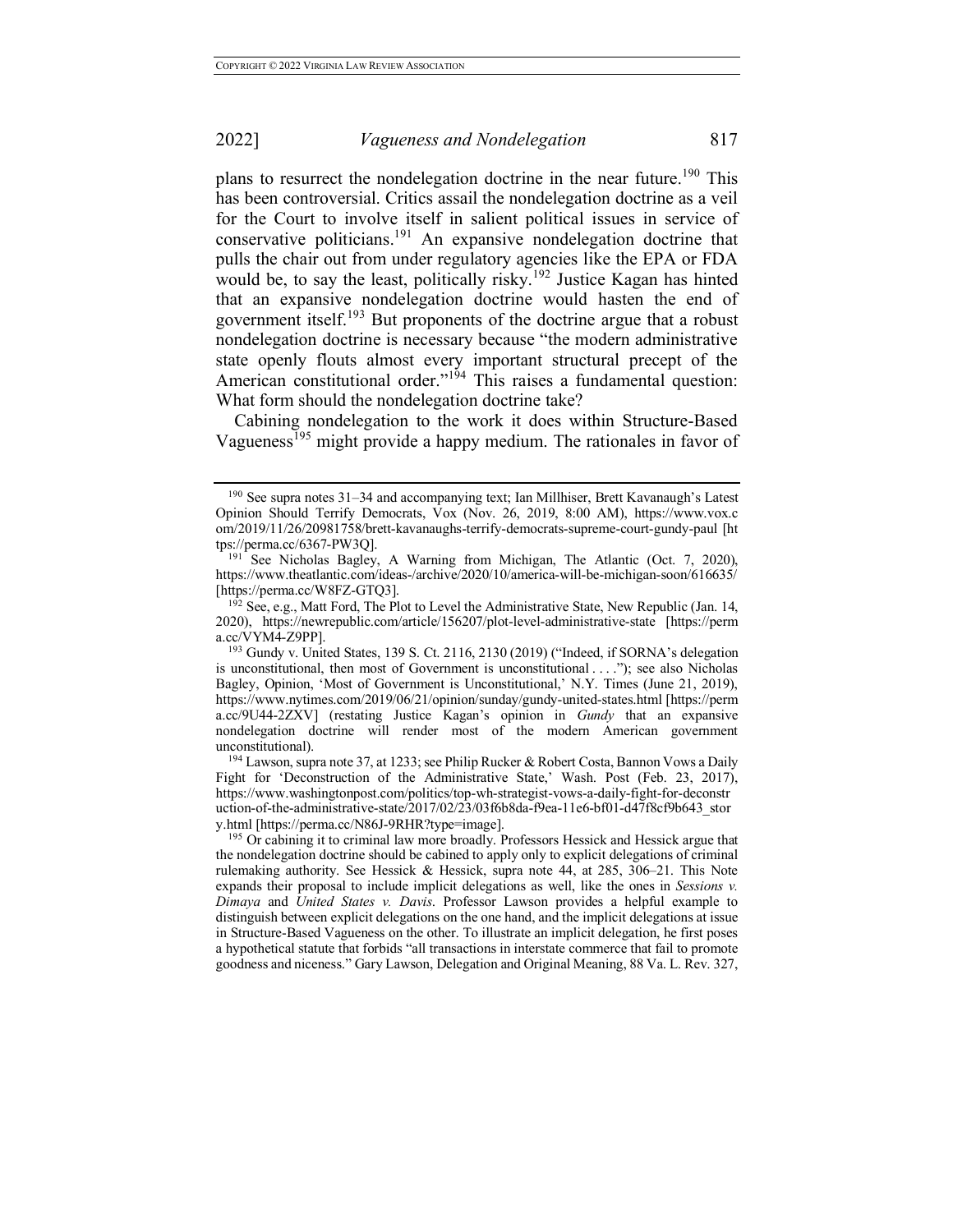delegating lawmaking authority in the regulatory sphere—expertise and efficiency—do not apply in the criminal law sphere, providing extra reason to prohibit criminal law delegations.<sup>196</sup> Cabining nondelegation to criminal law and centering it around principles of legality would keep the Court out of the political thicket and keep criticisms of judicial activism at bay. Perhaps it is no coincidence that *Gundy v. United States*, the latest nondelegation case, was about criminal law.<sup>197</sup>

This Part first discusses the rationales that animate Structure-Based Vagueness. It then identifies federal statutes that implicate those underlying rationales.

## *A. Structure-Based Vagueness's Underpinnings*

## *1. Legality*

Legality, the principle of "advance legislative specification of criminal misconduct,"<sup>198</sup> is "[t]he first principle" of criminal law.<sup>199</sup> It forbids retroactive crime creation and requires ex ante proscription of what is criminal and what is not.<sup>200</sup> Vagueness and nondelegation intersect because the principle of legality provides a strong intellectual foundation for *both*.

Dean Jeffries points out that vagueness doctrine serves as an "operational arm" of the principle of legality.<sup>201</sup> Vagueness—and its requirement of fair notice—supports legality by requiring sufficient specificity and clarity in criminal statutes. Broad, undefined terms given meaning in the shroud of "cases and controversies" necessarily deprive citizens of notice about what is and is not illegal. Laws that fail to provide

<sup>340 (2002).</sup> This statute "leaves so much undetermined that it would constitute an act of legislation" for the judiciary or executive to attribute any meaning to it. Id. An explicit delegation, in contrast, would add to the "goodness and niceness" statute "an explicit provision declaring that the President or some administrative body (or perhaps even the courts) 'shall promulgate rules to define the conduct proscribed by this statute.'" Id. at 343. <sup>196</sup> See Hessick & Hessick, supra note 44, at 321–29.

 $^{197}$  139 S. Ct. at 2121.<br><sup>198</sup> Jeffries, supra note 35, at 190.

 $199$  Packer, supra note 102, at 79–80, 89; see also H.L.A. Hart, Philosophy of Law, Problems of, *in* 6 The Encyclopedia of Philosophy 264, 273–74 (Paul Edwards ed., 1967) (arguing that the values of "generality, clarity, publicity, and prospective operation" are the fundamental requirements of a valid law).

 $^{200}$  See Lon L. Fuller, The Morality of Law 39 (rev. ed. 1969).

<sup>201</sup> Jeffries, supra note 35, at 196.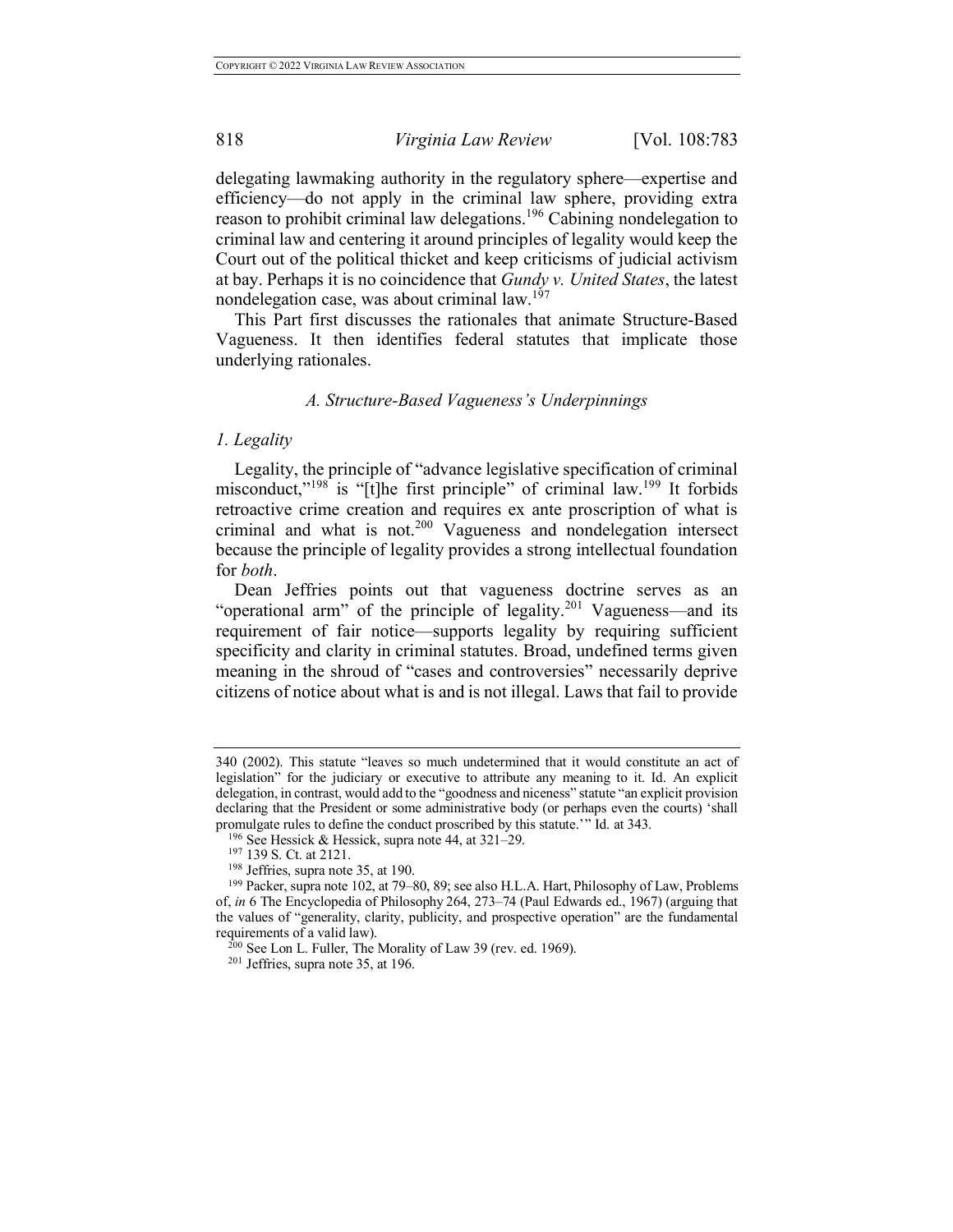a person of ordinary intelligence fair notice "remit[] the actual task of defining criminal misconduct to *retroactive* judicial decisionmaking."<sup>202</sup>

Nondelegation serves as an operational arm of legality too. Congress delegates lawmaking authority to prosecutors when it enacts expansive, indeterminate, and overlapping criminal statutes that prosecutors give meaning to.<sup>203</sup> These broad transfers of legislative power severely undercut criminal law's prospectiveness. Prosecutors have no reason to prospectively share information about the meaning they plan on giving criminal statutes or their enforcement decisionmaking. <sup>204</sup> Nor do prosecutors have external constraints on their enforcement decisions. Instead, they have the power of initiative and leeway to bring charges under broad and surprising readings of criminal statutes, for which courts often provide rubber stamps.<sup>205</sup> And because of sentencing schemes and plea bargaining structures that favor prosecutors, courts often do not even have the chance to pass on the prosecutors' stretched interpretations.<sup>206</sup> Additionally, when prosecutors *do* publicize their enforcement criteria, they insist that they are not bound by those criteria; they can bring charges when they see fit regardless of the publicized criteria.<sup>207</sup> Allowing prosecutors to define laws through case-by-case adjudication is the

 $202$  Id. (emphasis added).<br><sup>203</sup> Federal criminal statutes are in a class of their own. In fact, "[m]ost federal crimes . . . derive from exceedingly open-textured statutes." Dan M. Kahan, Is *Chevron* Relevant to Federal Criminal Law?, 110 Harv. L. Rev. 469, 471 (1996) [hereinafter Kahan, Is *Chevron* Relevant to Federal Criminal Law?]. These open-textured, indecipherable crimes are then given meaning by prosecutors. Although prosecutors do not receive explicit deference for their interpretation of criminal statutes, they enjoy the "power of initiative" to bring charges and argue in favor of "exceedingly broad statutory readings," thus giving shape and meaning to the open-textured laws. Id. at 480–81. For a discussion of delegated federal criminal lawmaking at work, see Dan M. Kahan, Lenity and Federal Common Law Crimes, 1994 Sup. Ct. Rev. 345, 367–81; see also Hessick, The Myth, supra note 153, at 968 ("[T]he true scope and meaning of criminal laws have been left to prosecutors . . . ."); Chapman & McConnell, supra note 41, at 1785 ("[A]t a certain point, broad delegations of standardless power to the executive [through interpretive discretion] strain the understanding that the executive can regulate conduct only pursuant to law.").<br><sup>204</sup> See Hessick & Hessick, supra note 44, at 336.

<sup>&</sup>lt;sup>205</sup> Id.; see also Kahan, Is *Chevron* Relevant to Federal Criminal Law?, supra note 203, at 485 (highlighting the "vital" role that prosecutors play "in determining the content of incompletely specified statutes").

<sup>206</sup> Daniel C. Richman, Federal Criminal Law, Congressional Delegation, and Enforcement Discretion, 46 UCLA L. Rev. 757, 762 (1999) (footnote omitted) (citing Wayne R. LaFave & Jerold H. Israel, Criminal Procedure 844 (2d ed. 1992)) ("With very limited ability to discover the precise contours of the government's case, federal criminal defendants generally cannot seek the equivalent of summary judgment.").

 $207$  See Hessick & Hessick, supra note 44, at 336.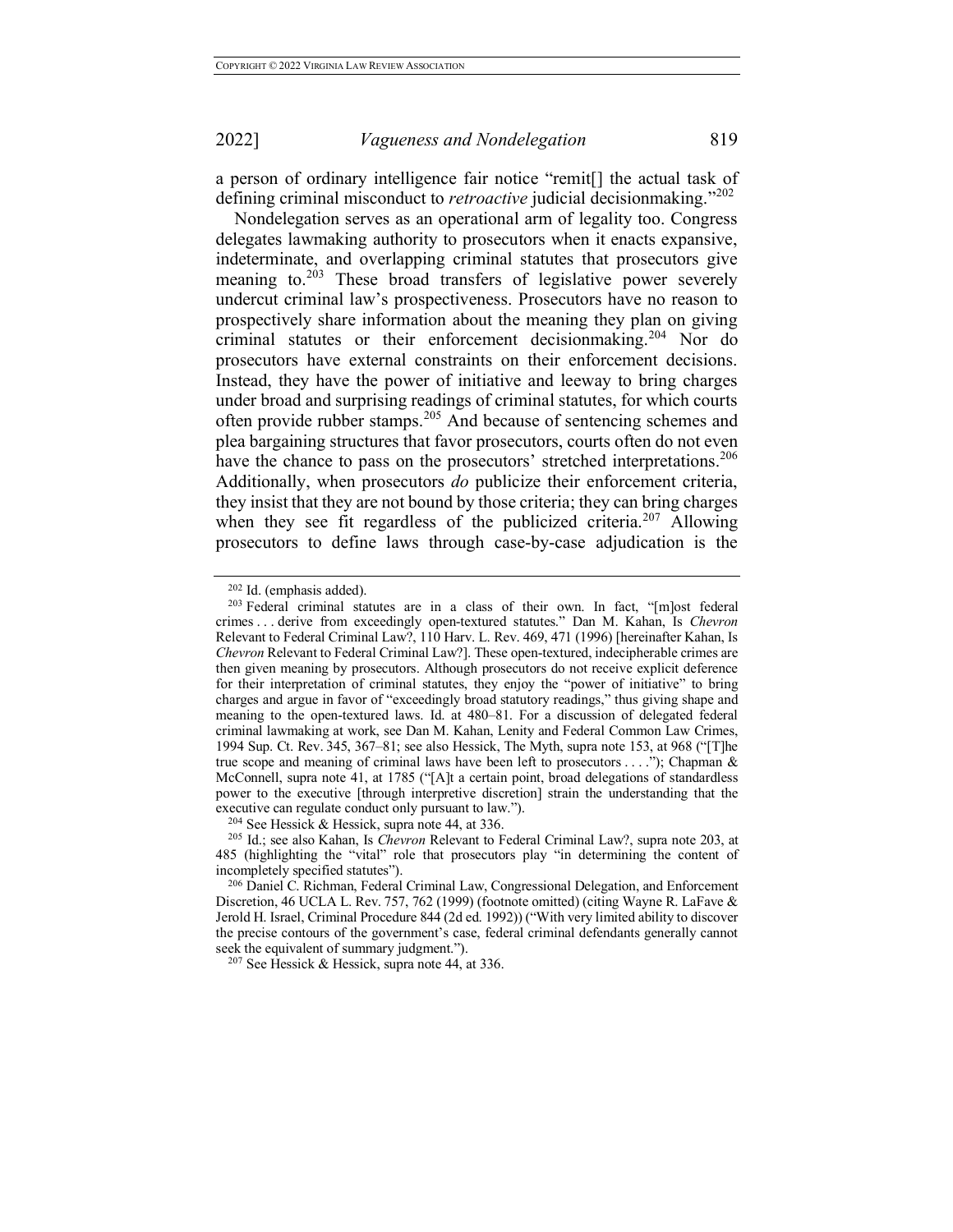epitome of retroactivity.<sup>208</sup> Moreover, in contrast to other areas in which Congress delegates lawmaking authority to regulatory agencies, Congress does not have the ability to "use . . . tools [like the Administrative Procedure Act]" to manage and monitor delegated *criminal* enforcement activity.<sup>209</sup> Nondelegation, by preventing Congress from transferring its legislative powers, takes retroactive lawmaking power out of the hands of prosecutors and courts.

The rejection of federal common law crimes is a good example of how nondelegation is connected to legality. In *United States v. Hudson & Goodwin*, the Court held that federal courts cannot exercise criminal jurisdiction in common law cases. <sup>210</sup> This decision was "based in part on a *separation-of-powers objection* to judicial crime creation."<sup>211</sup> This early rejection of federal common law crimes in 1812 indicates that the judicial authority to create crimes is "incompatible with our system of divided government."<sup>212</sup> Beyond the separation of powers concerns, the rejection of common law crimes is *also* closely associated with legality.<sup>213</sup> This shows how nondelegation and legality are linked. By preventing courts from making up criminal law as they go and protecting citizens from the particular perils of retroactive crime creation, nondelegation upholds and bolsters the "first principle" of criminal law.

## *2. Hyperlexis and Liberty*

Another factor driving Structure-Based Vagueness is an intuitive but deep concern that "America suffers from 'hyperlexis,' or the existence of 'too much law.'" <sup>214</sup> As one commentator puts it:

 $^{214}$  Mila Sohoni, The Idea of "Too Much Law," 80 Fordham L. Rev. 1585, 1587 (2012) [hereinafter Sohoni, Too Much Law] (quoting Bayless Manning, Hyperlexis: Our National Disease, 71 Nw. U. L. Rev. 767, 767 (1977)).

<sup>208</sup> See generally SEC v. Chenery Corp., 332 U.S. 194, 209–18 (1947) (Jackson, J., dissenting) (criticizing retroactive lawmaking through case-by-case adjudication).<br><sup>209</sup> Richman, supra note 206, at 767 (emphasis added).<br><sup>210</sup> 11 U.S. (7 Cranch) 32, 34 (1812).

<sup>&</sup>lt;sup>211</sup> Jeffries, supra note 35, at 192 n.9 (emphasis added).<br><sup>212</sup> Hessick, The Myth, supra note 153, at 1013.

<sup>&</sup>lt;sup>213</sup> See Peter Westen, Two Rules of Legality in Criminal Law, 26 L. & Phil. 229, 286–87 (2007) (citing A.T.H. Smith, Judicial Law Making in the Criminal Law, 100 L.Q. Rev. 46, 54–56 (1984)) ("The practice of creating 'common law offenses' that do not purport to be interpretations of statutes has not only lapsed, but has come to be regarded as a violation of legality.").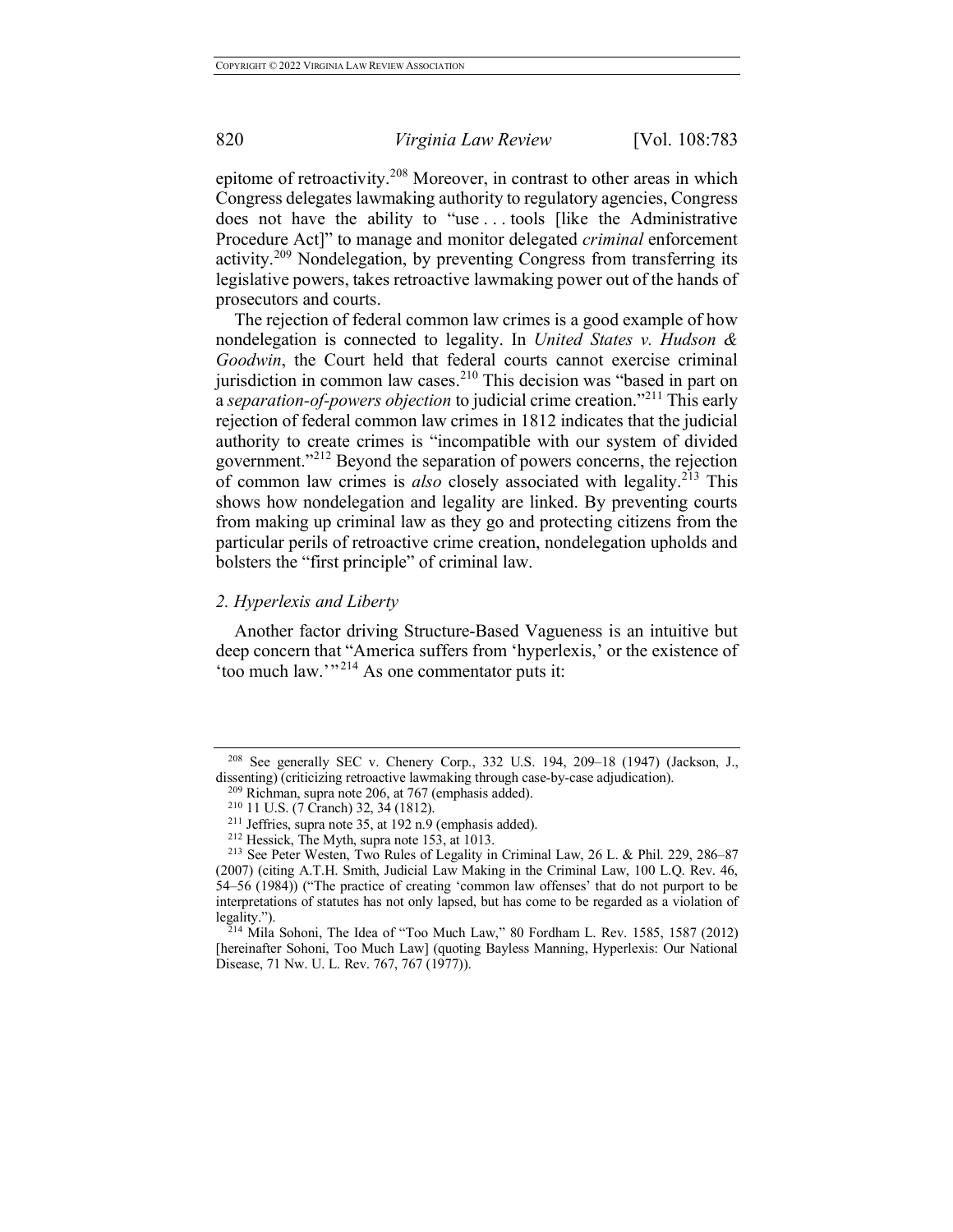Law has always been one of the garrulous professions, and modern communications gadgetry makes it all too easy to record, reproduce, and distribute legal words. As in the wake of a great ship mewing seagulls follow, so legal commentators pursue the society's law-making machines, squabbling over the newly emitted material. Our law libraries are swamped, our citizenry is confounded by the legal blizzard, and our imperilled forest reserves are further depleted.<sup>215</sup>

Critics of hyperlexis contend that "legislatures have become 'offense factories' that churn out new statutes each week," and that the federal criminal code is rife with statutes that overlap, reiterate each other, and cover relatively blameless everyday conduct.<sup>216</sup> Both citizens<sup>217</sup> and institutional actors like Congress, the executive branch, and courts<sup>218</sup> share concerns of hyperlexis. They are drawn to this criticism because of a common philosophical and ideological belief that the existence of "too much law" encroaches on liberty and undercuts the ideal of living in a free society.<sup>219</sup> There is a concern that "[t]housands of pages of statutes and millions of pages of regulation are smothering America's economy and killing its spirit."<sup>220</sup>

Vagueness and nondelegation provide a tool to address hyperlexis.221 Fears of hyperlexis are not new—they date back to the Founding and beyond. James Madison defends the counter-majoritarian structure of the Senate because it provides an "additional impediment . . . against improper acts of legislation."<sup>222</sup> He identifies the late eighteenth-century version of hyperlexis—the "excess of law-making[,] the disease[] to which our governments are most liable."<sup>223</sup> Although the Court has traditionally deferred to the political branches in policing the explosive

<sup>215</sup> See Manning, supra note 214, at 767.

<sup>216</sup> Douglas Husak, Overcriminalization: The Limits of the Criminal Law 34, 34–44 (2008) (describing an explosion in federal criminal legislation through the use of three innovations— "overlapping offenses, crimes of risk prevention, and ancillary offenses").

<sup>217</sup> See, e.g., Too Many Laws, Too Many Prisoners, Economist, July 24, 2010, at 23, 24– 25. https://www.economist.com/briefing/2010-/07/22/too-many-laws-too-many-prisoners [ht tps://perma.cc/4DKF-4VAV].

<sup>&</sup>lt;sup>218</sup> See Sohoni, Too Much Law, supra note 214, at 1591–97.

<sup>219</sup> Id. at 1626–28.

 $220$  Id. at 1586.

<sup>221</sup> See Sohoni, Notice, supra note 81, at 1223 ("Vagueness, retroactivity, and lenity offer a tempting array of tools for curbing the modern-day *bêtes noirs* of federal 'overregulation' or 'overcriminalization.'").

<sup>222</sup> The Federalist No. 62, at 377–78 (James Madison) (Clinton Rossiter ed., 1961).

<sup>223</sup> Id. at 378.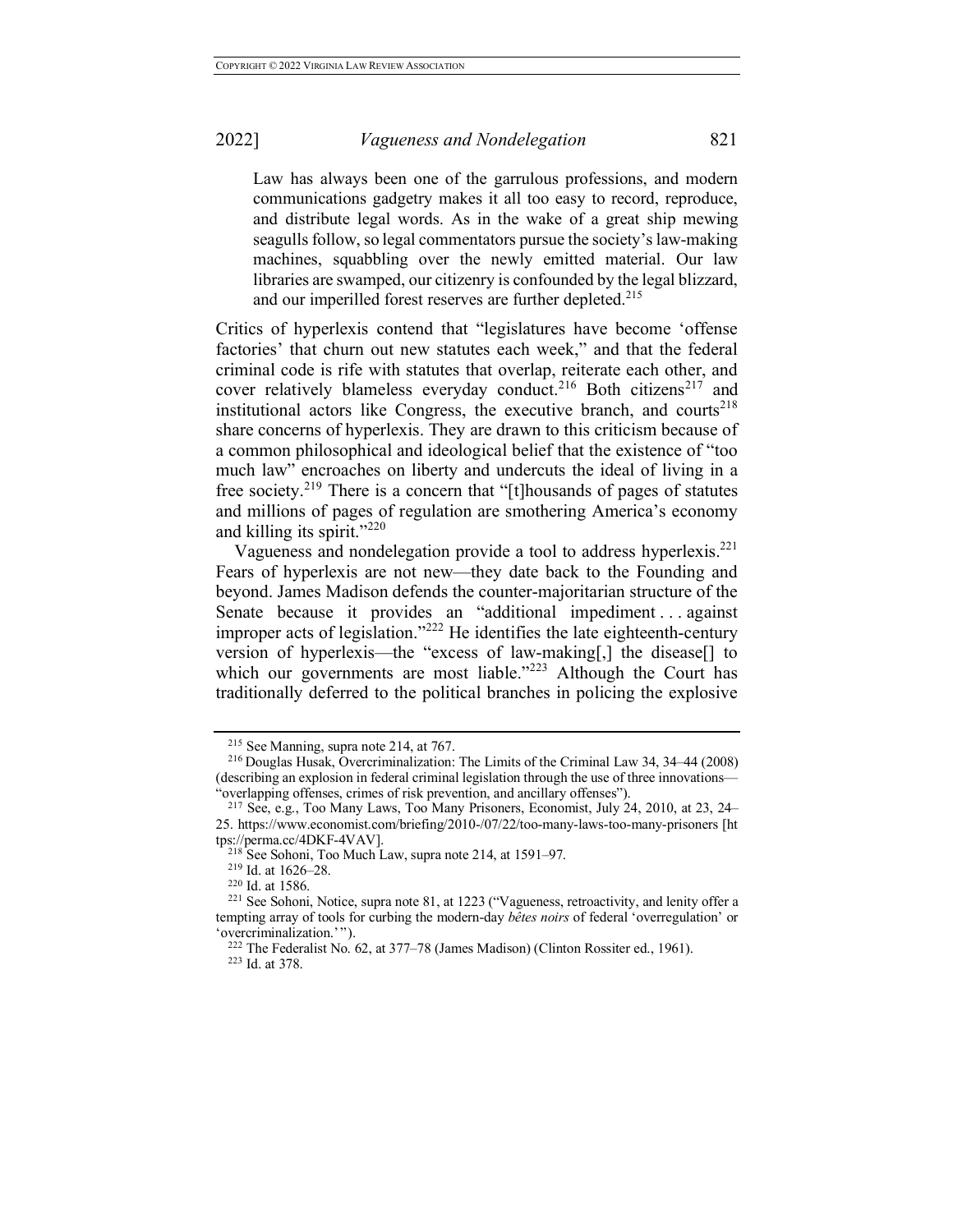growth of the federal code, Professor Sohoni points out that *Citizens United v. FEC* might be a turning point.<sup>224</sup> In that case, Sohoni explains, the Court appeared to conclude that that the campaign finance laws at issue were "void for verbosity."<sup>225</sup> In the Court's words, "[p]rolix laws chill speech for the same reason that vague laws chill speech."<sup>226</sup>

Justice Gorsuch identified vagueness and nondelegation as methods of countering hyperlexis in *Gundy* and *Sessions v. Dimaya*. He indicated that a central reason for hyperlexis is the relative ease of creating federal law, which is brought about by vague laws and delegations of legislative power. In *Gundy*, he said that "the framers went to great lengths to make lawmaking difficult," and that these "detailed and arduous processes for new legislation" were "bulwarks of liberty."<sup>227</sup> Ditto in *Dimaya*. Enacting laws "is supposed to be a hard business, the product of an open and public debate," and delegating lawmaking to unelected prosecutors and judges short-circuits the legislative process, making it easier and easier to add to the federal *corpus juris*. <sup>228</sup> Structure-Based Vagueness can be seen as driven by a motivation to curb the explosion of federal criminal laws and disable a sprawling federal criminal bureaucracy.

Structure-Based Vagueness's rebirth in the midst of an expanding and hyperlexical federal code also parallels a similar dynamic from the 1930s. To some extent, there appears to be a link between the modern Court's skepticism of the burgeoning federal code and the *Lochner*-era Court's distrust of big government in light of rapid and expansive economic legislation.<sup>229</sup> This parallel may render the modern Court (applying Structure-Based Vagueness) susceptible to accusations of *Lochner*-ian judicial activism. But tying Structure-Based Vagueness to legality<sup>230</sup> and cabining it to the expanding federal *criminal* code provides a crucial limiting component. $^{231}$ 

 $224$  Sohoni, Too Much Law, supra note 214, at 1599–1600.

 $^{225}$  Id. at 1600.<br><sup>226</sup> Citizens United v. FEC, 558 U.S. 310, 324 (2010).

<sup>&</sup>lt;sup>227</sup> Gundy v. United States, 139 S. Ct. 2116, 2134 (2019) (Gorsuch, J., dissenting). <sup>228</sup> Sessions v. Dimaya, 138 S. Ct. 1204, 1228 (2018) (Gorsuch, J., concurring) (citing Alexander M. Bickel, The Least Dangerous Branch: The Supreme Court at the Bar of Politics 151 (1962)).

<sup>&</sup>lt;sup>229</sup> See 2 Bruce Ackerman, We the People: Transformations 279–312 (1998).<br><sup>230</sup> See supra Subsection IV.A.1.

<sup>&</sup>lt;sup>231</sup> See, e.g., Chapman & McConnell, supra note 41, at 1788 ("[I]n carrying out the responsibility to interpret statutes passed by Congress arguably vesting the executive with broad discretionary power, courts should bear in mind the distinction between regulatory schemes affecting the life, liberty, and property of Americans, on the one hand, and programs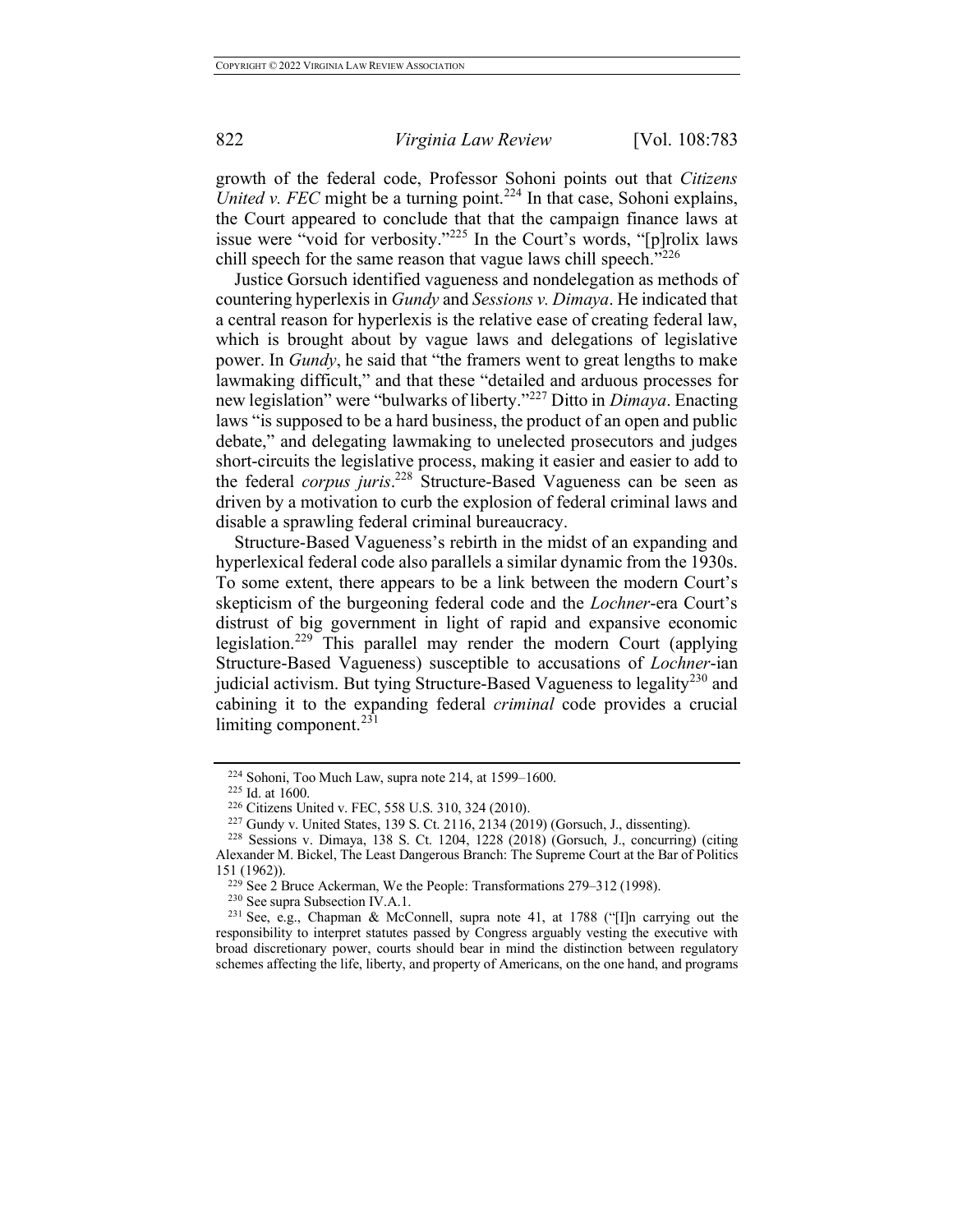While this "argument from liberty"<sup>232</sup> may ring in libertarian and conservative critiques of expansive government, the politics of hyperlexis cannot be categorized so easily. For example, the votes in *United States v. Davis*, *Dimaya*, and *Gundy* reflected cross-ideological agreement. 233 And in *Skilling*, all nine Justices agreed that read broadly, the honest services provision would have been void for vagueness.<sup>234</sup> Structure-Based Vagueness, in just the right circumstances, appeals to jurists across the spectrum because it provides "a more fundamental and genuine strain of resistance to the statutory and regulatory complexity that characterizes federal law today."<sup>235</sup> Hyperlexis "is not so much a reliable stalking horse for conservative ideology, but rather [is] a more widely shared concern that courts have made too sharp a retreat from policing constitutional constraints on various kinds of legislative and executive action affecting individuals and businesses."236 Despite its libertarian bent, Structure-Based Vagueness is broadly appealing.

### *3. Combatting Institutional Pathologies*

A third rationale underpinning the combination of vagueness and nondelegation, related to the first two, is that their combined force provides a tool to address the perverse federal institutional incentives that allow for the creation of expansive criminal punishment—what Professor Bill Stuntz refers to as the "pathological politics of criminal law."<sup>237</sup>The federal criminal code's history is one of growth and more growth, and the growth is both "deep"—in the sense that the same conduct is criminalized multiple times over—and "broad"—in that vast swaths of conduct are criminalized.<sup>238</sup> What allows for this expansion is a set of institutional arrangements between prosecutors and legislators—"tacit cooperation"

<sup>236</sup> Sohoni, Notice, supra note 81, at 1223.

that merely expend money or involve exercises of power not affecting individual rights, on the other.").

<sup>232</sup> Sohoni, Too Much Law, supra note 214, at 1627. 233 United States v. Davis, 139 S. Ct. 2319 (2019); *Dimaya*, 138 S. Ct. 1204; Gundy v. United States, 139 S. Ct. 2116 (2019).

<sup>234</sup> Skilling v. United States, 561 U.S. 358, 408 (2010); id. at 415 (Scalia, J., concurring in part and concurring in the judgment).

<sup>235</sup> Sohoni, Notice, supra note 81, at 1223; see also Yates v. United States, 574 U.S. 528, 568–70 (2015) (Kagan, J., dissenting) ("That brings to the surface the real issue: overcriminalization and excessive punishment in the U.S. Code.").

 $^{237}$  See William J. Stuntz, The Pathological Politics of Criminal Law, 100 Mich. L. Rev. 505, 510–11 (2001).

 $238$  Id. at 512–13, 517.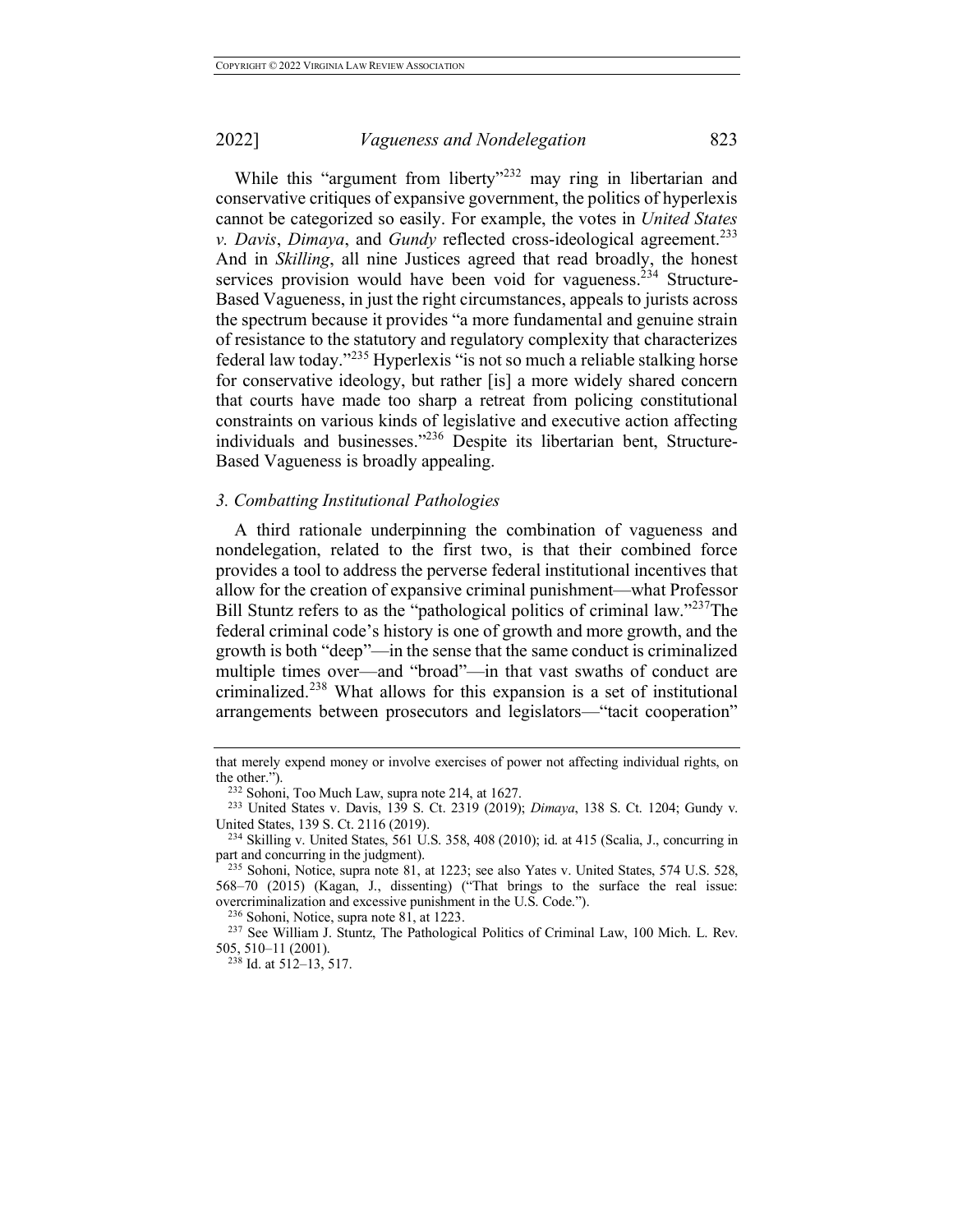between institutional actors who know that "[l]egislators are better off when prosecutors are better off."<sup>239</sup>

Congress knows that federal prosecutors benefit from vague and overlapping criminal provisions. Politically insulated federal prosecutors demand broad criminal laws that allow them to engage in "especially interesting or fun" prosecutions that help in "attaining valuable litigation experience and advancing professional reputation."<sup>240</sup> Indeed, "federal criminal legislation often begins with the Justice Department and responds to pressure from that department and from U.S. Attorneys' offices."<sup>241</sup> And prosecutors know that legislators benefit from the political symbolism that their tough-on-crime laws display. Repeatedly drafting the expansive criminal statutes that prosecutors demand lets legislators posture and give their political base the signal that they are taking tough and swift action to address socially deviant behavior. Prosecutors and legislators bolster each other through these institutional arrangements and push courts and other limiting institutions out of the picture altogether. $2\overline{4}2$ 

The result is a ratchet, a federal juggernaut that marches on in the direction of more and more punishment. In an oft-quoted part of Federalist No. 47, James Madison warns against this kind of political bedfellowship: "The accumulation of all powers, legislative, executive, and judiciary, in the same hands . . . may justly be pronounced the very definition of tyranny."<sup>243</sup> In a recent case, Justice Kagan referred to the problems of overcriminalization and harsh punishment as "an emblem of a deeper pathology in the federal criminal code."<sup>244</sup> Plausibly, the pathology that Justice Kagan was referring to was exactly this one—the institutional distortion through which "the legislative (and judicial) power have increasingly passed into the hands of law enforcers."<sup>245</sup>

Perhaps these institutional and political pathologies have no comprehensive remedy. But Structure-Based Vagueness provides some

 $^{239}$  Id. at 510.<br><sup>240</sup> Id. at 543.

 $241$  Id. at 544.

<sup>&</sup>lt;sup>242</sup> Id. at 528 ("[P]rosecutorial and legislative power reinforce each other, and together both these powers push courts to the periphery.").<br> $^{243}$  The Federalist No. 47, at 301 (James Madison) (Clinton Rossiter ed., 1961).

<sup>&</sup>lt;sup>244</sup> Yates v. United States, 574 U.S. 528, 570 (2015) (Kagan, J., dissenting). <sup>245</sup> Stuntz, supra note 237, at 578.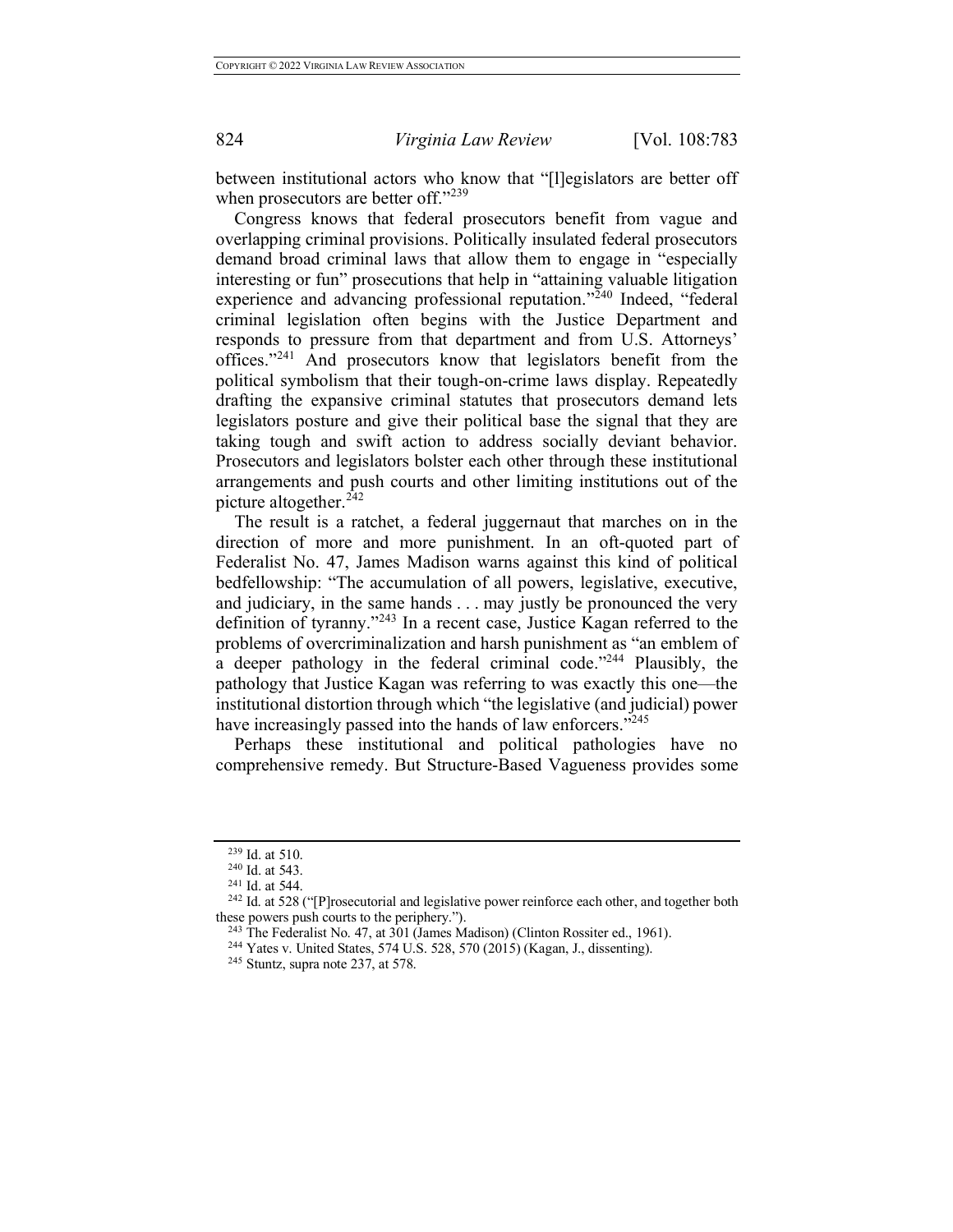muscle for courts to combat them.<sup>246</sup> Requiring that federal criminal statutes are specific enough to provide fair notice prevents prosecutors from defining statutes through retroactive adjudication. But more important, the separation of powers aspect of Structure-Based Vagueness disrupts the institutional arrangements between Congress and federal prosecutors. By forcing lawmaking to occur within the legislature, Structure-Based Vagueness limits the ability of prosecutors to demand broad and indeterminate laws that they can use as they see fit and limits the ability of Congress to fulfill those demands.

When diagnosing the problem of pathological politics and the intermingling of the legislative and executive branches, Stuntz observes that "judges cannot separate these natural allies."247 But perhaps they can. Although political realities might motivate Congress and federal prosecutors to pursue a destructive allegiance, courts applying Structure-Based Vagueness could significantly obstruct this pursuit.

### *B. Structure-Based Vagueness's Applications*

Two examples illustrate Structure-Based Vagueness's potential force. First, take the Computer Fraud and Abuse Act ("CFAA"), which prohibits "access[ing] a computer without authorization or exceeding authorized access" in various circumstances.<sup>248</sup> Congress left the vague terms "access" and "authorization" undefined, and courts and commentators have struggled to give consistent meaning to them.<sup>249</sup> These ambiguous terms raise significant fair notice concerns, leaving people in the dark on what conduct is covered by the statute and what is not.<sup>250</sup> In addition to creating those due process concerns, the CFAA also delegates significant

<sup>246</sup> See generally Rebecca L. Brown, Separated Powers and Ordered Liberty, 139 U. Pa. L. Rev. 1513 (1991) (arguing that the separation of powers enhances individual liberty by protecting individual rights).

 $247$  Stuntz, supra note 237, at 510.

<sup>&</sup>lt;sup>248</sup> See 18 U.S.C. § 1030. The Computer Fraud and Abuse Act was originally enacted as a 1986 Amendment to 18 U.S.C. § 1030. See Pub. L. No. 99-474, 100 Stat. 1213 (1986).

<sup>&</sup>lt;sup>249</sup> See Orin S. Kerr, Vagueness Challenges to the Computer Fraud and Abuse Act, 94 Minn. L. Rev. 1561, 1562 (2010) (noting that CFAA's terms are "remarkably unclear" and that courts and commentators have disagreed regarding "how much conduct counts"); Josh Goldfoot & Aditya Bamzai, A Trespass Framework for the Crime of Hacking, 84 Geo. Wash. L. Rev. 1477, 1478–79 (2016) (acknowledging problems associated with defining the limits of "without authorization").

<sup>&</sup>lt;sup>250</sup> See Kim Zetter, The Most Controversial Hacking Cases of the Past Decade, Wired (Oct. 26, 2015, 7:00 AM), https://www.wired.com/2015/10/cfaa-computer-fraud-abuse-act-mostcontroversial-computer-hacking-cases/ [https://perma.cc/9G9G-RUF3].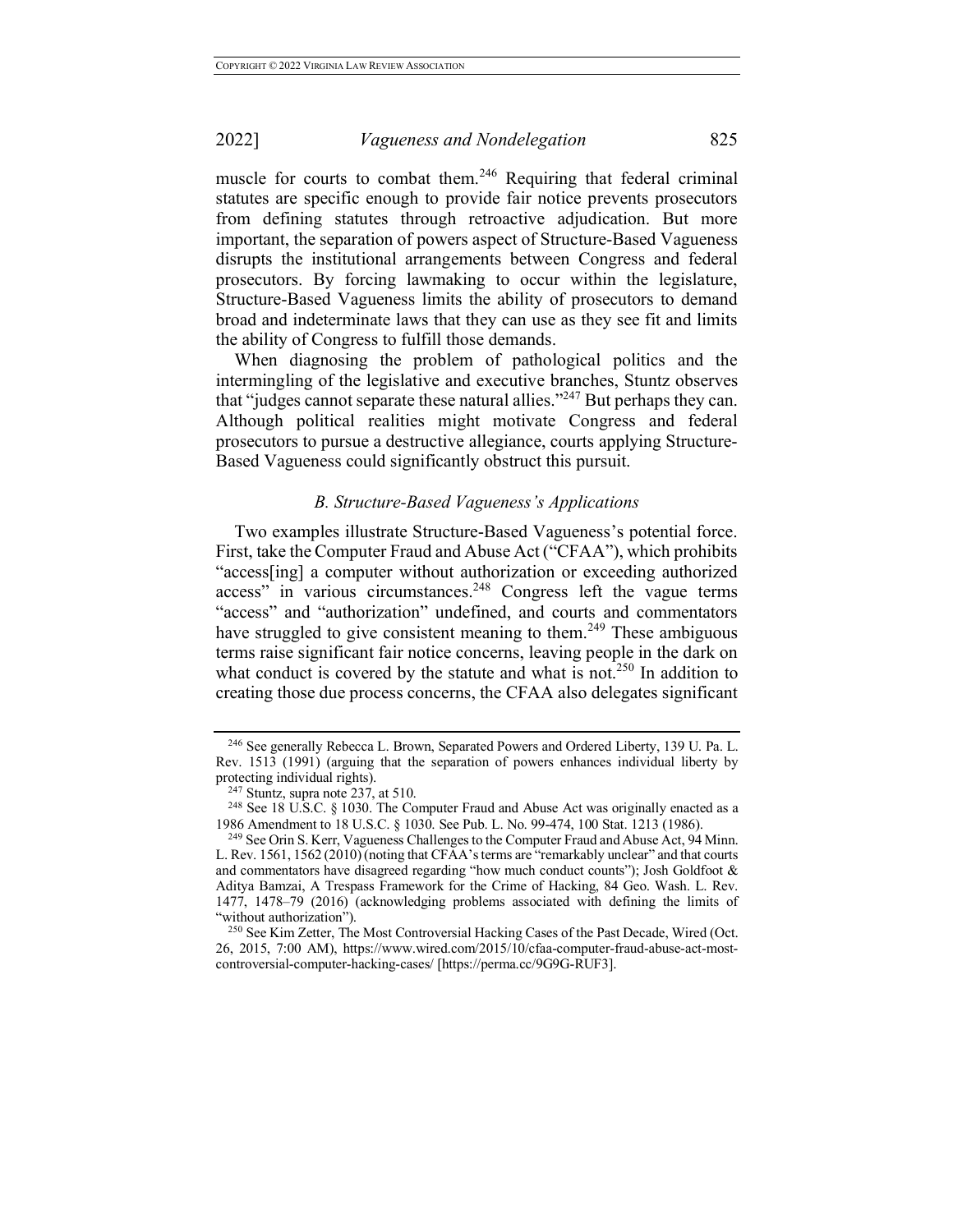lawmaking authority to prosecutors who repeatedly stretch the terms of the statute in their charging decisions, and to technology companies that make liability under the statute turn on provisions in their terms-of-use contracts.<sup>251</sup> Because the statute thus raises both due process and separation of powers concerns, Structure-Based Vagueness strikes at its heart.

Second, Structure-Based Vagueness has a significant role to play in the immigration context. Vague immigration statutes—and specifically deportation statutes—carry severe due process concerns because of "the grave nature of deportation," a "'drastic measure,' often amounting to lifelong 'banishment or exile.' "<sup>252</sup> Moreover, "as federal immigration law increasingly hinge[s] deportation orders on prior convictions, removal proceedings [become] ever more intimately related to the criminal process."253 Note also that immigration law is administered across various agencies within the Department of Homeland Security and Department of Justice. Ambiguous immigration laws bolster these agencies and delegate lawmaking authority to them, creating acute nondelegation concerns. Within the Department of Justice, immigration judges within the Executive Office for Immigration Review and, on appeal, the Board of Immigration Appeals ("BIA"), interpret immigration statutes in the context of removal proceedings. When federal courts review BIA decisions, they defer to the BIA's interpretations as long as they are reasonable.<sup>254</sup> The executive branch is thus largely responsible for the enforcement *and* interpretation of federal immigration law, compounding the separation of powers issue.

A prime example of an immigration statute susceptible to a Structure-Based Vagueness challenge is the "crime of moral turpitude" ("CIMT") provision in the federal immigration code. That provision renders any non-citizen "convicted of a crime involving moral turpitude"

<sup>251</sup> Id. (citing examples); Note, The Vagaries of Vagueness: Rethinking the CFAA as a Problem of Private Nondelegation, 127 Harv. L. Rev. 751, 752–56 (2013) (exploring the vagueness of CFAA's core terms and arguing for a clarified scope).

 $v_{252}$  Sessions v. Dimaya, 138 S. Ct. 1204, 1213 (2018) (quoting Jordan v. De George, 341 U.S. 223, 231 (1951)).

<sup>253</sup> Id. (internal quotation marks omitted) (citing Chaidez v. United States, 568 U.S. 342, 352 (2013)).

<sup>&</sup>lt;sup>254</sup> Mary Holper, Deportation for a Sin: Why Moral Turpitude is Void for Vagueness, 90 Neb. L. Rev. 647, 653 (2012); Kristin E. Hickman & Aaron L. Nielson, Narrowing *Chevron*'s Domain, 70 Duke L.J. 931, 981, 988–89 (2021).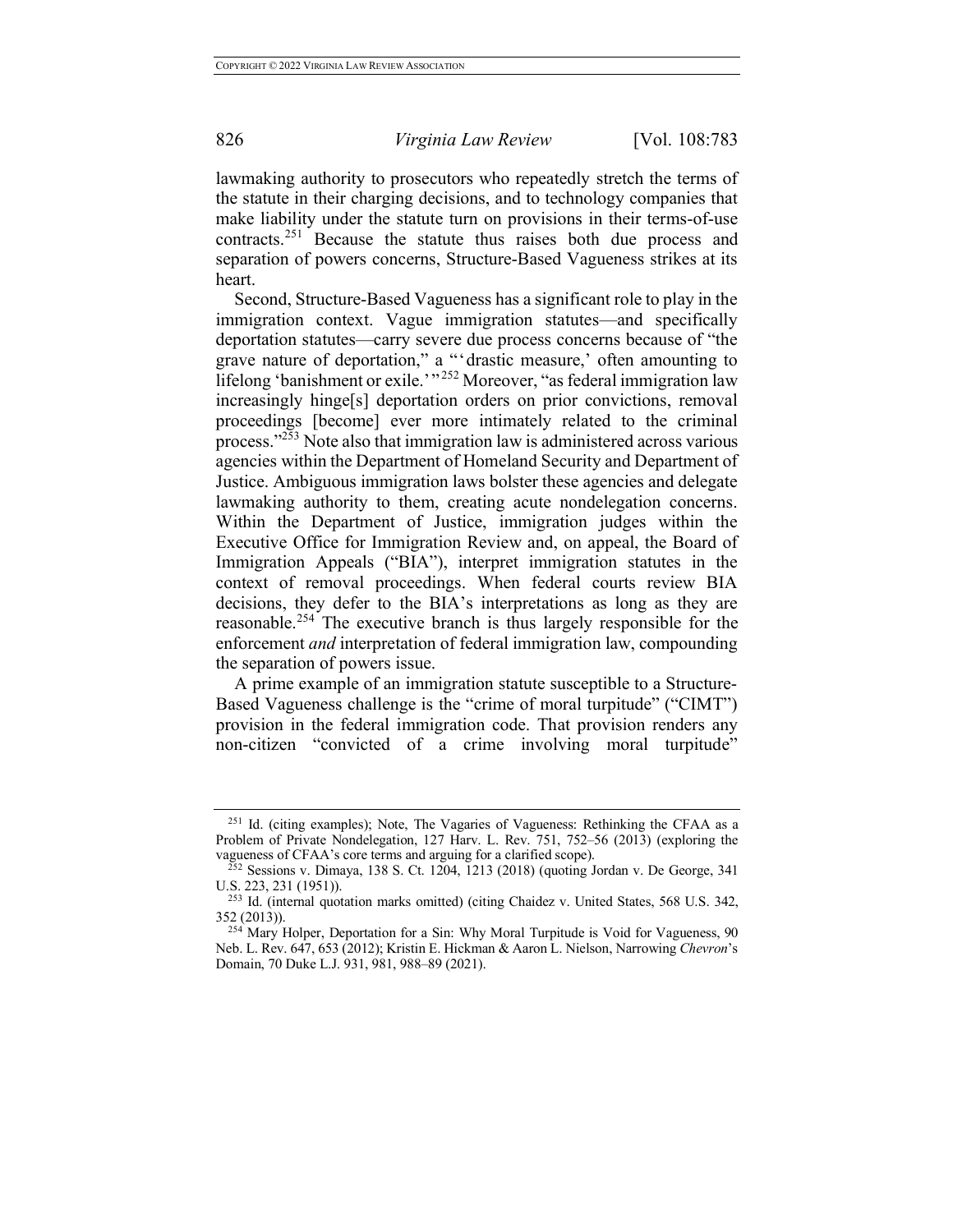deportable.<sup>255</sup> Further, "crime of moral turpitude" is left undefined. In *Jordan v. De George*, the Court rejected a challenge to the moral turpitude provision over a heated dissent from Justice Jackson, who argued that "[i]rrationality is inherent in the task of translating the religious and ethical connotations of the phrase into legal decisions."256 More recently, Judge Posner criticized the provision as being "stale, antiquated, and, worse, meaningless."<sup>257</sup> The criticism is fully warranted. Describing perhaps the quintessential definition of a lack of fair notice, a congressperson involved in an immigration debate in 1916 noted that "[n]o one can really say what is meant by saying a crime involving moral turpitude."<sup>258</sup> Non-citizens cannot really say either. Leaving the meaning of "moral turpitude" to the whim of immigration judges and DHS lawyers necessarily delegates Congress's lawmaking authority in violation of the nondelegation doctrine. The executive branch has repeatedly been able to interpret and update the meaning of "moral turpitude," usurping Congress's lawmaking role in the process.<sup>259</sup> Notably, in his *De George*  dissent, Justice Jackson spoke in Structure-Based Vagueness terms, critiquing the provision's lack of fair notice while also "question[ing] the power of administrative officers . . . to decree deportation until Congress has given an intelligible definition of deportable conduct."<sup>260</sup>

For both the CFAA and CIMT statutes, savvy advocates have already begun making Structure-Based Vagueness arguments implicitly.<sup>261</sup> They could do so explicitly. They could argue in their briefs, motions, and oral arguments that such statutes are unconstitutional both because they are

<sup>255</sup> 8 U.S.C. § 1227(a)(2)(A). 256 341 U.S. 223, 232, 239 (1951) (Jackson, J., dissenting). 257 Arias v. Lynch, 834 F.3d 823, 830 (7th Cir. 2016) (Posner, J., concurring).

<sup>&</sup>lt;sup>258</sup> Sara Salem, Should They Stay or Should They Go: Rethinking the Use of Crimes Involving Moral Turpitude in Immigration Law, 70 Fla. L. Rev. 225, 226 (2018) (quoting Restriction of Immigration: Hearing on H.R. 10384 Before the Comm. on Immigr. & Naturalization, 64th Cong. 8 (1916) (statement of Rep. Adolph J. Sabath)).

<sup>&</sup>lt;sup>259</sup> Matter of Diaz-Lizarraga, 26 I&N Dec. 847, 852 (B.I.A. 2016) (updating "existing jurisprudence" on whether a theft offense constitutes a CIMT).

<sup>260</sup> *De George*, 341 U.S. at 234, 245 (Jackson, J., dissenting).

<sup>261</sup> See, e.g., Petition for Writ of Certiorari at 30–31, Olivas-Motta v. Barr, 140 S. Ct. 1105 (2020) (No. 19-282) (cert. denied) ("The 'crime involving moral turpitude' statute impermissibly delegates a Legislative function to the Executive and Judicial branches."); Brief for the Reporters Committee for Freedom of the Press et al. as Amici Curiae Supporting Petitioner at 8, Van Buren v. United States, No. 19-783 (U.S. June 3, 2021) (arguing that allowing third parties to dictate the meaning of the CFAA "not only fails to provide sufficient notice of criminal conduct, but also impermissibly delegates the distinctly legislative task of defining criminal conduct to third parties such as private employers and website owners").